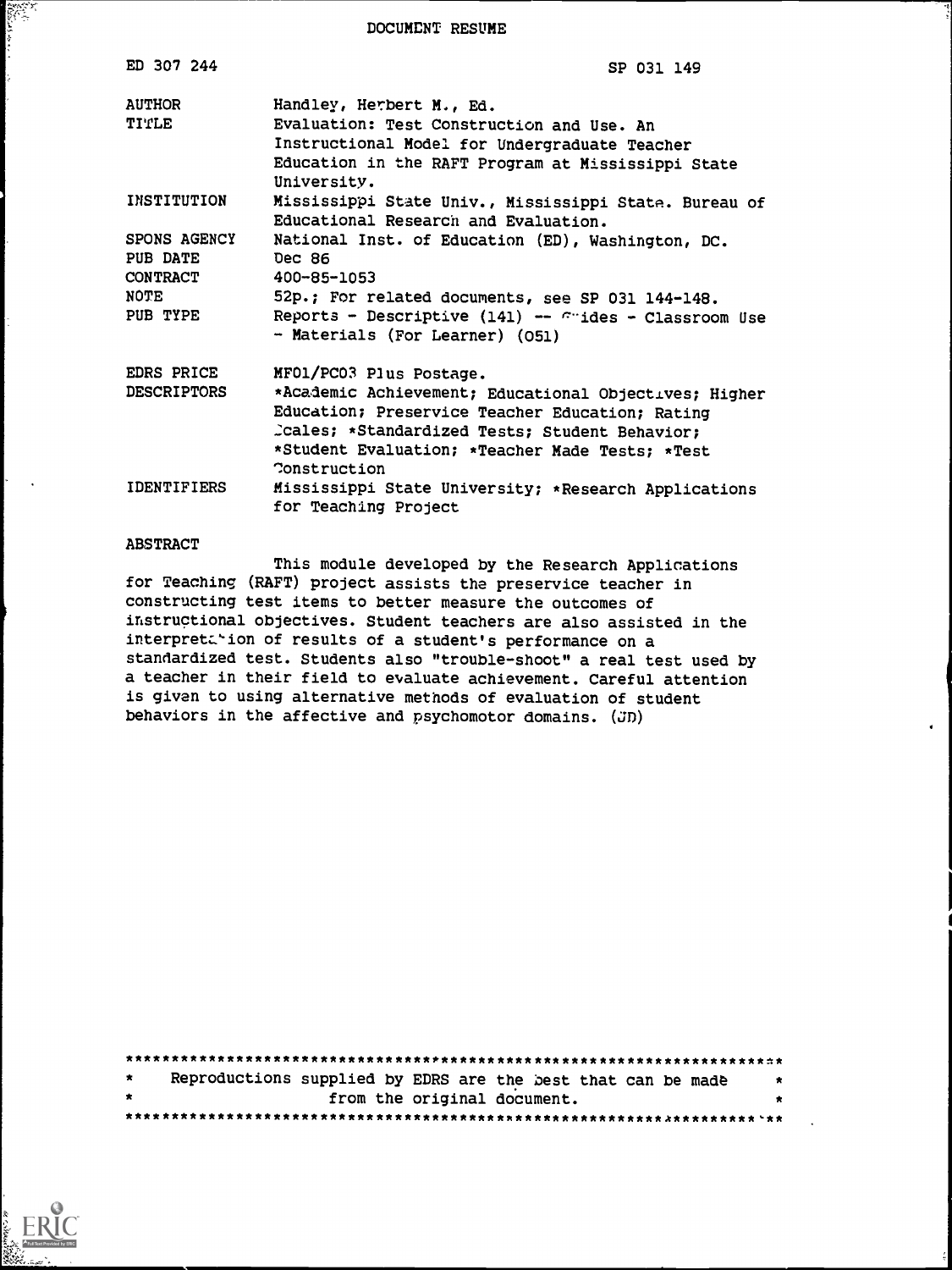# EVALUATION: TEST CONSTRUCTION AND USE

An Instructional Model Prepared for Undergraduate Teacher Education in the RAFT Project at Mississippi State University

by

Herbert M. Handley, Editor Department of Curriculum and Instruction David T. Morse, Contributor Department of Educational Psychology Mississippi State University

This book was developed under Contract No. 400-85-1053, funded by the National Institute of Education, monitored and published by the Bureau of Educational Research and Evaluation at Mississippi State<br>University. Points of view or opinions contained herein do not necessarily represent official position or policy of Mississippi<br>State University or the National Institute of Education.

December 1986



Ir

 $\hat{\bm{J}}$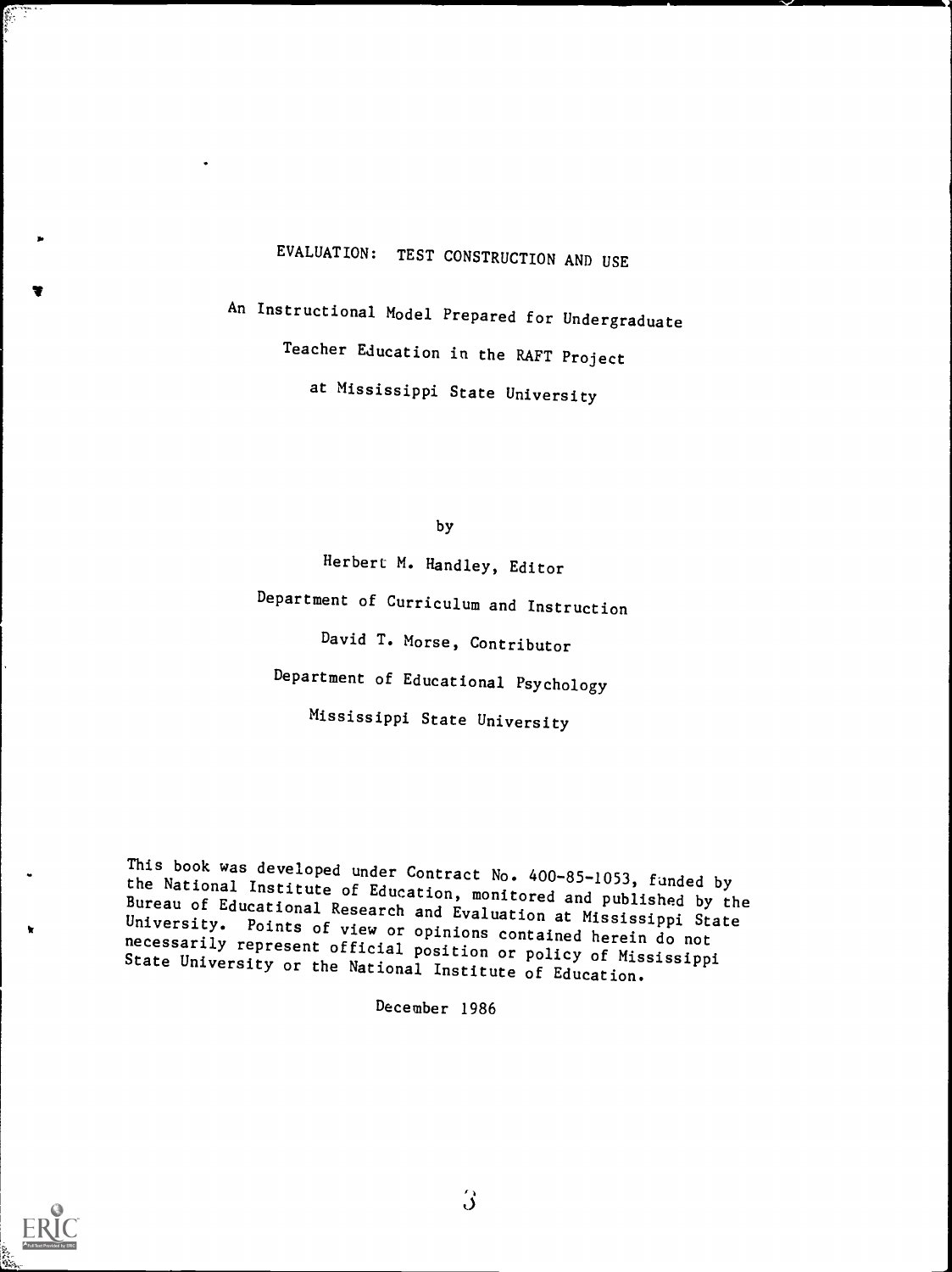## TABLE OF CONTENTS

| <b>PAGE</b><br><b>SECTION</b>                             |  |
|-----------------------------------------------------------|--|
|                                                           |  |
| LESSON 1: EVALUATION PROCESSES 1                          |  |
| - 1                                                       |  |
| -1                                                        |  |
| Seeking Appropriate Information-Gathering Instruments 3   |  |
| - 5<br>Types of Data Gathering Instruments                |  |
| Advantages and Disadvantages of Test Items. 7             |  |
|                                                           |  |
| Selected Response Items 11                                |  |
|                                                           |  |
|                                                           |  |
|                                                           |  |
|                                                           |  |
| General Rules for Writing Selected Response Items 23      |  |
| Constructed Response Items. 24                            |  |
|                                                           |  |
|                                                           |  |
| General Rules for Writing Constructed Response Items. 30  |  |
| General Rules for Item Writing. 30                        |  |
| Other Data about Tests. 33                                |  |
| ASSIGNMENT 1:<br>Constructing Test Items. 35              |  |
| Evaluating a Test's Structure. 36<br><b>ASSIGNMENT 2:</b> |  |
| ASSIGNMENT 3:<br>Constructing a Rating Scale 37           |  |



 $\bullet$ 

V

 $\ddot{\phantom{a}}$ 

 $\frac{1}{2}$  ,  $\frac{1}{2}$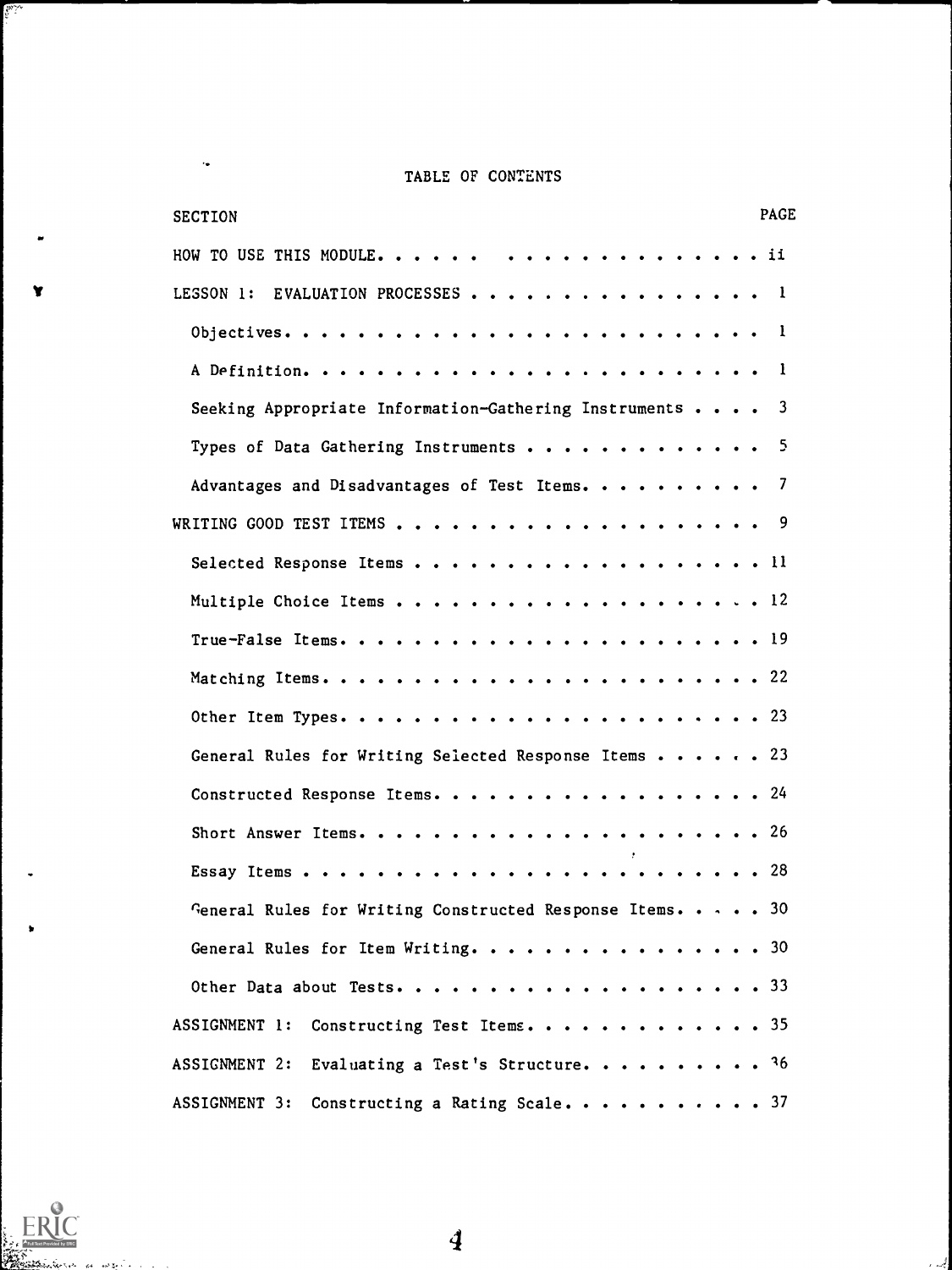| <b>SECTION</b>                                      | <b>PAGE</b> |
|-----------------------------------------------------|-------------|
| LESSON 2: INTERPRETING STANDARDIZED TEST RESULTS 38 |             |
| Comprehensive Tests of Basic Skills (CTBS). 39      |             |
| Measurement Terms and Concepts. 39                  |             |
| Types of Scores 40                                  |             |
| Limitations/Cations in Interpreting Test Scores. 41 |             |
| Student Diagnostic Profile. 42                      |             |
| TEST ON TEST CONSTRUCTION 43                        |             |
|                                                     |             |



**Change**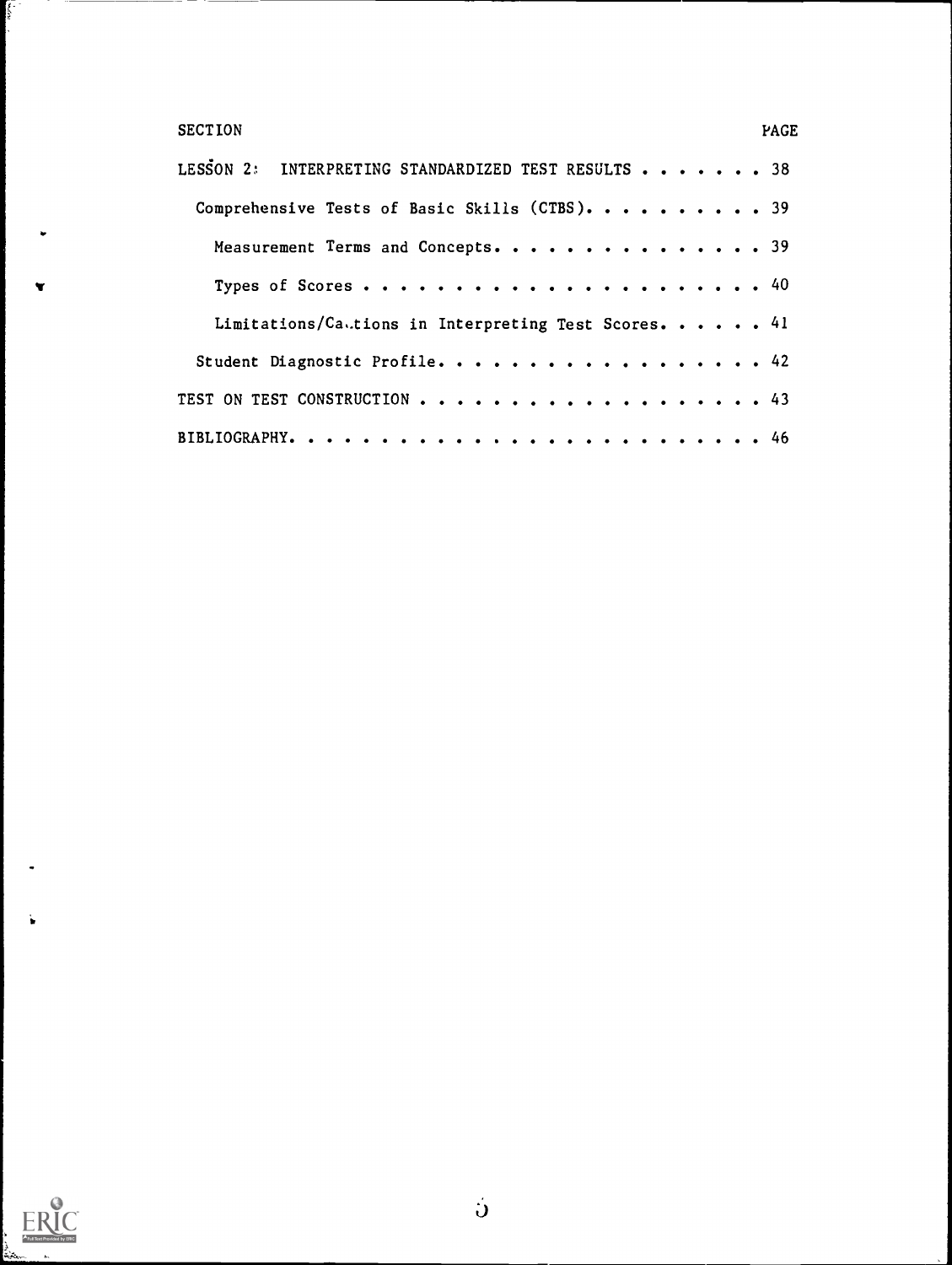#### HOW TO USE THIS MODULE

This module of instruction was planned to assist teachers to write better developed test items to measure the outcomes of instructional objectives. Students are also assisted in the interpretation of results regarding a student's performance on a standardized test. Students also "trouble-shoot" a real test used by a teacher in their field to evaluate achievement of students in a small unit of instruction.

Students are also encouraged to work especially hard on the assignments in this module since the acquisition of well-developed test construction skills is a prerequisite for teachers in today's world of criterion-referenced testing.



I.,

ist.<br>U

 $\ddot{\mathbf{u}}$ 

ii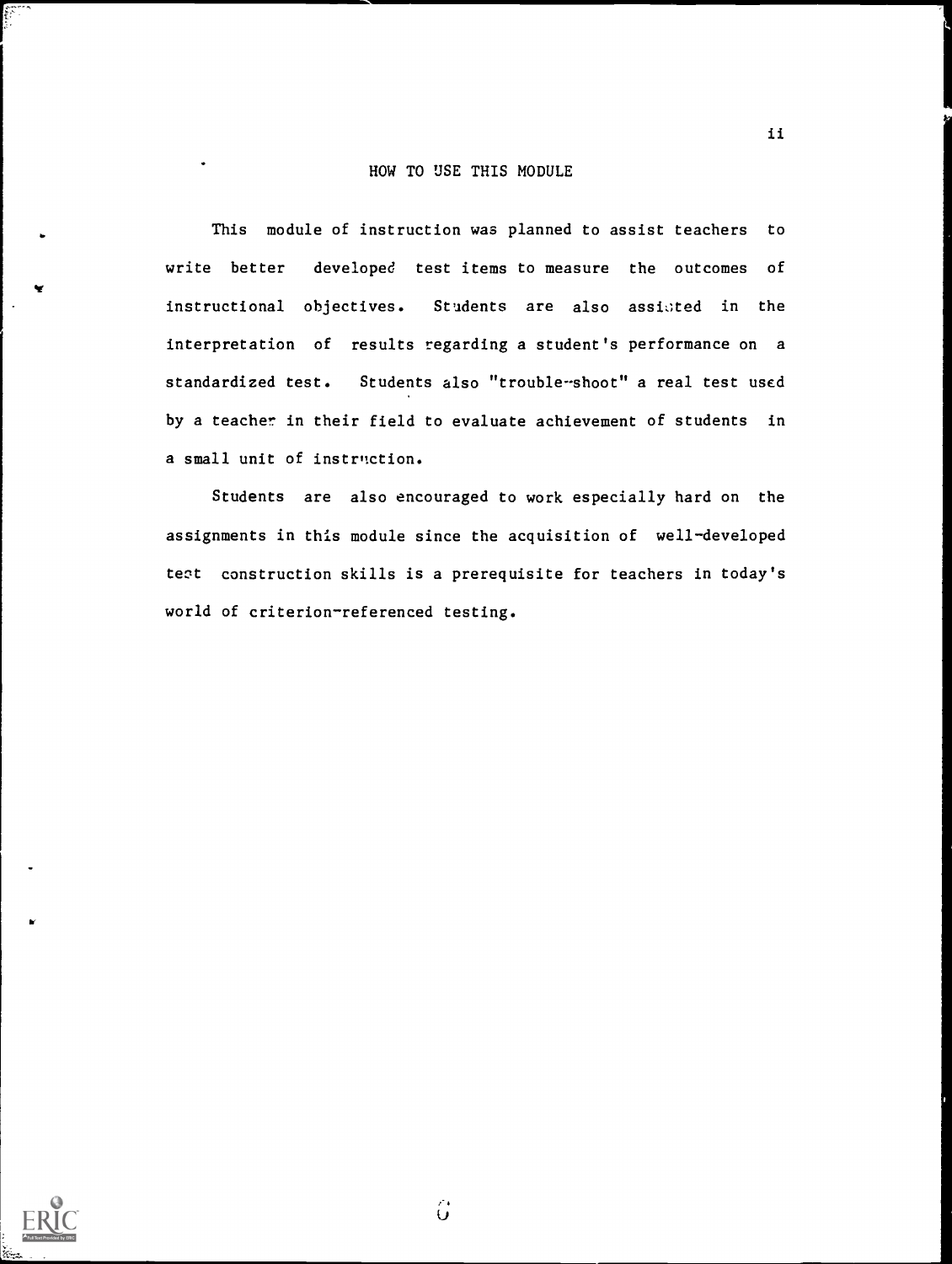#### Lesson 1

#### EVALUATION PROCESS

#### Objectives

w

i.

The student will:

- 1. Define evaluation and describe each of the four stages in the evaluation process.
- 2. Demonstrate cognition of the appropriate information-gathering instruments when seeking to make classroom evaluations.
- 3. Write good test items for evaluating achievement.
- 4. Develop checklists and rating scales for evaluating student products and performance.
- 5. Describe how to use information to grade, to judge student progress, to judge changes in student attitudes, and to judge the effectiveness of the instructional program.

#### A Definition

To evaluate is to place a value upon--to judge. However, forming judgement is not an isolated action. Information is needed before informed judgement is made. Furthermore, making an informed judgement is necessary prior to making a decision. To put it another way, evaluation is the process of obtaining information and using it to form judgements which, in turn, are used in decision making.

Preparing for evaluation. In preparing for evaluation of student progress, the teacher decides the kind of information needed. A determination is made concerning when and how to obtain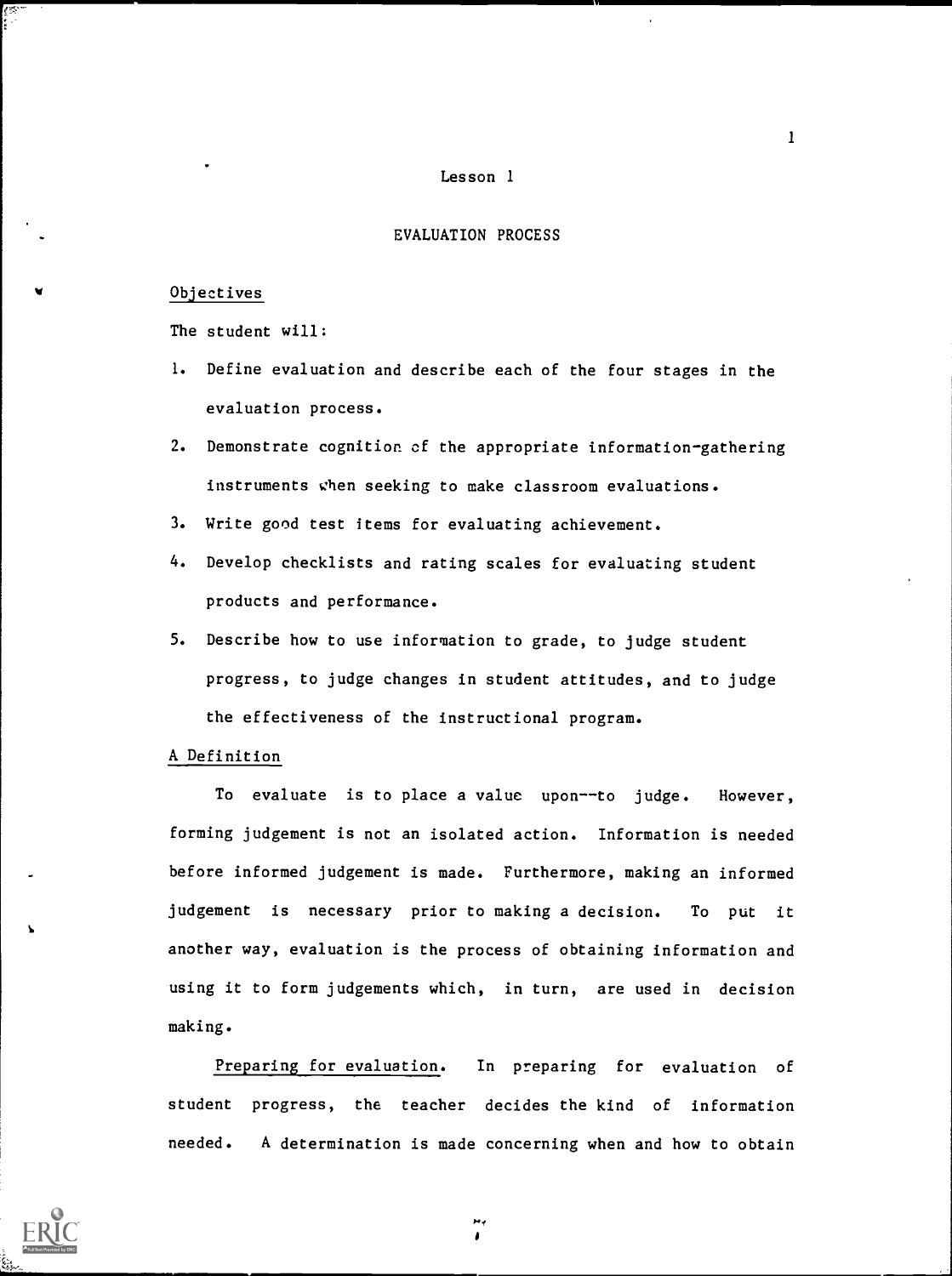the needed information. The instructional objectives suggest the type of information needed. Evaluative schema used must parallel the instructional objectives advanced.

4 Obtaining needed information. A wide variety of information is gathered to evaluate students' progress. This information may be obtained from students' responses to criterion-related tests, standardized achievement tests, observation checklists, or through observations of other aspects of students' classroom performance. Collection of data relative to affective behaviors may also be appropriate.

Forming judgements. After analyzing all information obtained, judgements are made by comparing the information to selected criteria reflecting expectations of each student's performance. Such judgements may be concerned with whether or not each of the respective students is performing above, on or below grade level, with primary weaknesses in the student's classroom performance, with the cause of an individual's learning problems or with the attitudes of an individual toward his or her work.

Use judgements to make decisions and evaluation reports. In this area of evaluation, the teacher records significant findings and plans an appropriate course of action for future education of students. Findings regarding specific students are filed appropriately in the school's records. Findings relative to a specific student are shared with his or hec parents. Their cooperation is sought, and hopefully, secured.

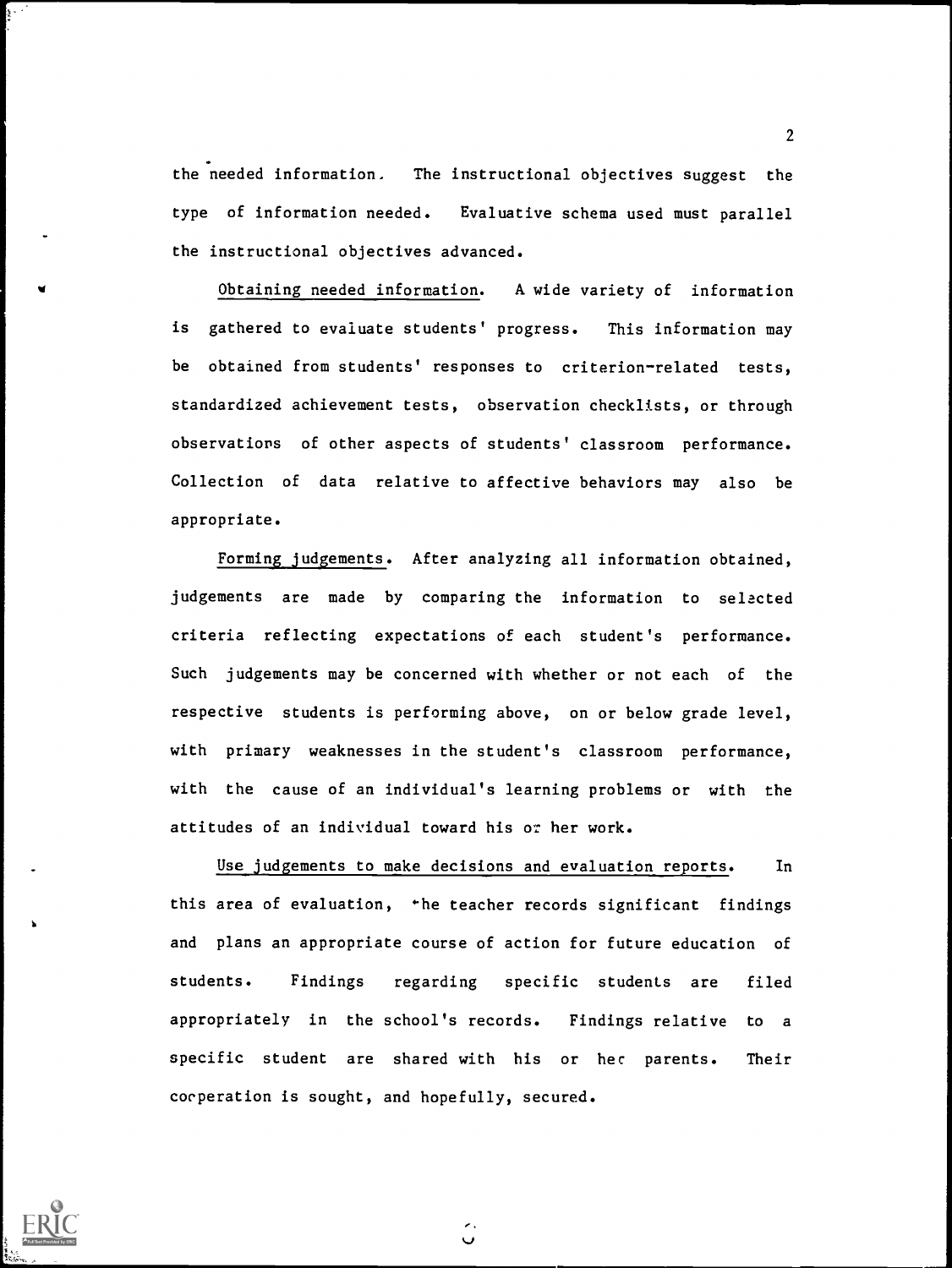#### Seeking Appropriate Information-Gathering Instruments

After determining what will be evaluated and what information is needed in order to evaluate students, the teacher is ready to choose an instrument for obtaining that information.

3

There are basically four different techniques classroom teachers use to obtain information about themselves and their students: inquiry, observation, analysis and testing. To inquire is to ask. Good teachers are always asking students how they feel about what is going on. Through inquiry several types of information are secured, such as opinions, self-perceptions of students, subjective judgements, affective behaviors and social perceptions. Information secured by inquiry is the least objective kind of data available and is highly subject to human bias and error. Collecting data by inquiry in the classroom is an inexpensive process monetarily, but securing it may be costly in terms of time consumed.

Observations of students' performance in the classroom are done routinely by teachers. When the results of observations are recorded in a systematic way, these data are very us.ful in evaluation of pupil progress. Observations provide data relative to the performance of students or the end products of some performance. Emotional behaviors are best evaluated through use of observations. Observations also provide data for evaluating progress ir areas where formal testing is difficult, such as in early childhood education where formal testing is difficult to execute. Observations of students' performance in music, art,

္ပ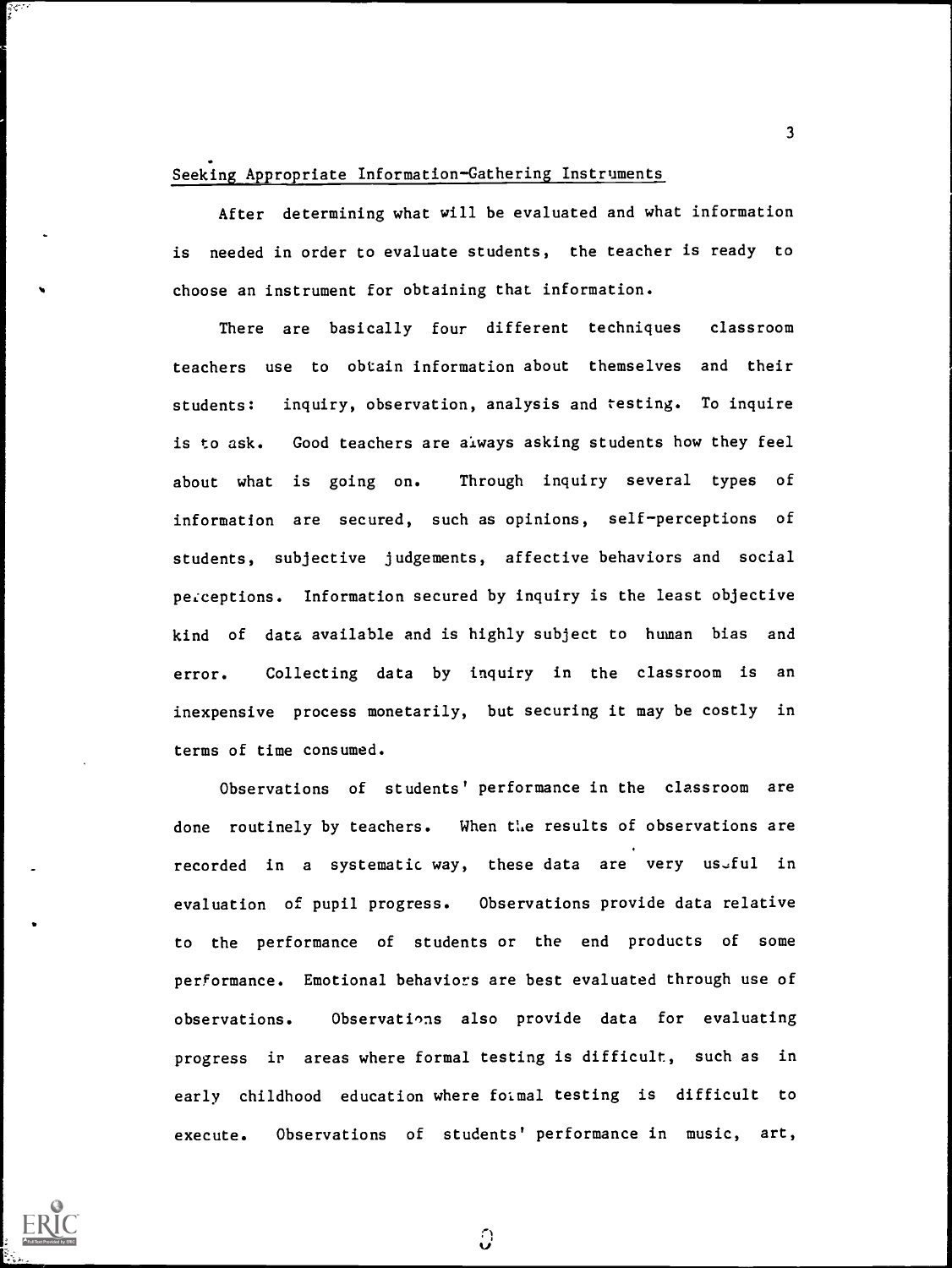shops, physical educations and science laboratories also provide valuable data. Such observations also include studies of behaviors crossing more than one domain of learning (cognitive, affective, psychomotor). Observational data do have characteristics of being somewhat subjective, but these data can be made more objective by careful planning of observation instruments. Doing observations is very time consuming but relatively inexpensive.

4

Teachers also secure more data about students by analyzing the products of their performance. This process may include, for example, the analysis of a piece of woodwork prepared in a class in vocational education, an examination of a written piece of work to discover inconsistencies in sentence structure or a breakdown of a mathematical problem's solution to determine the type of errors being made. Such analyses may be used to determine the type of errors being made. Such analyses may be used to determine learning outcomes at both intermediate (during the learning process) and summative stages. Data secured from such analyses are objective, but the results may not be stable over time; i.e., if the data were analyzed again at a later time by the teacher, a different interpretation might be obtained.

Testing is the most frequently used procedure for obtaining data relative to students' academic progress. Testing is used whenever there is a common situation to which all students respond (e.g., a test question), a common set of instructions structuring the students' responses, a set of rules for correctly scoring the responses, and a criteria reporting each student's performance (a

 $\lambda$  ()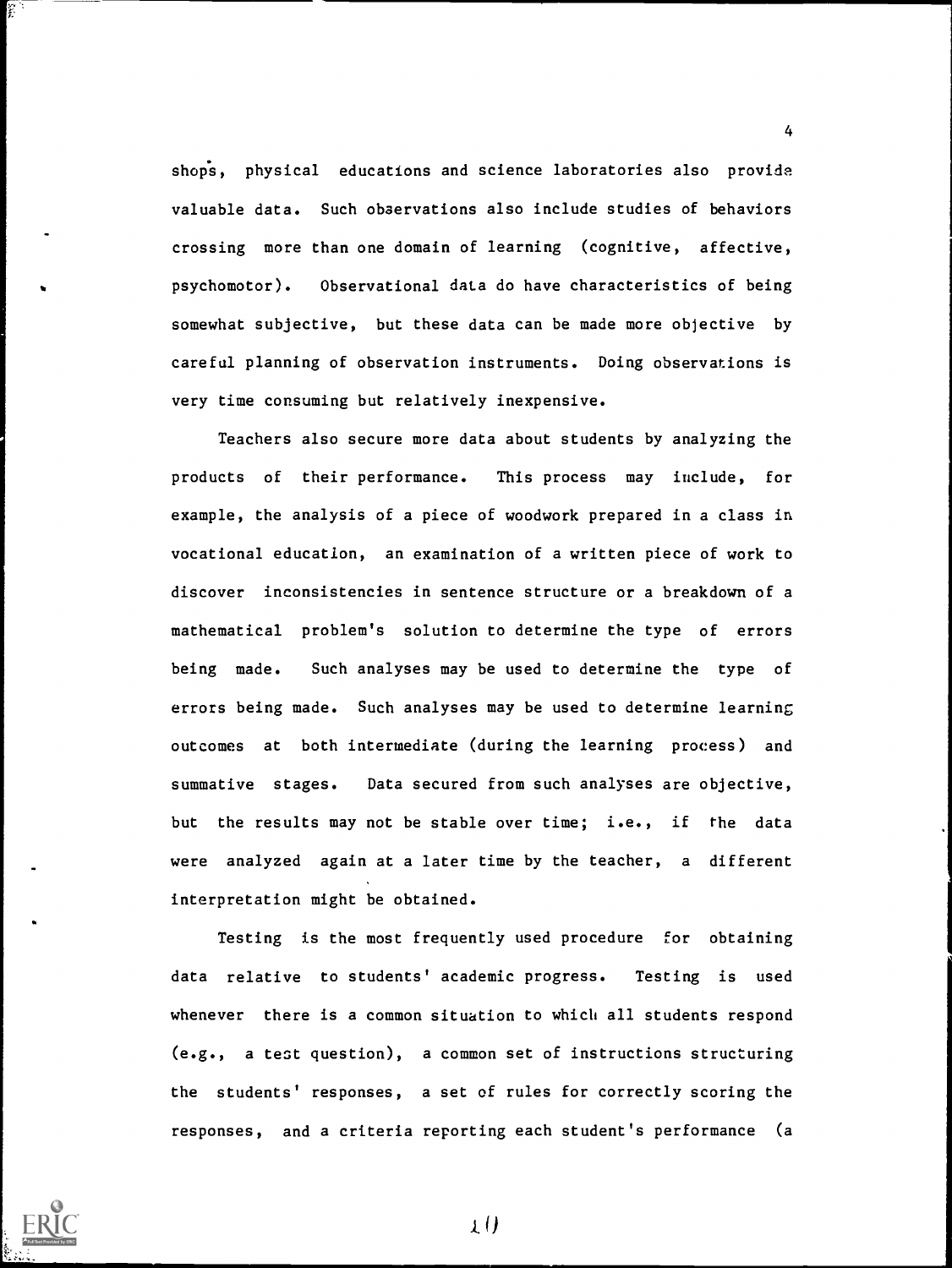score). Testing provides data relative to the attitudes and achievement of students. It provides data for assessing terminal goals, maximum performance of students and cognitive outcomes in general. Data derived from testing is the most objective and reliable evaluative material available. Testing provides more information per unit of time than any other evaluation techniques, but this data gathering process is the most expensive one available.

5

#### Types of Data Gathering Instruments

Five widely used types of instruments used for data colleczion are:  $(1)$  standardized tests;  $(2)$  teacher-made tests;  $(3)$ checklists; (4) rating scales; and (5) questionnaires.

Standardized tests are used when very accurate information is needed. Students respond to standardized tests in very similar conditions. Most of \*hese tests are commercially available in a highly competitive market. Hence, they usually have been carefully developed and field tested. Data on reliability and validity are available. Reliability of the test refers to accuracy of the . test's data and to whether or not the test measures what it purports to measure. Normative data are usually available to interpret a student's achievement on the test relative to a national, regional or state sample. A disadvantage in the use of standardized tests for evaluation of students' progress is that these tests often do not measure exactly what has been taught in a local setting. The achievement tested comes from a broader spectra of cognitive performance. Use of standardized tests is an



ि ।

 $\mathfrak{t}_1$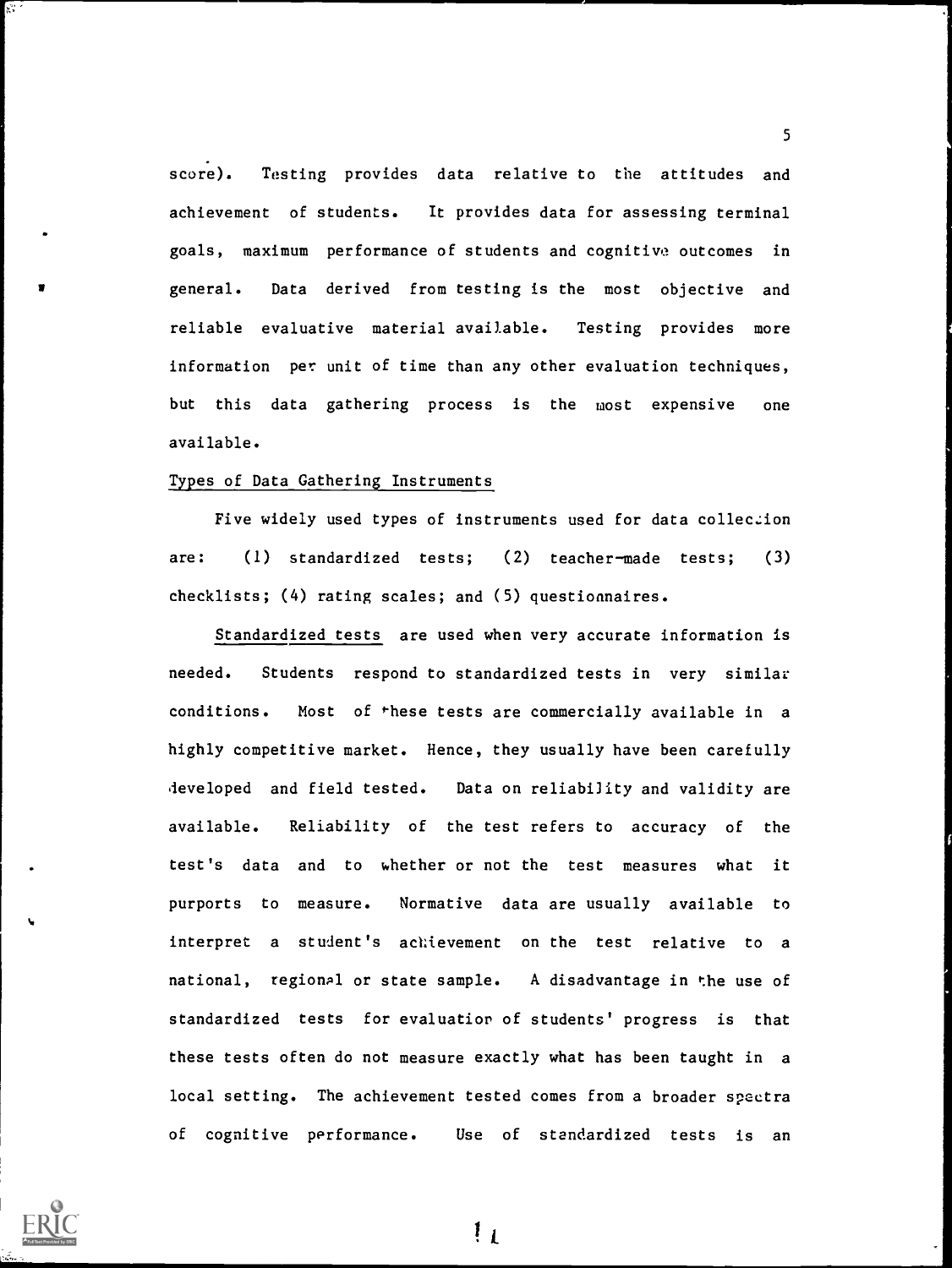expensive process and use of data derived is limited to what \_s measured by the test.

6

Teacher-made tests are used rout:nely to obtain achievement information. These tests, in their best form, are criterionreferenced; i.e., they measure exactly what has been taught. They are inexpensive and can be constructed with relative facility. Disadvantages in using teacher-made tests are that no norms are available beyond the class tested. Also, teacher-made tests may take a long time r construct; and, unless the teacher is skilled in test-making, these tests are often unreliable.

Checklists are used to structure observations. They are helpful in organizing observations around key points or critical behaviors of interest. Checklists, however, can measure only the presence or absence of an observed trait or behavior. Examples of when checklists would be useful would be listing the criteria of a good speech and checking off how well the student performs according to these criteria on his speech, listing the qualities of a good science project and checking off how many of these criteria a student demonstrated in his work or listing the types of process skills young children are expected to demonstrate (observing, classifying, hypothesizing; describing, inferring) and then checking off those they are observed doing satisfactorily.

Rating scales are used to judge the quality of a performance. They are useful \_: making quality judgements, as well as quantitative judgements, about students' performances. Rating scales can be used to assess the quality of a speech given, the

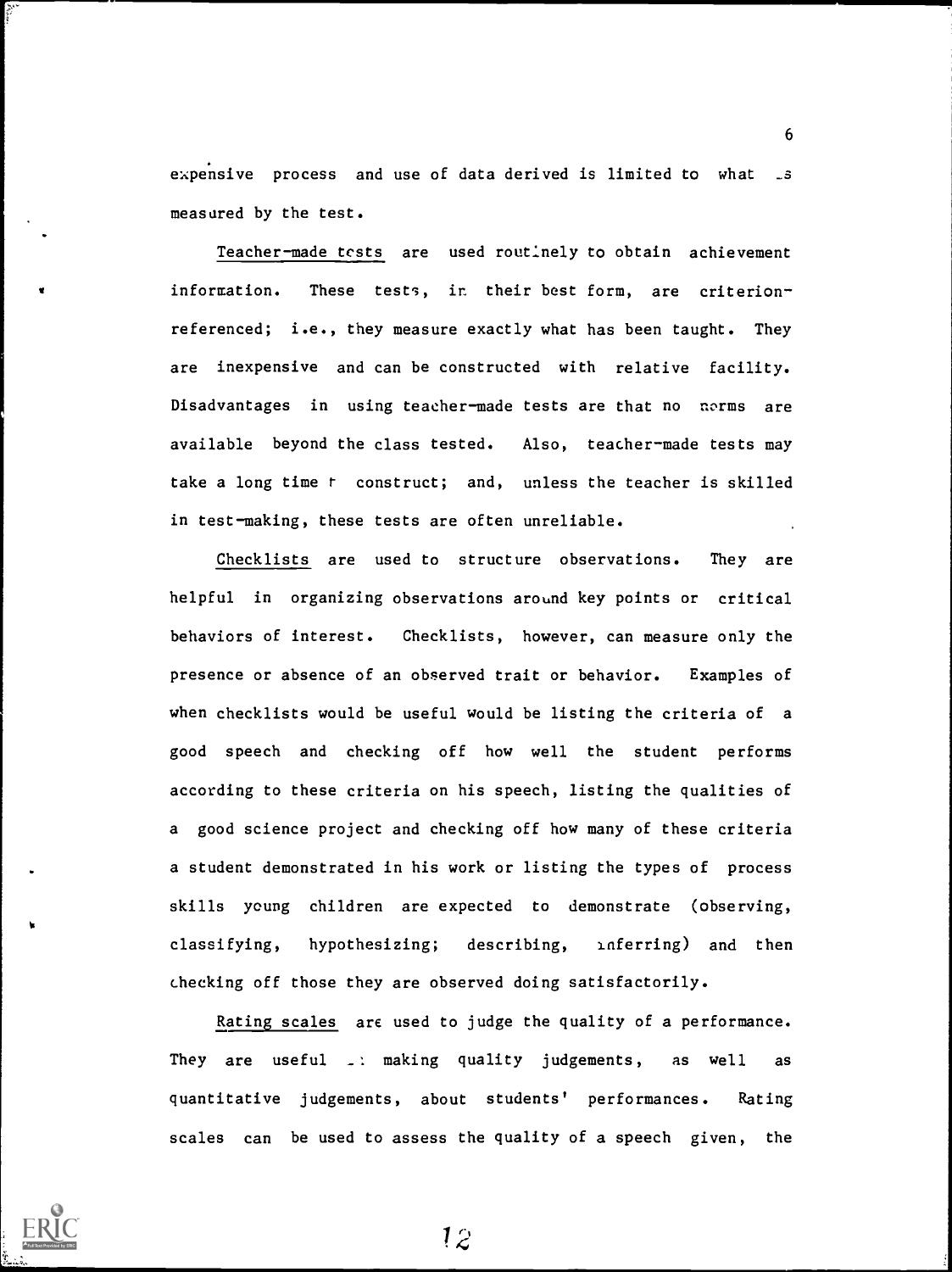quality of a metal piece constructed in shop, the quality of a ;-ainting or the quality of a planned constitution for a group's operation. Good and valid rating scales take a great deal of time and effort to construct. They also can be clumsy to interpret, if they are not carefully constructed.

E.

Questionnaires are used to inquire about feelings, opirions and interests of students. They are advantageous in that they keep inquiry focused and help the teacher cbtaiu the same type of information about each student. Unfortunately, they take time and effort to construct. They are difficult to score since there are no right or wrong answers. Hence, data are difficult to summarize. Advantages and Disal antages of Test Items

Five common types of test items are written: (1) short answer; (2)essay; (3) true/false; (4) matching and (5) multiple choice.

Short answer. Short answer problems may call for solution to problems in mathematics, labeling the parts of a flower, listing the basic five food groups, filling in the correct terms in blanks. These types of test items :an measure achievement at both low and high order thinking skill areas. Short answer items can test many facts in a short time and are fairly easy to score. Short answer items are an excellent ,ormat for mathematics. These items generally test recall. On the other hand, it is difficult to measure complex learning with short answer questions. These items, also, ar'e ambiguous.

Essay items. Essay items can test complex learning. They can

 $\mathcal{T}$  and  $\mathcal{T}$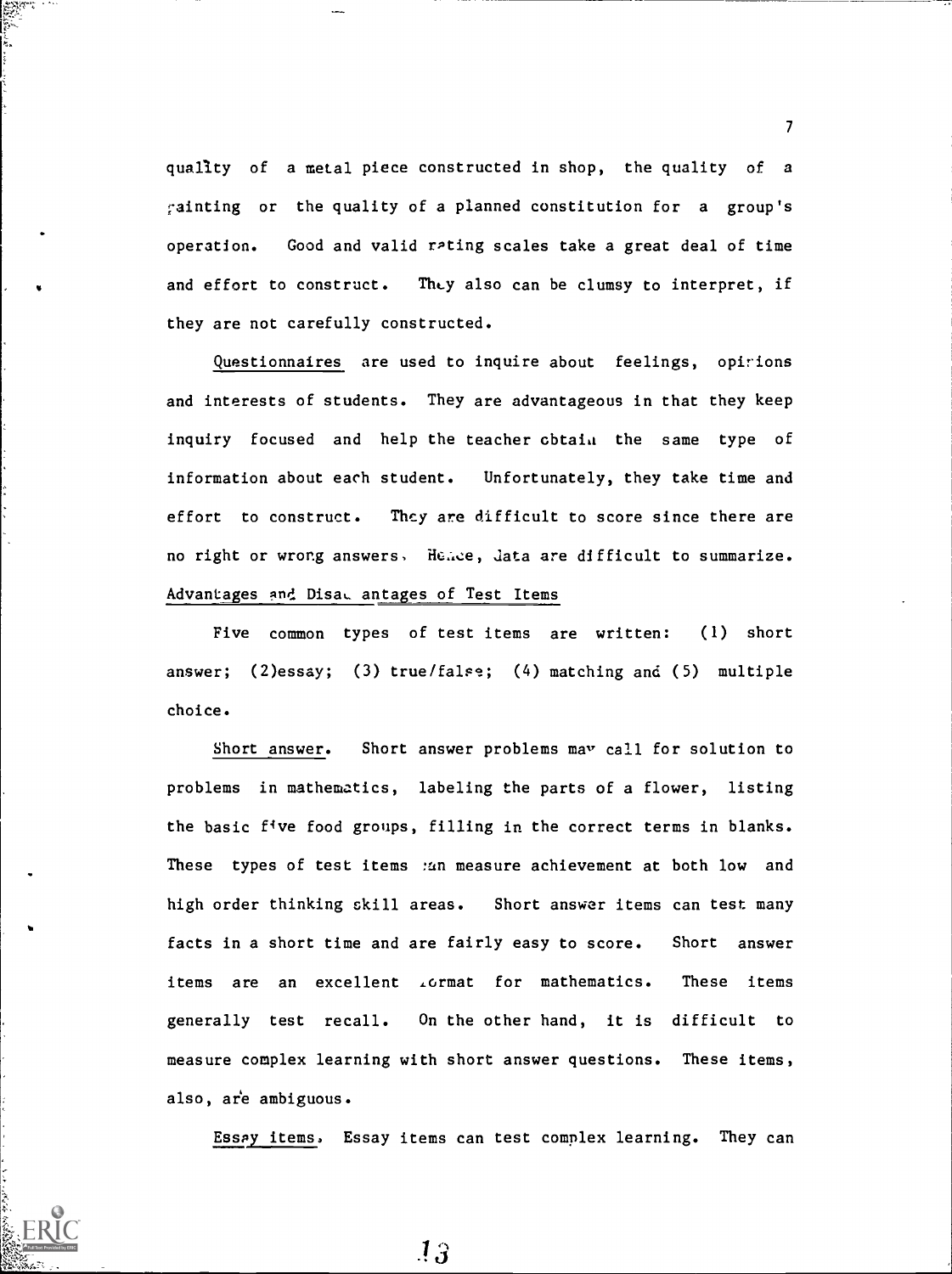be used to evaluate thinking processes and creativity. Essay questions are difficult to score objectively. Responses to these items require a long testing time. Also, essay questions require more time for scoring.

True/False items. True/false items can test more facts in a short time. These tests are objective and easy to score. True/false items test recognition. It is difficult to measure complex learning with true/false items. It is also difficult to write reliable items. Responses to true/false items are subject to guessing.

Matching. Matching items are excellent for testing associations and recognition of facts. Although terse, these items can test complex learning, especially concepts. These items are objective !n form. It is very difficult to write good matching items. Also, if the items are not properly written, responses are influenced by process of elimination.

Multiple choice. These items can evaluate learning at all levels of complexity. Multiple choice items can be highly reliable and objective. Fairly large knowledge bases can be tested in a short cime with these items. Multiple choice tests are easy to score. Multiple choice items are difficult to write and responses are somewhat subject to guessing.

 $14$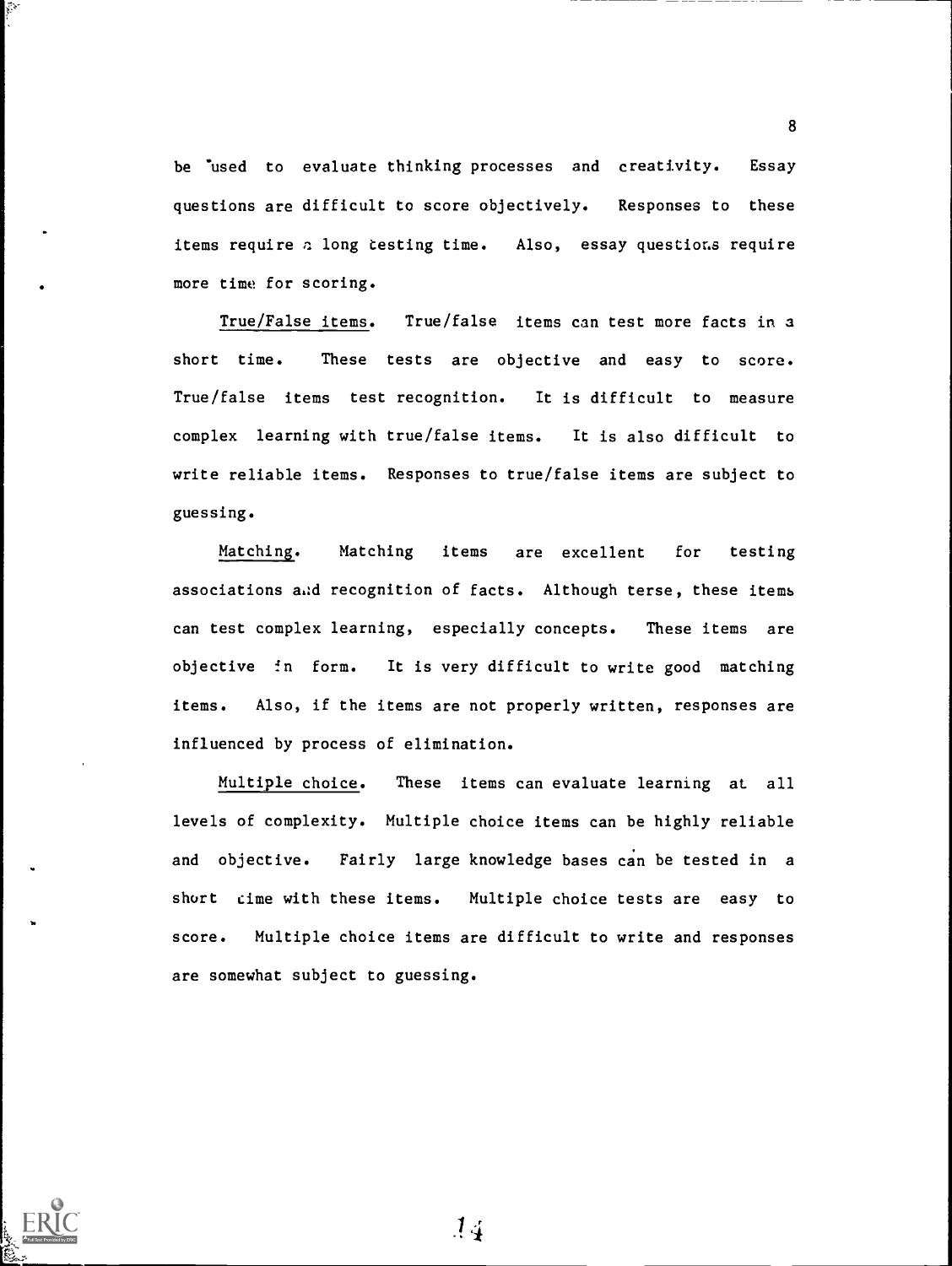#### WRITING GOOD TEST ITEMS

by

#### David T. Morse

Why should teachers even worry about writing items when so many commercially-prepared tests are available? One reason is that available commercially-published tests typically do not measure the specific objectives of a particular course, so locally-made tests must be used. Most teachers, not having taken a course in classroom test construction, must rely upon intuition and personal experience for guidance in test construction. However, there are many poor test writing practices in use which can result in inaccurate information about the student's capabilities, so that both the student and instructor are shortchanged. Writing good test items is achieved by: (a) understanding the advantages and disadvantages of the different item types; (b) considering a few basic principles of item writing; and (c) taking the time to carefully plan, construct and review the test items.

Writing good test items is as easy as falling off a log. However, those readers who have fallen off logs know just how painful that can be. (This probably explains why professional test makers have such glum expressions.) The remainder of this section will discuss the different item types, good practices to follow for each type, and some general rules for constructing good test items and tests. With these suggestions as a guide, perhaps item-writing needn't be as distressing a task.

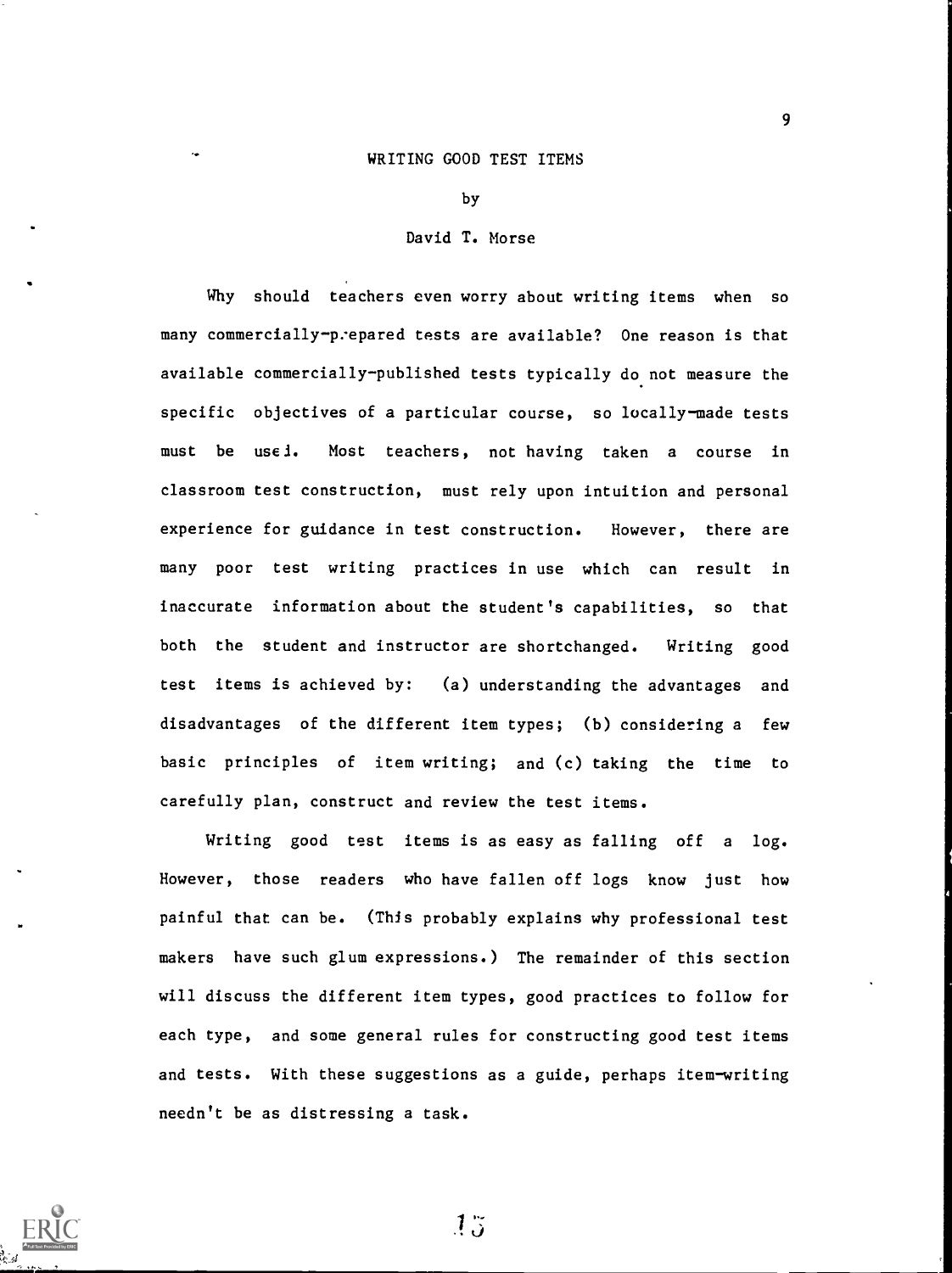There are two major types of test items: the selected response and the constructed response type. The item types differ in terms of what kind of response the student must give. Many persons believe, incorrectly, that selected response items (i.e., multiplechoice, truefalse, or matching) can only assess memorization skills, while constructed response items (i.e., short answer or essay) are more appropriate for measuring so-called "higher order skills." Often this is referred to as "recall vs. recognition," where the constructed response items are considered to be measuring recall, and the selected response items are considered to measure only recognition. In point of fact, most cognitive skills can be measured by a variety of test items. Consider the following examples.

#### Type of Item

1. What is the capital of Oregon? 1. What is the capital of Oregon



What is the length of the hypotenuse in the right triangle above?



What is the length of the hypotenuse in the right triangle above?

a. 13.6 b. 16.6 c. 22.0 d. 22.6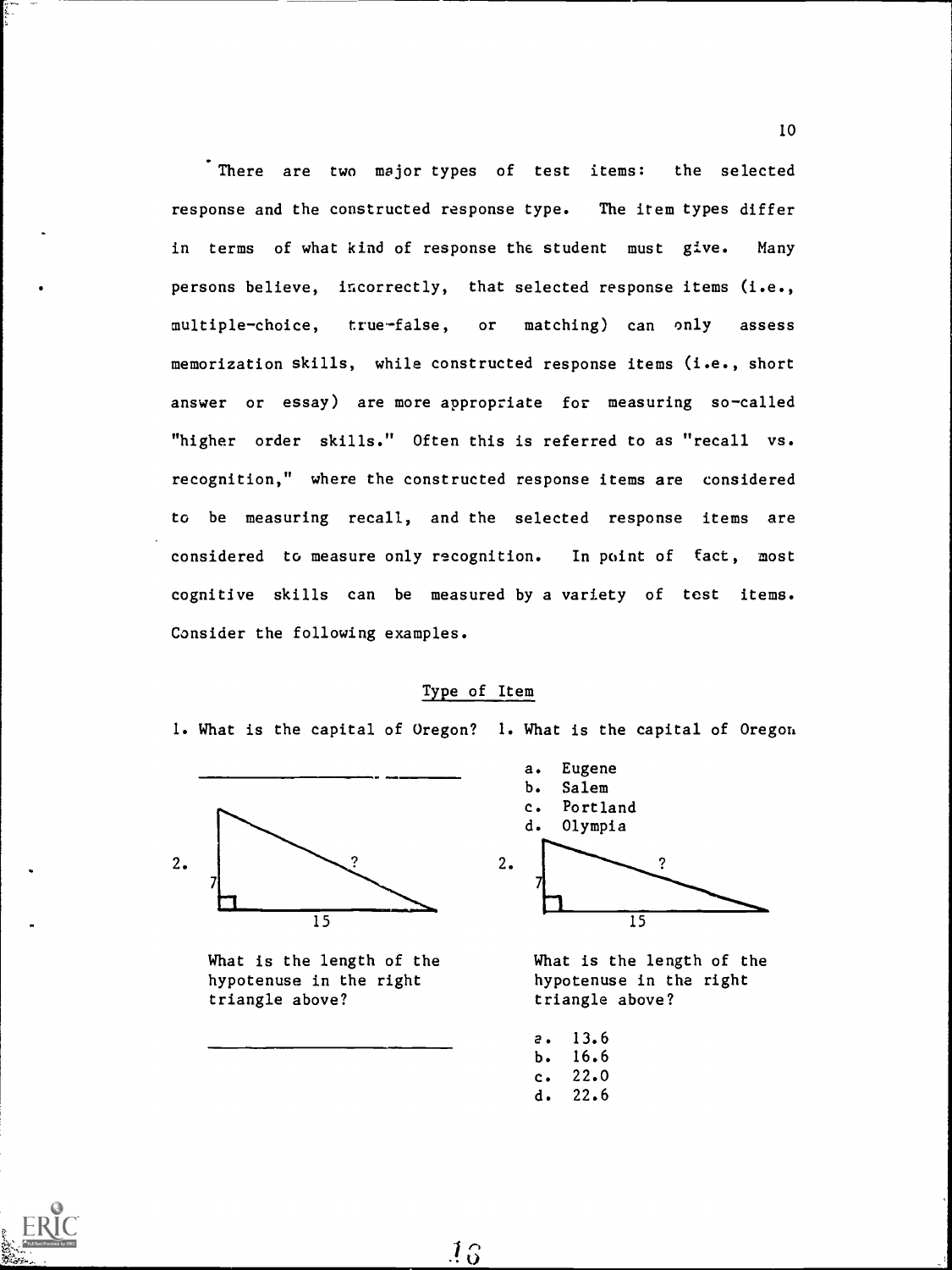Both items numbered one measure recall of a simple fact--that the capital of Oregon is Salem. Both items numbered two measure the application of the Pythagorean theorem  $(c = a + b)$ . The . recall-recognition argument holds only for knowledge-level skills and not for higher-order skills. True, there is a chance that students could guess the correct answer to the second selectedresponse item, and this topic will be discussed later.

#### Selected Response Items

Selected response items include multiple-choice, true-false, matching, and other types of items in which the student is expected to select or order the correct responses. There are several advantages of selected response items. These include:

1. Ease and replicability of scoring. Selected response items can be marked by almost anyone given the answer key. Further, the high degree of objectivity in the scoring reduces the effects of subtle biases in the scoring process.

2. Student response rate. Students can respond to a greater number of selected response items than constructed response items in a given period of time. Thus, a selected response test can cover more material than can a constructed response test.

3. Measurement of desired skills only. Many times, teachers give constructed response items even though they do not intend to rate the student's ability to construct good paragraphs, spell correctly, or produce clear explanations. When this occurs, the teacher has made the task more difficult and time-consuming--by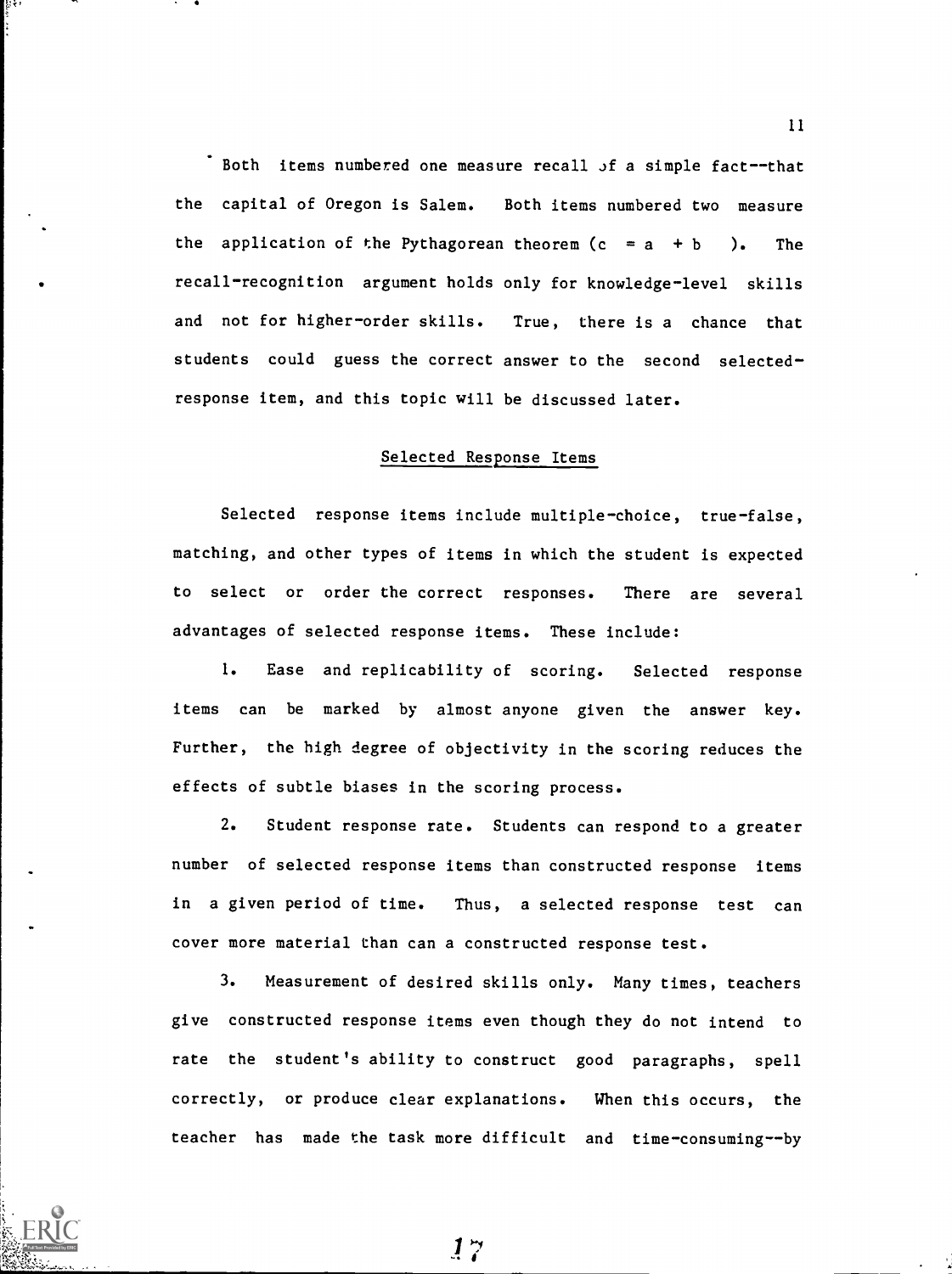having added the constructed response burden--than .t would be in a selected response format. The rationale for posing such items in a constructed response format is often questionable.

4. Adaptability. Should a selected response item prove to be poorly written sr otherwise unfair to the students, it can be thrown out of the test with much less loss of information than could an extended essay item, for instance. Also, selected response tests are much more adaptable to the use of machine scorable answer sheets.

The primary disadvantages of selected response items are:

1. Subject to guessing. Students are sometimes able to correctly guess on selected response items. In fact, if a student guesses at random, the expected score on a truefalse test, for instance, is 50%. The cure for this problem is to include more items, which means the chance of guessing one's way to a passing mark is reduced, or for some items, requiring that the students show their work.

2. More time-consuming to write. Selected response tests are more time-consuming to write than are constructed response tests or items requiring the same amount of time to answer.

Now that the primary advantages and disadvantages of selected response items have been discussed, we will examine specific types of selected response items.

#### Multiple-Choice Items

Multiplechoice items present more than one alternative



12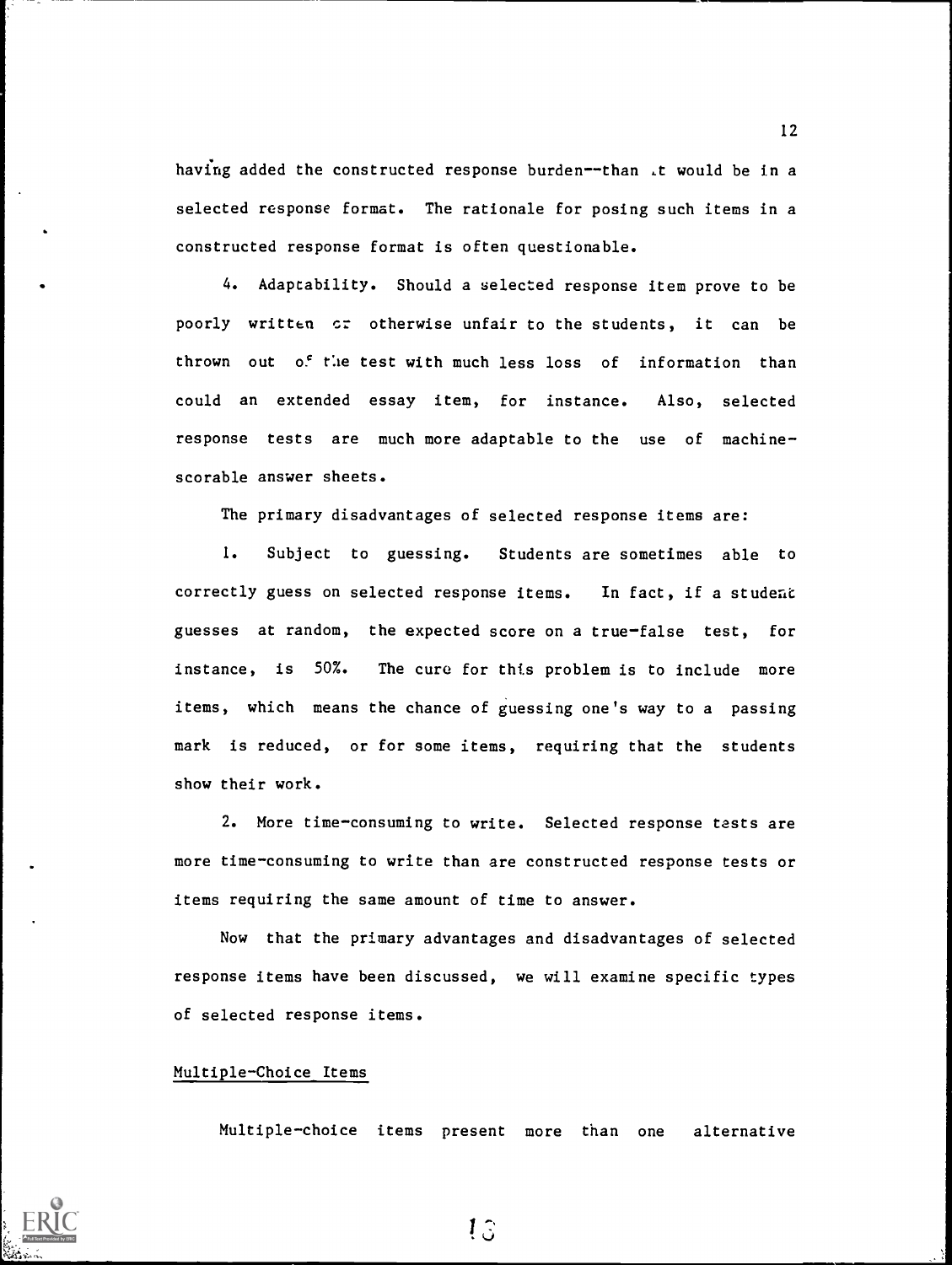response from which the student is to select an answer. The truefalse item is actually a special type of multiple-choice item having only two alternatives. Likewise, the matching item is a special type of multiple-choice item in which the same alternatives are used. The multiple-choice item is perhaps the best-known type of selected response item. There are several rules to follow when writing multiple-choice items.

1. Present the problem in a clear and unambiguous form. Compare these two examples.

Poor Good Plants live because of: The biochemical process by which plants sustain life is called:

The second item stem is much less ambiguous--without even looking at the alternatives, the student immediately has a better idea as to what kind of answer will be correct. The "stem" of a multiple-choice item refers to the lead statement(s).

2. Avoid the use of specific determiners. A specific determiner is a characteristic of a poorly-written item which tends to give away the answer. Compare the following examples. (Note: Correct answers are denoted by an asterisk.)

| Poor                                                                          | Good                                                             |
|-------------------------------------------------------------------------------|------------------------------------------------------------------|
| How have scientists recognized<br>the great work of Linnaeus?                 | How have scientists<br>recognized the great work<br>of Linnaeus? |
| a. by giving him the Nobel prize<br>b. by founding a college with<br>his name | a. by awarding him the<br>Nobel prize for his<br>work            |

!,)

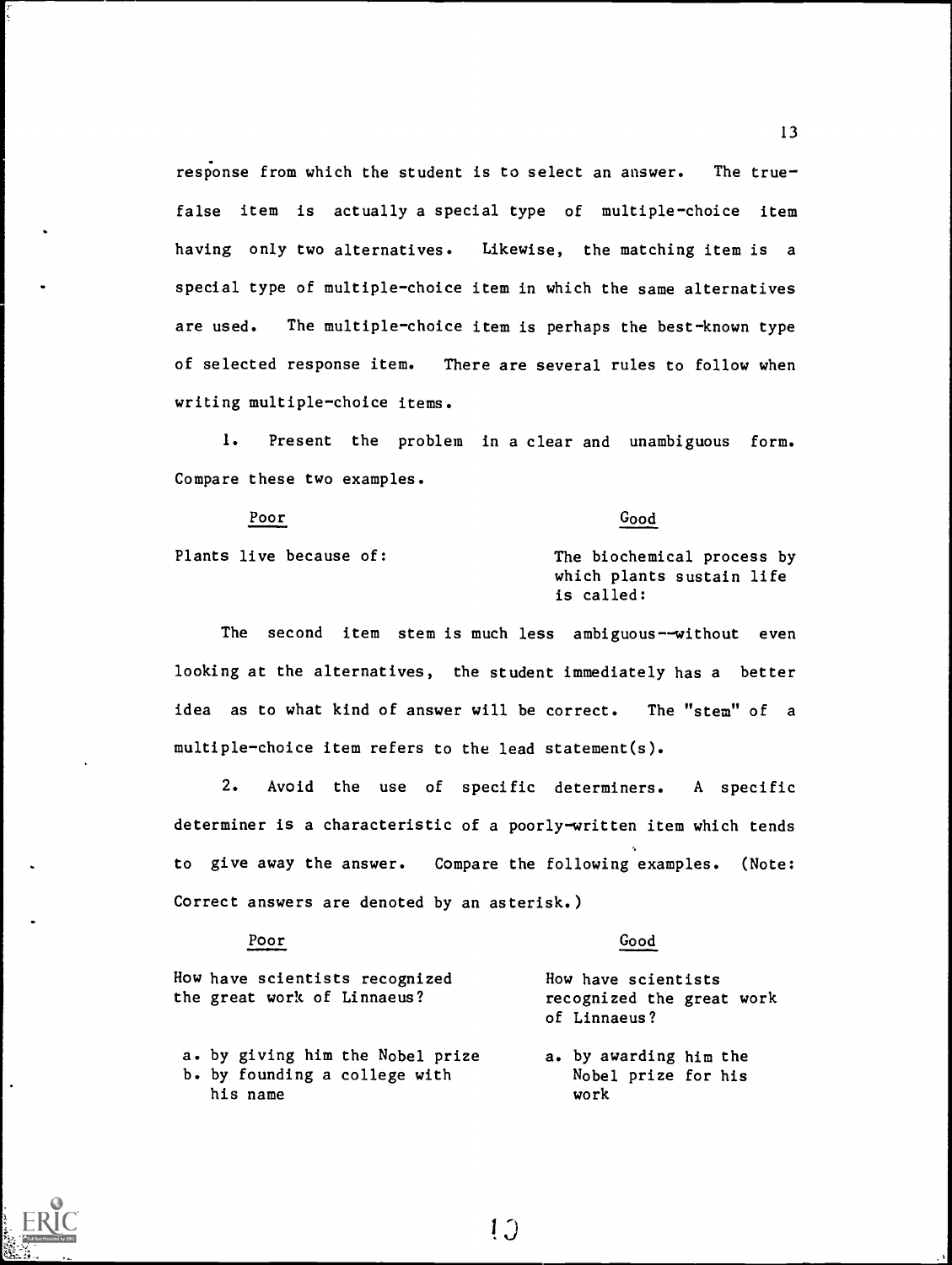- b. by founding a college of natural science with his name
- \*c. by adding L. to the scientific name of animals he classified
- d. by establishing a cash prize to be awarded for outstanding achievement

The first example is artificially easy because the correct response is so much longer and contains more information than do the other alternatives. The second example requires a little more reading, but now the alternatives are much closer to one another in terms of length and amount of information. Likewise, using a very short correct answer relative to other alternatives should be avoided. $1$ 

#### Poor

#### Good

| Another word for convivial is: | Another word for convivial is: |
|--------------------------------|--------------------------------|
| a. voracious                   | a. trivial                     |
| b. inextricable                | b. inextricable                |
| c. placebo                     | c. vitiate                     |
| *d. jovial                     | *d. sociable                   |

In the first example, the word convivial in the item stem bears some resemblance to the correct response, jovial, both in the spelling and sound of the last two syllables. This is called an alliterative association. An uninformed student could guess the correct answer on the basis of this similarity. By changing the word jovial to sociable, and changing alternatives (a) and (c), the

There is research which indicates that even elementary school-age children are capable of detecting item construction flaws such as this and others described in this manual. See Morse, 1980.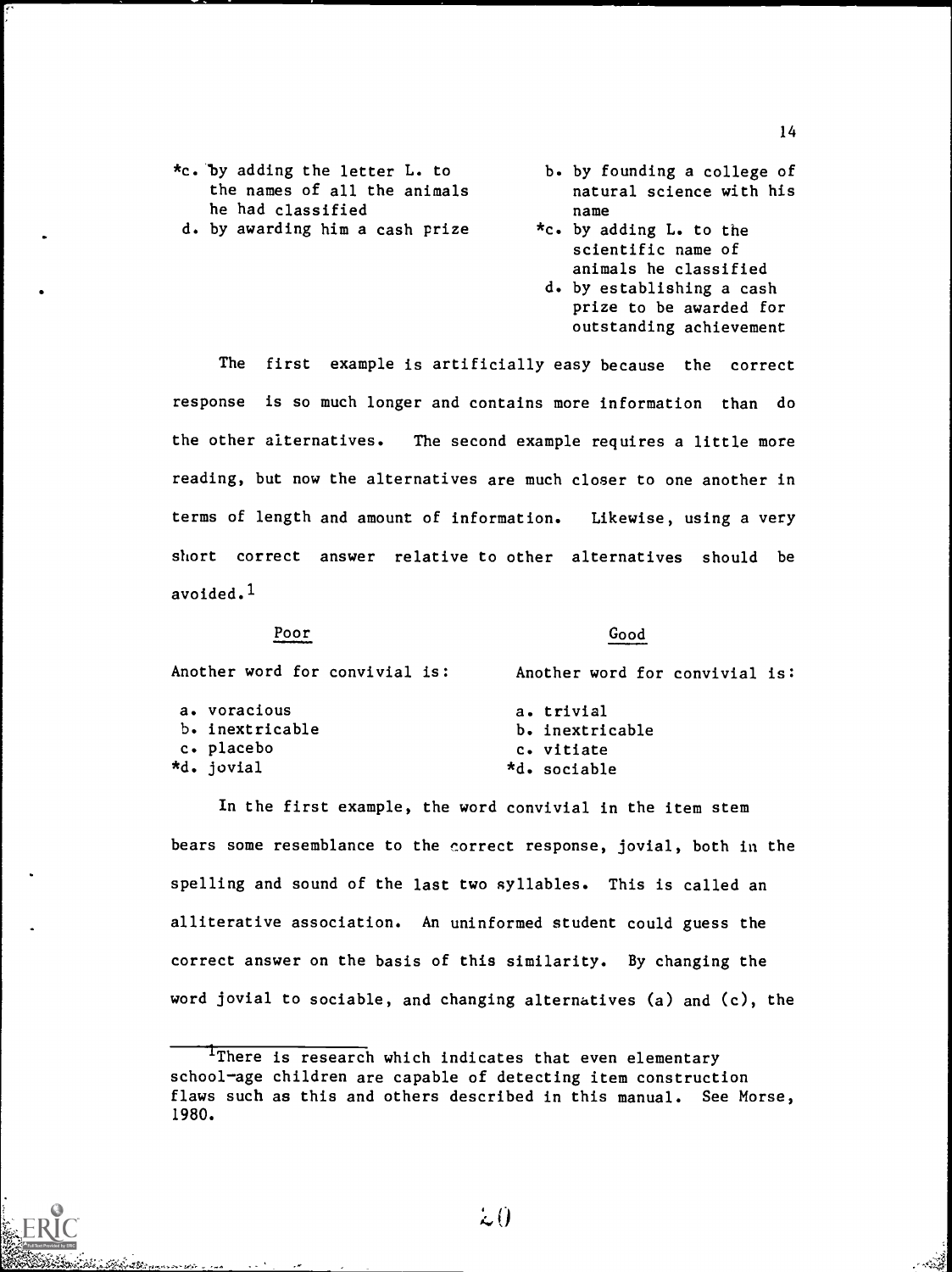second example avoids this problem. An unirformed student using the same strategy for this item would likely choose the wrong answer.

Consider a more suitable type of specific determiner, illustrated by the following examples:

| Good                                         |
|----------------------------------------------|
| An ichthyologist is a person<br>who studies: |
| $*a$ . fish.                                 |
| $b$ . ants.                                  |
| c. industrial pollution.                     |
| d. rock formations.                          |
|                                              |

The first example could be answered correctly by the uninformed student who recognizes that the article a in the item stem can match only to an alternative beginning with a consonant. Also, the incorrect alternatives, while rarely in the vocabulary of most folks, are too far removed from the subject. In the second example, a simple change removes the grammar cue, and the new alternatives have some relationship to methods of travel.

These are the three most common types of specific determiners: length of alternative; alliterative association; and grammatical cues. These flaws should be avoided.

3. Avoid the use of"hang-on" alternatives. There are very few occasions in which alternatives such as "all of these" and "none of these" are required. Compare the following examples.

 $2_{\mathcal{A}}$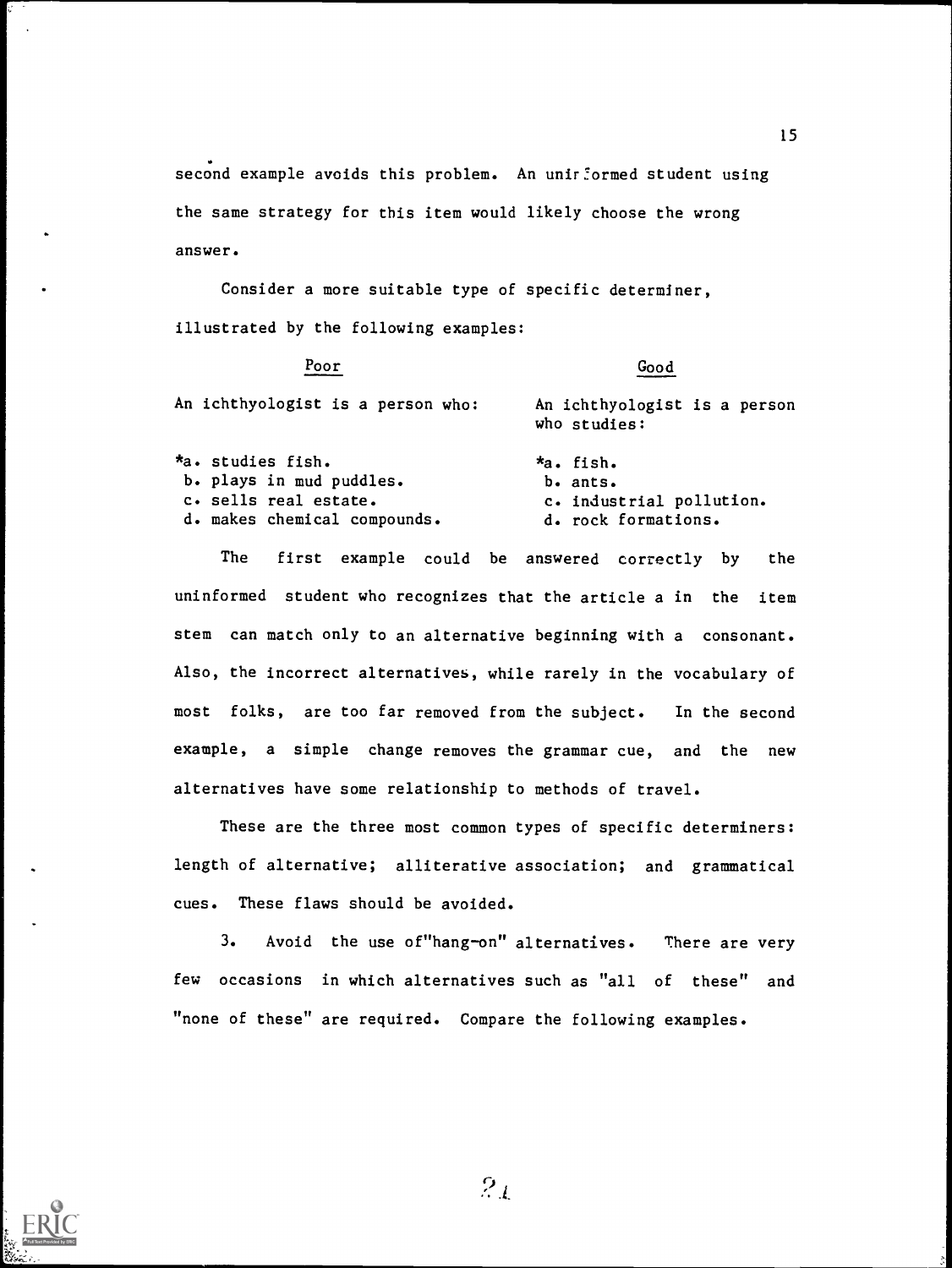#### Poor

#### Good

Which of the following is (are) characteristic of anerobic bacteria?

a. manufactures chlorophyll \*b. lives without oxygen c. reproduces sexually d. all of the above e. none of the above f. a and c only

Which of the following is a characteristic of anerobic bacteria?

a. manufactures chlorophyll \*b. lives without oxygen c. reproduces sexually

There is no compelling argument for trying to include an equal number of response alternatives for all multiple-choice items. An item-writer should not struggle to produce, say, four alternatives for each item. If three plausible choices are all that can be created, then do not waste your time trying to make up another. The first example above serves to waste the student's time by requiring much more reading than is necessary. More often than not, the use of "all of the above" or "none of the above" is not required.1

4. Avoid redundant reading in the items. Often the amount of reading required by the student as well as the space taken up by an item can be reduced. Compare these two examples.

<sup>&#</sup>x27;One might wonder why such alternatives are so popular in commercially published tests. According to one test publisher, the reason is so that the item will more closely approximate an "infinite-choice" (i.e., constructed response) item. An alternative explanation, say, for mathematics items might be to avoid the case of a student being able to choose an answer which seems "reasonable" rather than working the solution. Force of tradition or the need to have a uniform member of response alternatives both seem equally likely explanations of the practice.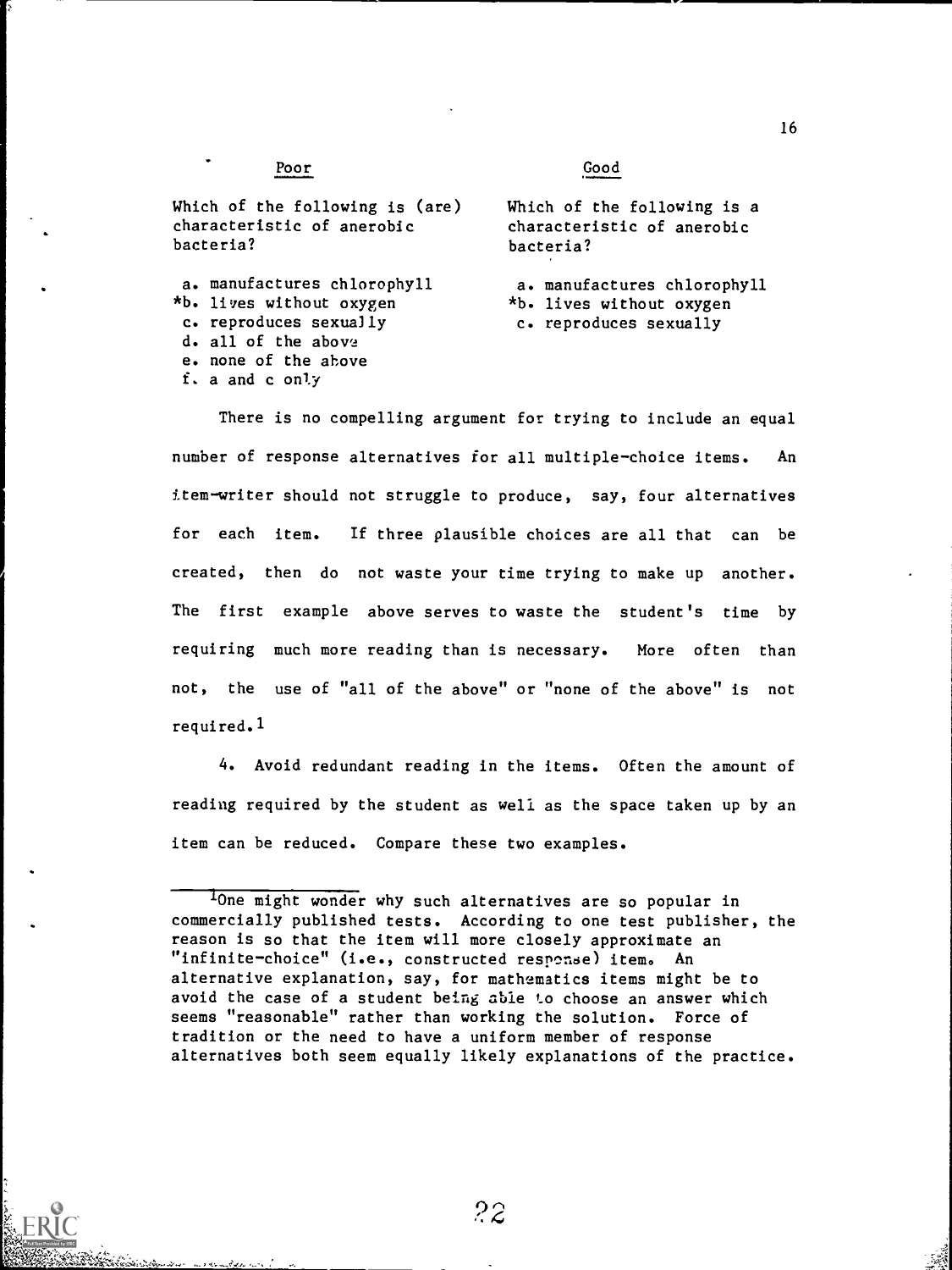The Reconstruction era in U.S. history:

- (a) ended during the term of Abraham Lincoln as President
- (b) ended during the term of William H. Taft as President
- (c) ended during the term of Theodore Roosevelt as President
- \*(d) ended during the term of Rutherford B. Hayes as President

During what term as U.S. President did the Reconstruction era come to an end?

a. Abraham Lincoln b. William H. Taft c. Theodore Roosevelt \*d. Rutherford B. Hayes

Both examples pose the very same problem, but the second item is much shorter and easier to read.

5. Keep numerical alternatives in a logical order. Items which have only numerical alternatives are easier to read and respond to if the alternatives are in a logical order. Compare the following examples.

| Poor                | Good             |
|---------------------|------------------|
| $3/8$ : 1 $1/2 = ?$ | $3/8 : 11/2 = ?$ |
| a. 11/8             | $*_{a.}$ 1/4     |
| b. 9/16             | b. 9/16          |
| c. 15/16            | c. $15/16$       |
| *d. 1/4             | d. 11/8          |
| e. 1 7/8            | e. $17/8$        |

The second item requires less reading time from the student. Notice that the item alternatives could also have been placed in descending order and still be less confusing to follow than those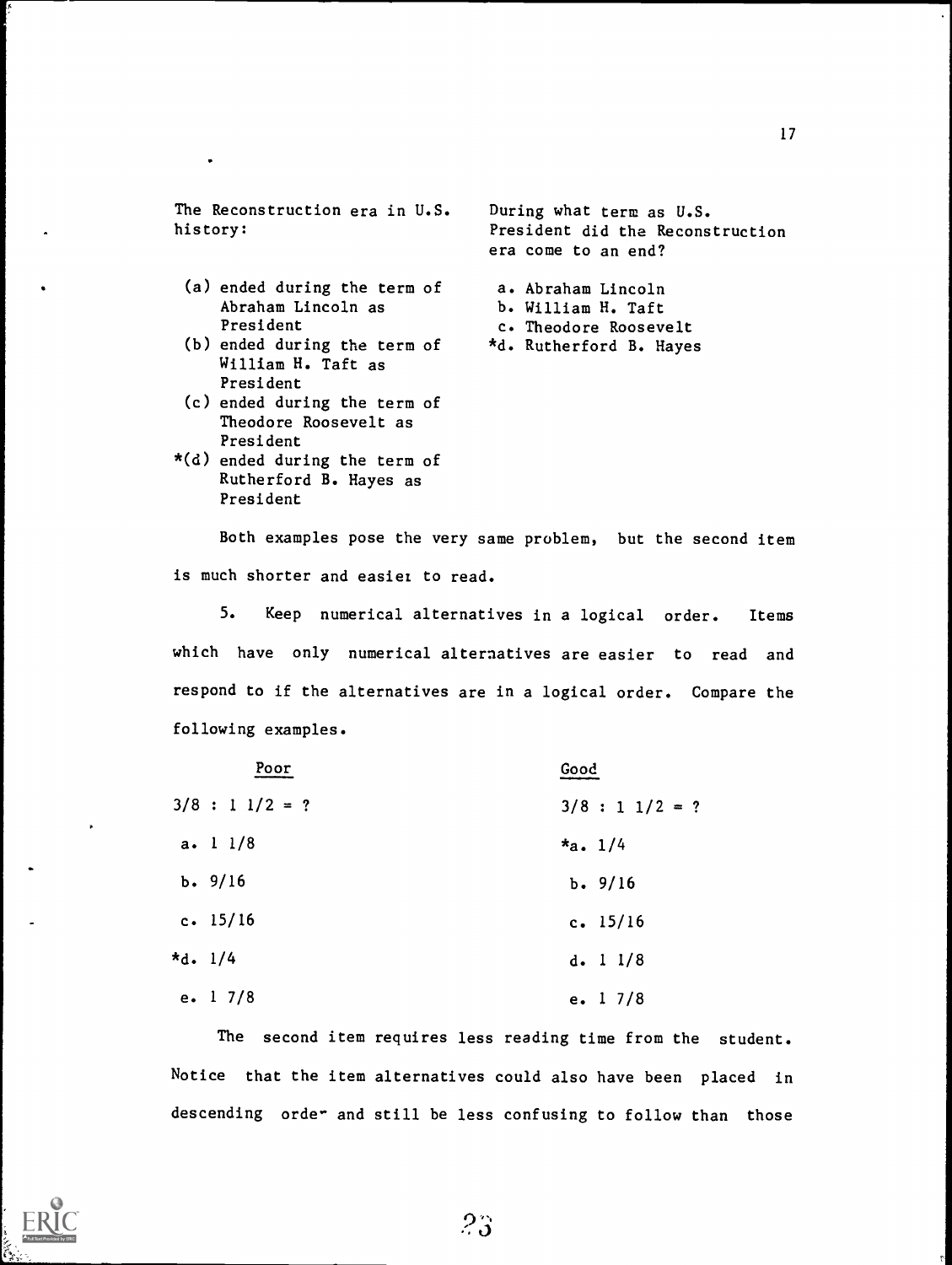in the first item.

6. Avoid including some common error in logic in an item. Consider the following items.

Poor Good

| In order to be a U. S. senator,<br>a person must be at least (in<br>years): | What is the minimum $a\leq c$ (in<br>years) as set by the<br>Constitution for a person to<br>be a U. S. senator? |
|-----------------------------------------------------------------------------|------------------------------------------------------------------------------------------------------------------|
| a. 21                                                                       | a. 21                                                                                                            |
| b.25                                                                        | b.25                                                                                                             |
| *c. 30                                                                      | $*_{c.} 30$                                                                                                      |
| d.35                                                                        | d.35                                                                                                             |
| e. 40                                                                       | e.40                                                                                                             |
|                                                                             |                                                                                                                  |

Note that the first example is worded in such a way that any of the first three alternatives can be considered correct. That is, a person must be at least 21 years of age in order to be a U. S. senator. A slight change in the stem, in the second example, clears up the error in logic and makes the answer unarguable.

7. Avoid giving alternatives which have the same meaning, and are therefore incorrect. Compare the following examples.

#### Poor Good

When the temperature drips below 32° F: a. water will freeze Which of the following events typically occurs when the temperature is below 32° F? a. Ice melting

b. ice will form c. snow will sometimes fall \*d. all of the above \*b. Water freezing c. Tornado formation d. Liquid precipitation

 $2\zeta$ 

In the first example, alternative (a) and (b) mean essentially the same thing. Thus, the correct answer to the item must be some other choice. Because alternative (c) is also true, the answer has to be (d). This problem has been corrected in the second example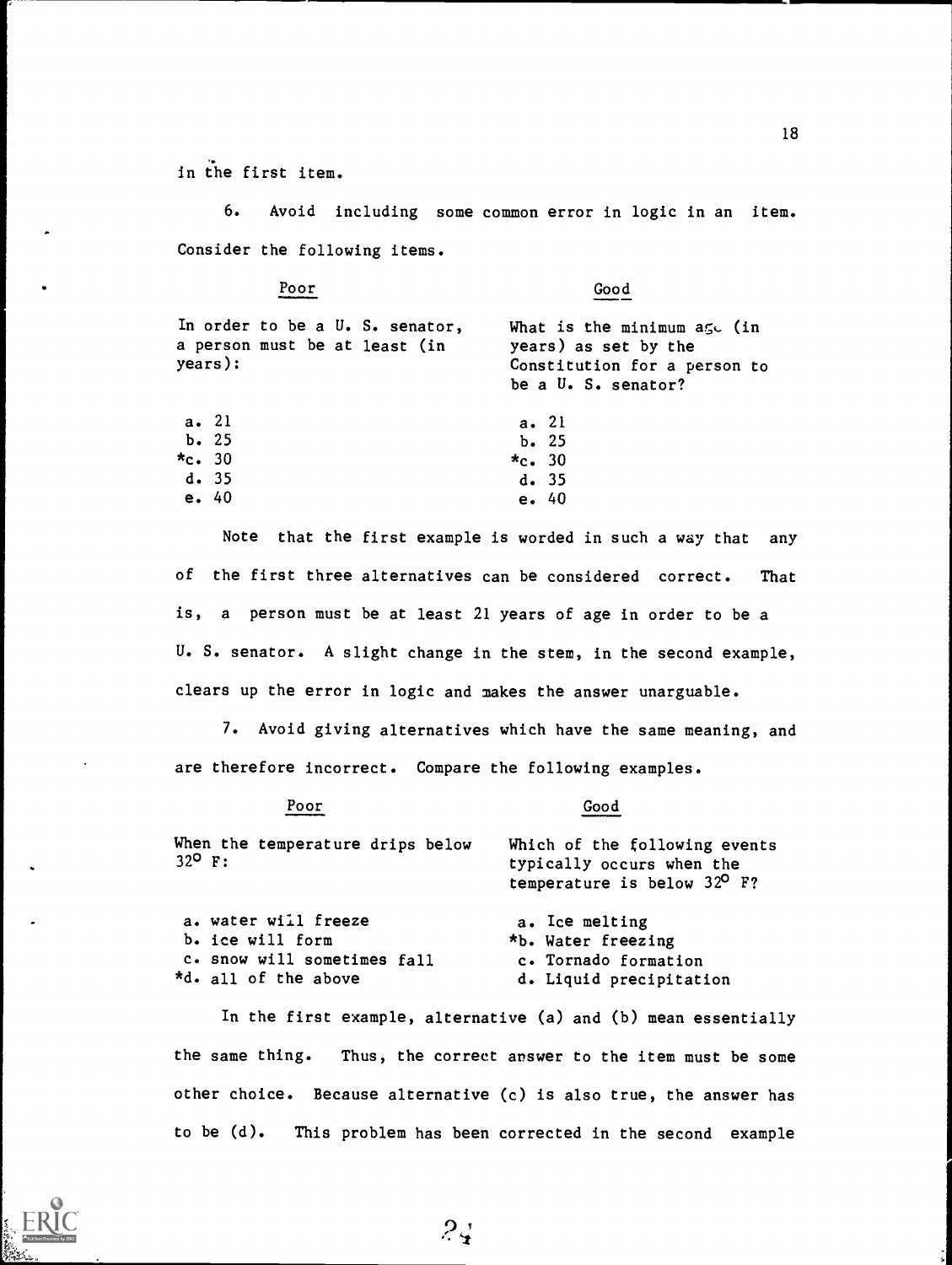by having included only one correct alternative. A second issue pertinent to the examples above is that of the "best answer." Rather than selecting a correct response, the student must choose the best answer in the first example. Selection of best answer is a different task altogether than is selection of a correct answer.

8. Avoid including silly or n. sense alternatives for an item. An illustration of such a practice is given in the following examples.

Poor Good

| Which of these people has been<br>Governor of Mississippi? | Which of these people has been<br>Governor of Mississippi? |
|------------------------------------------------------------|------------------------------------------------------------|
| a. Jimmy Carter                                            | a. Evelyn Gandy                                            |
| b. Queen Elizabeth                                         | b. C. B. Newman                                            |
| c. Erik Estrada                                            | c. John Stennis                                            |
| *d. Theodore Bilbo                                         | *d. Theodore Bilbo                                         |
|                                                            |                                                            |

The first example includes some absurd alternatives which most students could reject outright because they know better. The second example, while not perfect--the incorrect choices are recent office-holders--at least provides more plausible alternatives. If your goal is to be the wry test-item writer, then you may wish to consider an occasional "off-the-wall" alternative. However, other than the short-term comic relief (whether real or imagined), all such alternatives tend to do is take up extra space and reading time.

#### True-False Items

The true-false item can usually be answered even more quickly than a multiple-choice item. There are several rules to follow for

 $25$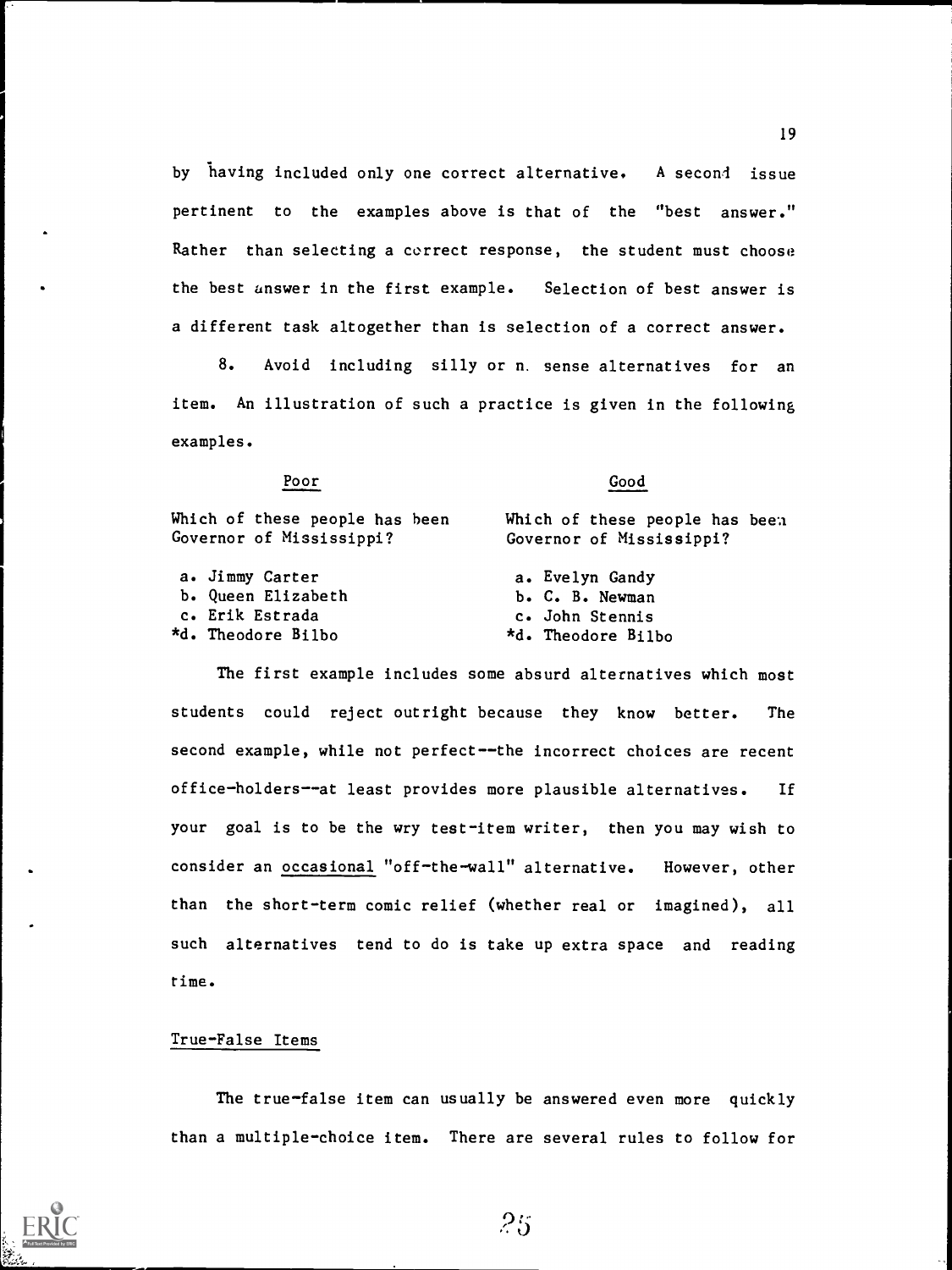constructing true-false items.

1. Be sure the item is absolutely true or false. The student who is aware of exceptions to a particular statement will be confused as to which way to respond to the item.

2. Avoid the use of specific determiners. Many students are aware of the typically false response called for by any statement containing the word always or never. That is, such "absolute" words often tip off the test-wise student. To include such items serves little purpose. By the same token, "qualified" words such as often, may be, seldom, many and few can tip off the otherwise uninformed student that the corresponding statement will generally be correct. However, it is sometimes a good practice to include such items when the correct answer is contrary to the general pattern. Consider the following examples.

Poor Good

All birds can fly. All birds have a type of wing structure.

The uninformed student could very likely determine that the first example was an incorrect statement. The second example is a correct statement which incorporates an absolute word. As such, it is contrary to the general pattern. The uninformed student is likely to be misled.

3. Avoid the use of negatives or double negatives. These tend to make the item more difficult than it would otherwise be. Compare the following examples.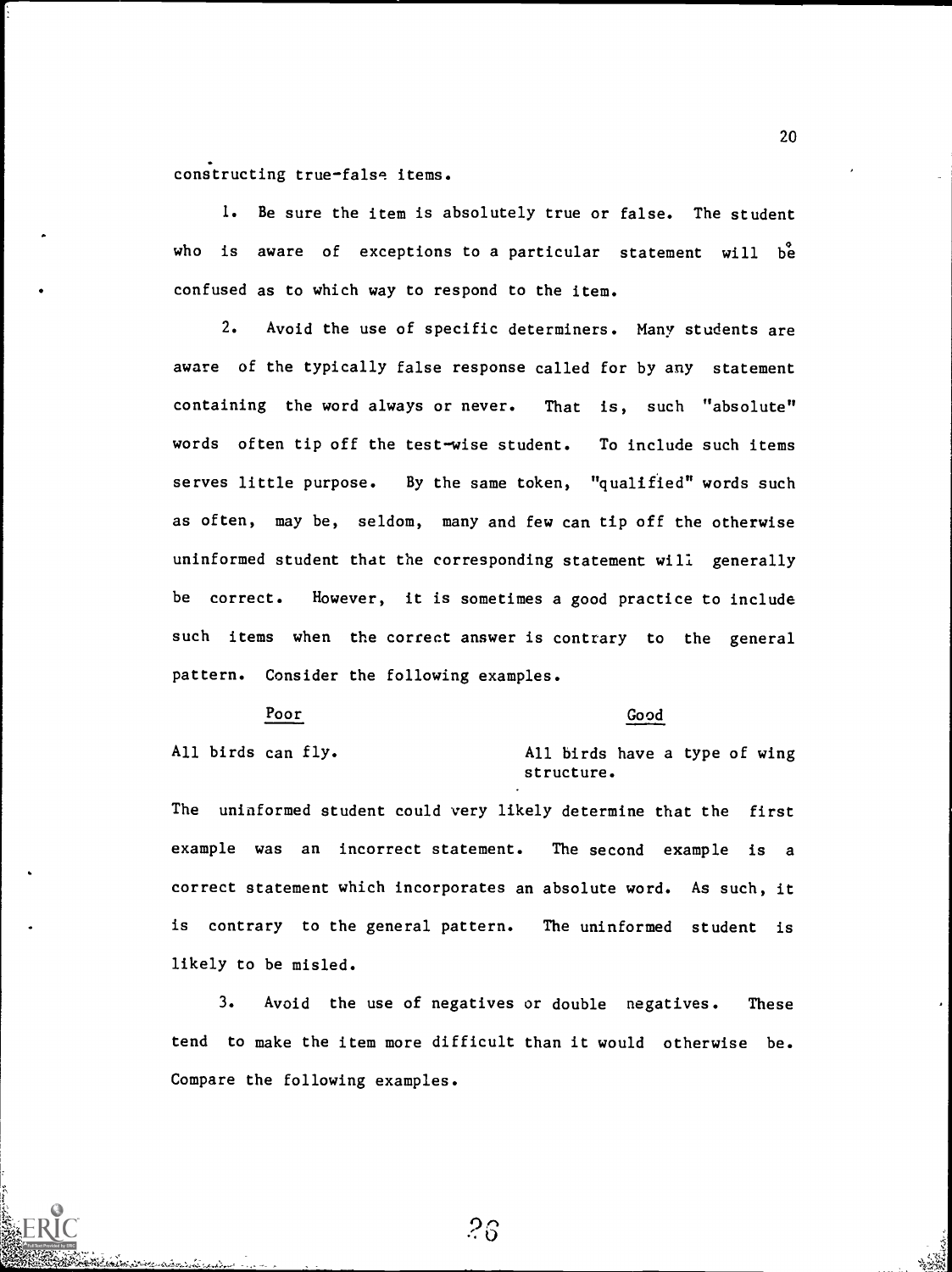Poor Good

It is incorrect to suggest that the theme of Macbeth is not concerned with the human vices of greed and ambition.

The theme of Macbeth deals with the human vices of greed and ambition.

By the time the student correctly deciphered the first item, probably half a dozen items like the second one could have been answered.

4. Avoid inclusion of "dcuble-barreled" items. A doubleb 'reled item is one which calls for two distinct judgements. The following examples provide an illustration.

Poor Good

Because nearly all birds fly south for the winter, the migration patterns for most birds are well-known.

The migratory patterns of most species of birds in the Northern Hemisphere have been mapped.

The first example poses a double-barreled item. The phrase, "Becau.e nearly all . . ." can be judged as incurrect by the student. But now a dilemma: Is the teacher's intent for the student to judge the accuracy of the clause "the migration patterns . ..," the introductory phrase, or both? The second example, in addition to clearing up some content-related quibbles, has limited itself to a single proposition to be judged by the student.

5. Include a larger number of false than true items. Student: whit these in true-false items tend to select true more often than . <sup>t</sup> select false. This fact unfairly favors the uninformed student who is  $g^{\dagger}$  ven a test prijarily composed of true items.

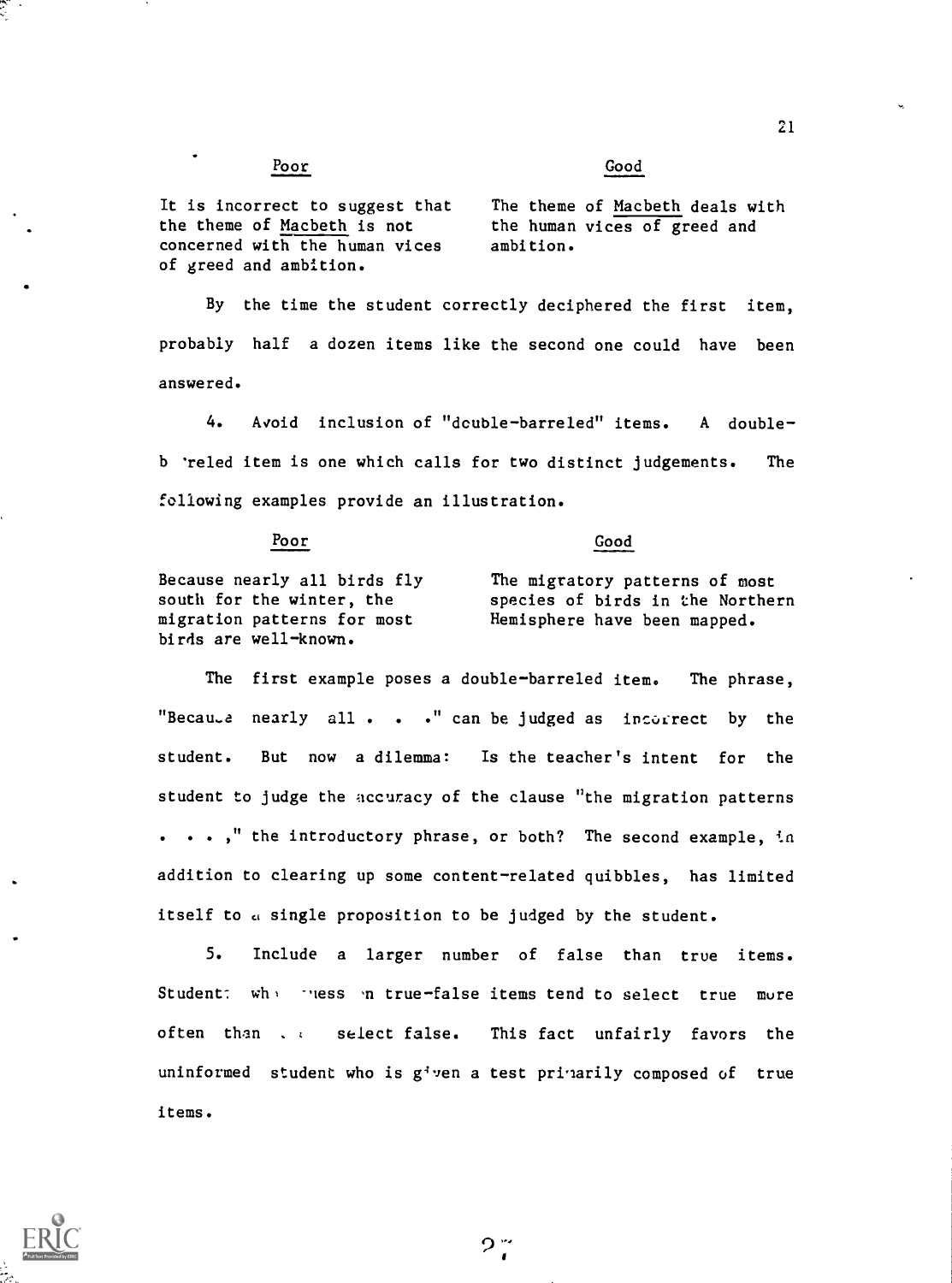#### Matching Items

Poor

A matching item is actually a condensed set of multiple-choice items, each having the same set of response alternatives from which to choose. There are four basic rules to follow for matching items.

1. Make the directions for the item clear and complete. Compare these two examples.

Good

Match the following: Write the letter of each answer listed on the right in the blank by the proper statement on the left. Some answers may be used more than once.

The second set of directions more clearly sets the task for the student.

2. Use more alternatives than there are items to match or allow answers to be used more than once. This prevents the students from obtaining correct answers by the process of elimination.

3. Hold matching sections to a maximum of, ten or twelve statements (premises). Matching sections having more than a dozen items require too much time of the student for scanning the alternatives.

4. Construct matching sections such that the individual items are related. For example, in a social studies test, avoid making a matching section which includes persons, dates, places, treaties and battles. Instead, make short, separate matching sections, one

23



 $\bullet$  III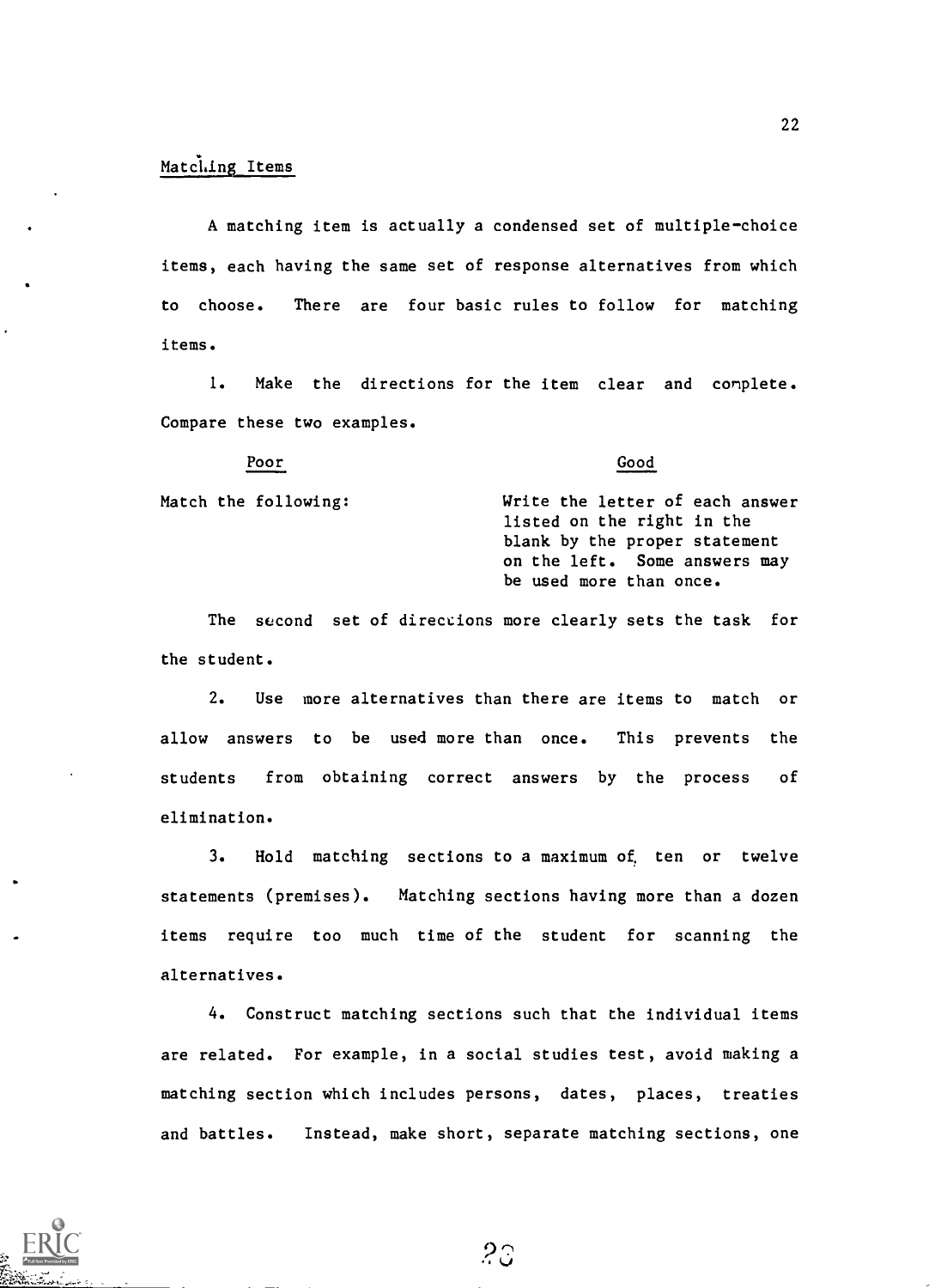. on persons, one on dates, and so forth.

5. Arrange at least one column in alphabetical order; this saves time in searching for the correct answer.

#### Other Item Types

There are other types of items which can be classified as selected response items. In nearly all cases, the general rules of providing clear directions and posing the question in an unambiguous form are the most important to follow. This leads us to some general rules for selected response items.

#### General Rules for Writing Selected Response Items

The goal of all well-written test items should be to measure what the student knows, not what give-away items he or she can detect, or any other test-taking ability unrelated to the content. Towards this end, there are some general rules applicable for all types of selected response items.

1. Always provide clear directions to the student as to how to respond to the items.

2. Keep the vocabulary level of the items as simple as possible. Unless the test is meant to measure reading comprehension, there is litcle need to use large words when smaller ones will suffice.

3. Write the items GO that they present the task or pose the problem to the student in a clear (unambiguous, not transparent) manner.

 $20$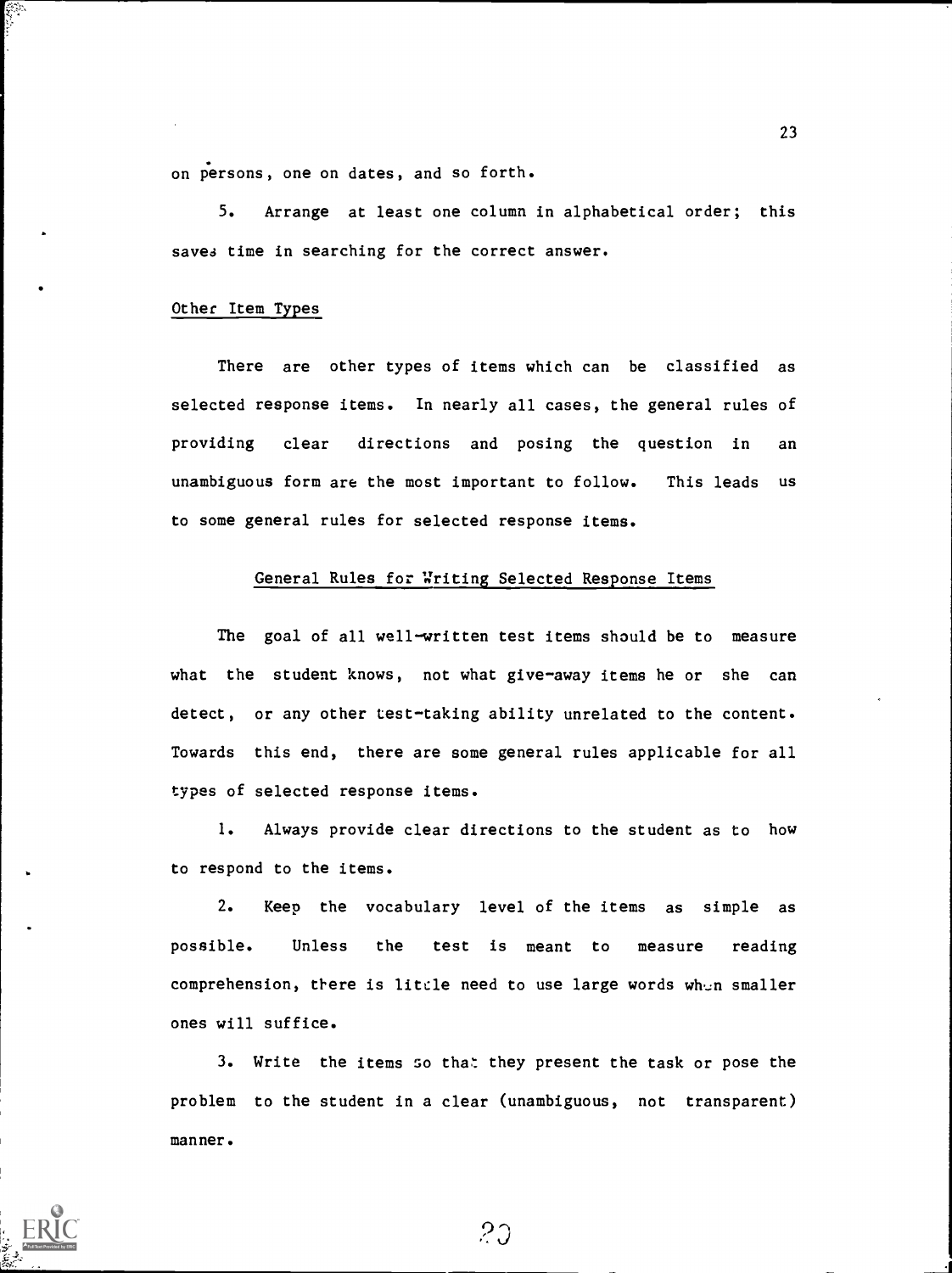'e. Keep the items independent of each other. Avoid writing a series of items in which the answer to one item determines how the following item will be answered.

5. Write items covering important concepts and not trivial information. One sure way to construct a test measuring the acquisition of trivial information is to write the items at the last minute without careful thought and planning.

6. Avoid trick questions. Unless you are trying to teach students how to cope with trick questions or are trying to measure I.Q., including them can only serve to confuse the students.

7. Avoid writing items which give the answer to other items in the same test. It should be obvious that such items are not a fair measure of what the student knows.

8. The answers to selected response items should be those to which other content experts would agree. If no consensus can be obtained, the item could most likely stand to be revised.

9. If you can't answer the question, don't expect the students to be able to answer it.

#### Constructed Response Items

Constructed response items include short answer, completion, short essay and extended essay items, in which the expected student behavior is construction of an appropriate response. There are several advantages of constructed response items as a class. These include:

I. Reduced guessing. The likelihood of successful guessing

24

 $\mathcal{G}(\cdot)$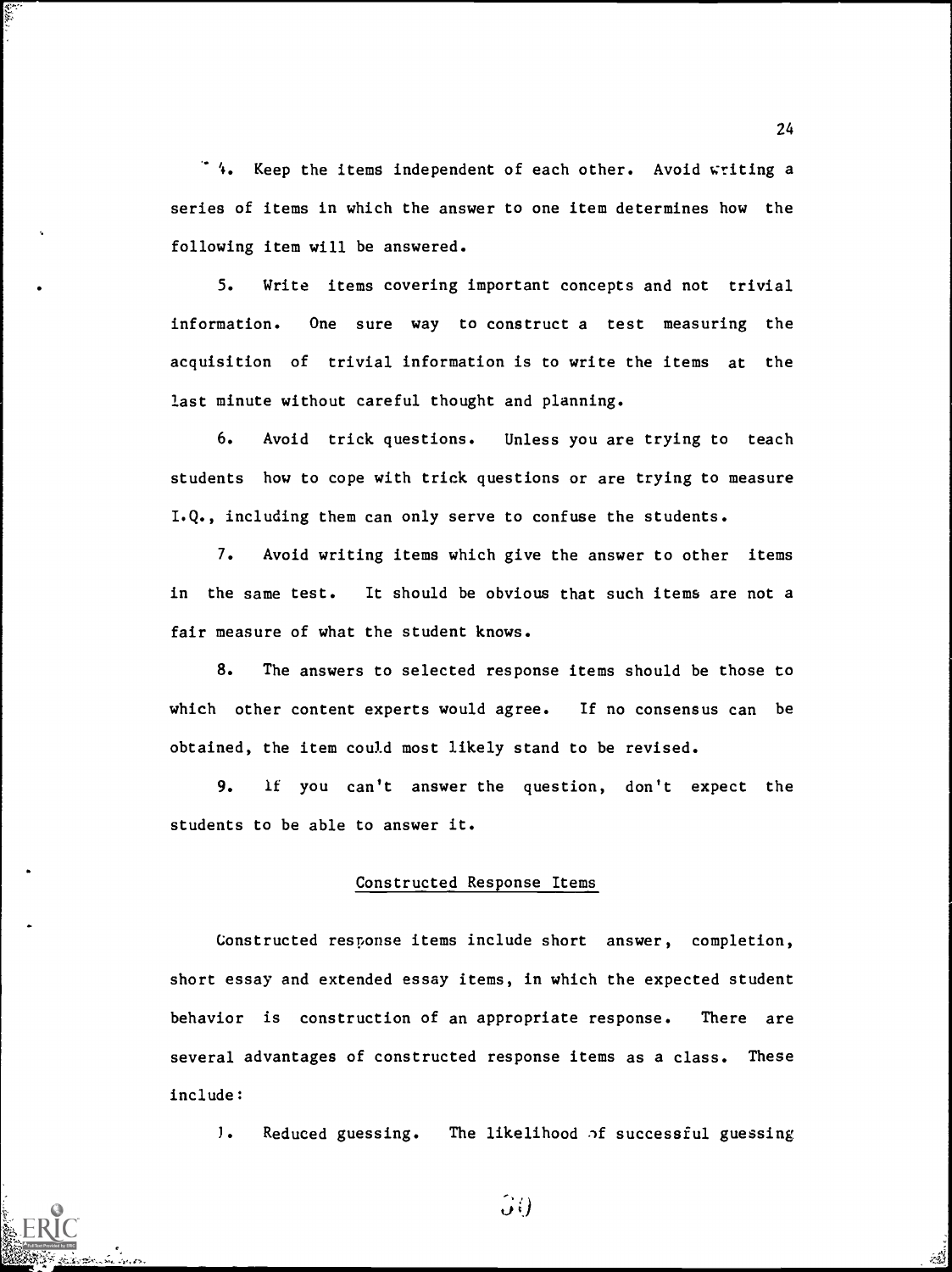on items by students is much smaller than for selected response items.

2. Good measures of writing ability. Constructed response tests are good for assessing the student's ability to construct clear sentences, write paragraphs, spell vocabulary words, and so on.

3. Easy to prepare. Constructed response items are faster and easier to write than are selected response items calling for the same behaviors.

The primary disadvantages of constructed response items are:

1. More time consuming to score. Constructed response tests require more time to score by the teacher. The use of machine scorable forms is not feasible.

2. More time consuming to complete. Typically, a given number of constructed response items will require more time for a student to complete than would the same number of selected response items.

3. Sensitive to scoring bias. Many studies have shown that ratings on constructed response items are affected by such extraneous factors as handwriting ability, spelling accuracy, and even by such different raters for constructed response than for selected response items. For this reason, constructed response tests are sometimes referred to as "subjective tests."

4. Amount of topic coverage. The amount of material which can be covered in a given length of time using constructed response items is less than for selected response items.



25

 $\mathcal{R}_T$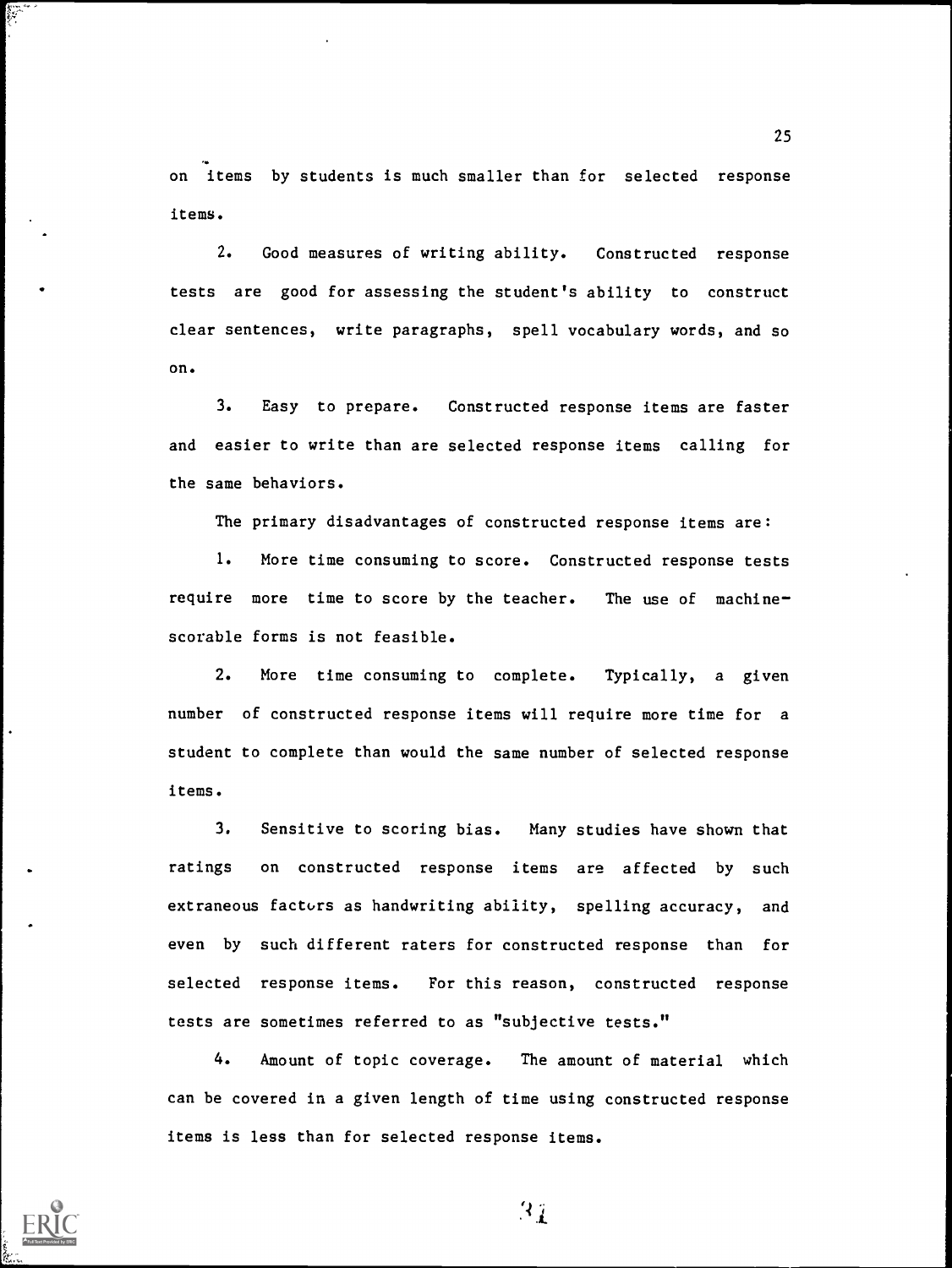Now that the primary advantages and disadvantages of constructed response items have been discussed, we v.ill examine specific types of constructed response items.

#### Short Answer Items

Short answer items require a response ranging from a few words to a complete sentence. The completion item is one type of short answer item which calls for one or more responses to be inserted in order to complete a sentence or phrase. There are several rules to follow in the preparation of short answer items.

1. Include directions for the student to follow. Should the student prepare a complete sentence, or will key words suffice? Should the student write in the blanks in a question or underneath the item? These are simple considerations, but important for informing the student as to what response is expected.

2. State the item as precisely as possible. This is an especially critical point for completion ("fill-in-the-blank") items. Compare the following examples.

Poor Good

How is a woodpecker like a frog? What are two biological needs

which woodpeckers and frogs have in common?

A student might believe that any number of answers to the first item could be justified, such as both eat insects  $\alpha r$  both are animals. The second example is much less likely to be misinterpreted.

R2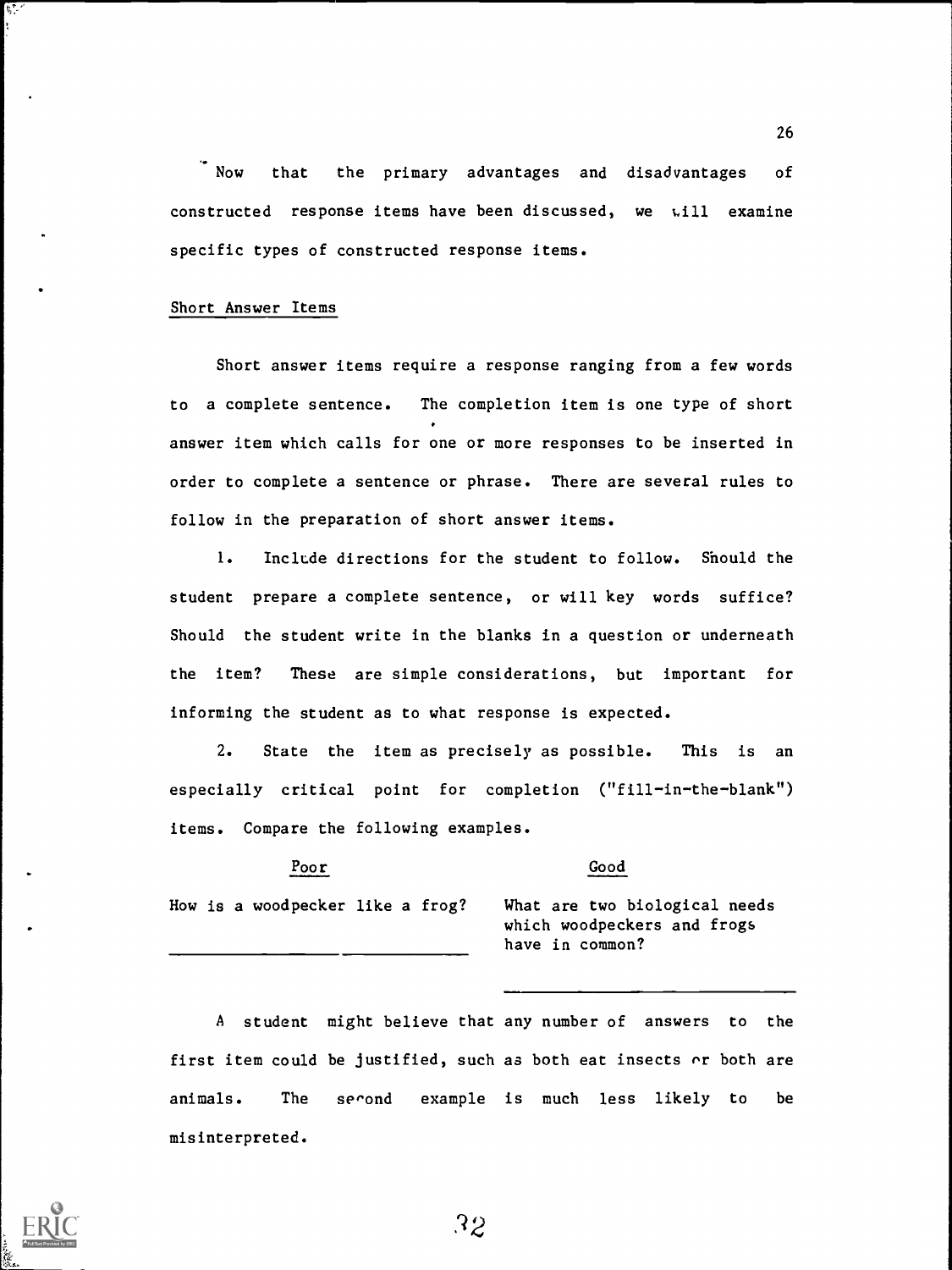Pool Good

Modern devices make more effective.

What are three scientific devices which have helped astronomers in their work?

The first example is ambiguous and virtually any human endeavor, such as tennis, could be argued as a good answer. The second much more clearly defines the task. It is often recommended that the completion items be constructed so that the "blank" is at the end of the statement, and not in the middle or at the beginning. Remember--the purpose of sound test items is to determine what the student has learned, not how well the student can decipher confusing test items.

3. Try to avoid writing completion items requiring multiple responses. Compare the following examples.

a What type of telescope has a concave mirror and an eyepiece<br>lens?

The first item is so thoroughly mutilated as to be unintelligible. It also bears a suspicious resemblance to a sentence lifted verbatim out of a textbook with a few words replaced by blanks. While such items would be one way to measure whether students have memorized their reading assignment, they are not necessarily measuring anything beyond that sort of mindless rote learning. The second example is much more clear. It is very difficult indeed to write good completion items which call for multiple inserts from the student; the best practice is to avoid

33

| Α        | telescope has a | What type of  |
|----------|-----------------|---------------|
| concave  | and an          | concave mirro |
| eyepiece |                 | lens?         |

 $\mathcal{L}$ 

Poor Good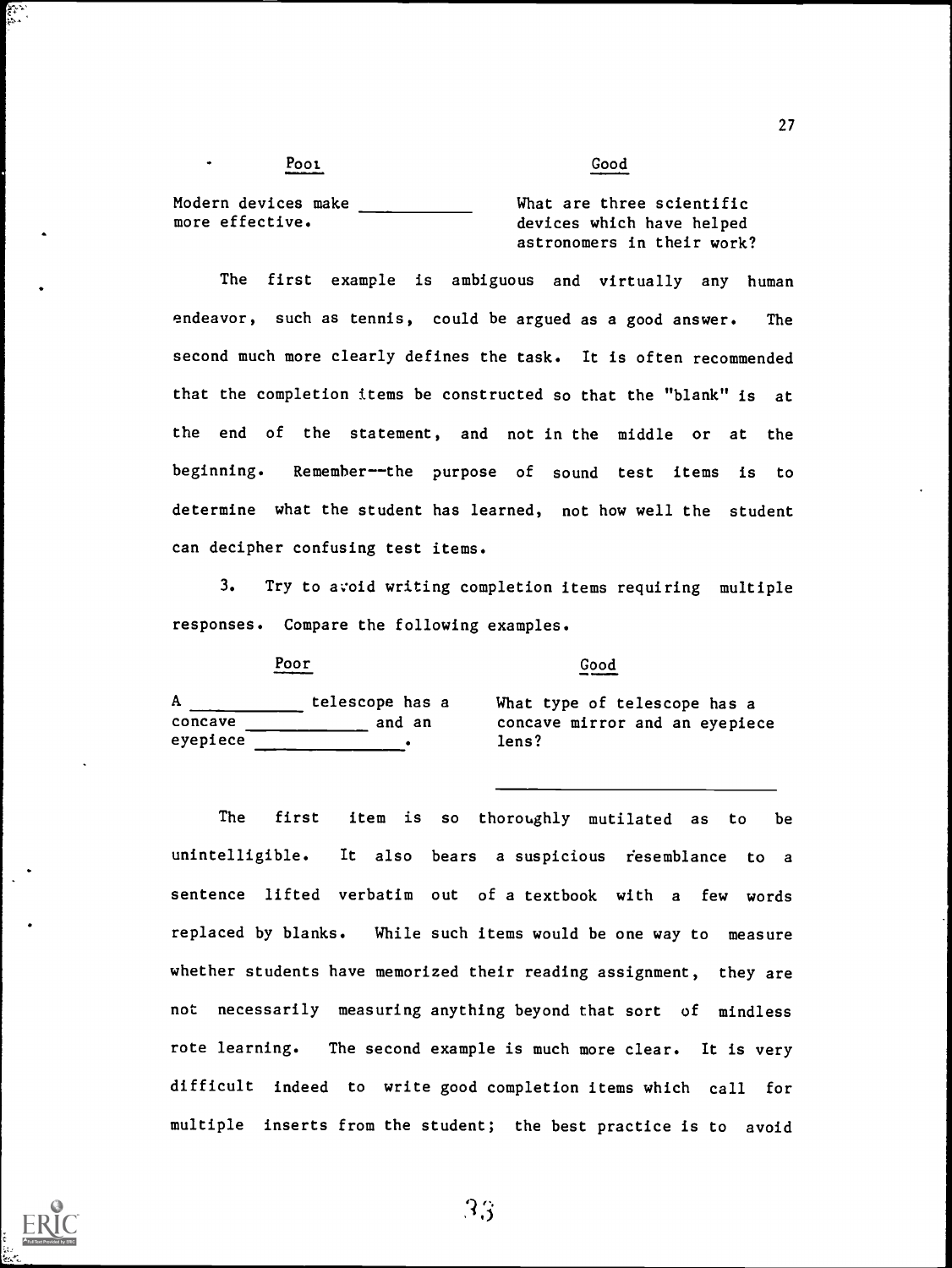such items.

ţ.

4. Prepare answer keys for the items. When preparing answer keys for short answer items, try to include all the possible responses which could be considered correct. This will prevent a lengthy scoring period, since you will not have to mull over new responses trying to decide if they are acceptable or not.

#### Essay Items

Essay items require a response ranging from a few sentences, for short essay items, to several paragraphs for extended essay items. There are several rules to follow in the preparation of essay items.

1. Include directions for the student to follow. Some instructors prefer essay answers in complete sentence form, while others prefer outline form. Be sure to make the directions explicit enough that the student will be aware of what type and length of response is required.

2. Include guidelines for responding and scoring. It is often helpful to fully explain how a student's response will be evaluated. Will spelling count? Will points be added or subtracted for overall appearance? How many specific points or examples are to be included in the answer? Compare the examples which follow.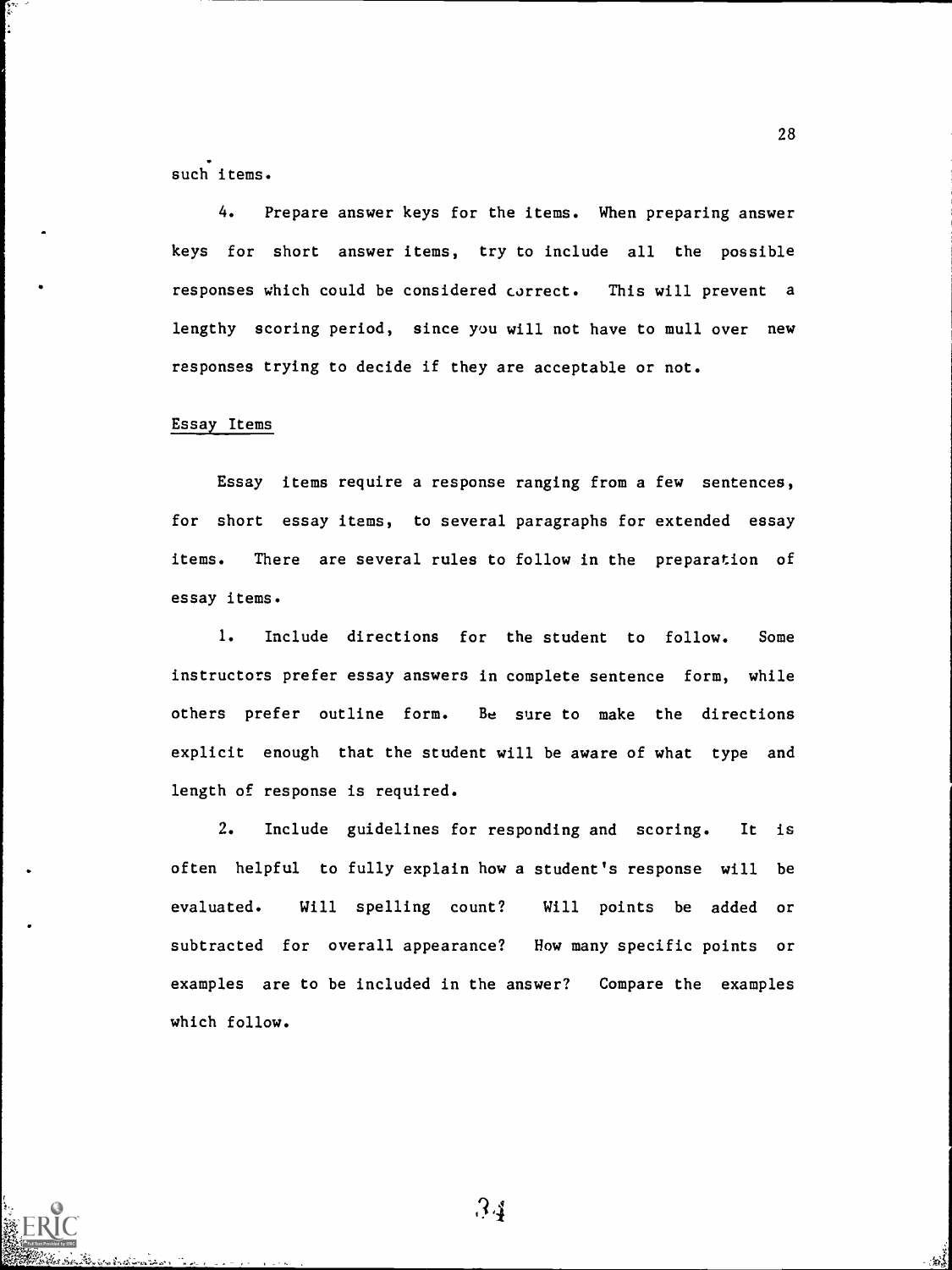#### Poor Good

 $\ddot{\phantom{a}}$ 

List the results of World War II. Use both sides of this sheet if necessary.

In 300 words or less, describe two political and two economic results of World War II. Be sure to give a specific example for each result. A complete answer is worth 10 points. 2 1/2 points will be deducted for each missing or incorrect result. Use complete sentences. Spelling will not count in your mark.

The first example is so incomplete that any student would be hard-pressed to produce an acceptable response. The second example defines the task much more completely.

3. Avoid using essay items for simple listing tasks. Writing a good essay requires a considerable amount of effort and time on the part of the student. That time and effort would be better spent on items requiring a thoughtful response than on items which call for a recitation of knowledge-level information. Compare the following examples.

#### Poor Good

List the confederate states and give the dates of secession.

In one paragraph, explain the major reasons why the confederate states chose to secede. A complete answer will include two reasons and is worth 5 points. Use complete sentences.

The first example, measuring whether students have memorized a large number of states and dates, would be better posed in a short answer format. The second example presents a task much better suited to the essay format.

4. Prepare a model answer sheet for use in scoring. Answer



29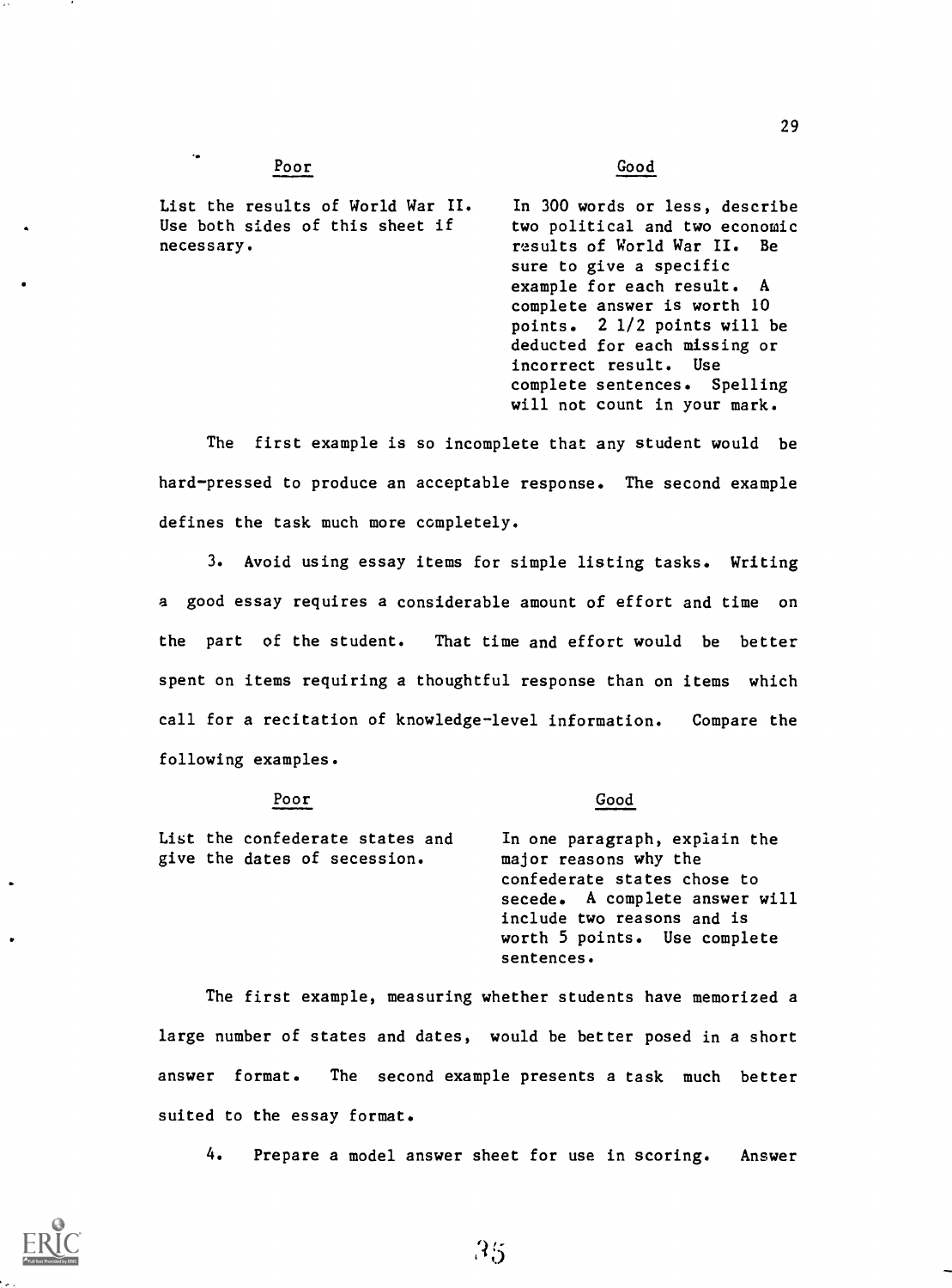the item yourself, being sure to include all the specific facts, examples, and so on, which make up an acceptable response. Then compare your answer to the question. They should match in terms of length, number of examples, and other requirements. Also, having the model answer is helpful for the actual rating of student papers. By making the testing and scoring process more objective, some of the hidden sources of bias as. ziated with essay items can be reduced.

#### General Rules for Writing Constructed Response Items

The goal of well-written constructed response items should be the presentation of a clear, unambiguous task to the student. Such items will have a greater likelihood of mensuring the intended outcomes of the instruction. To this end, there are some general rules applicable to all types of constructed response items.

1. Always provide clear directions to the student as to how to respond to the items.

2. Keep the vocabulary level of the items as simple as possible.

3. Write the items so that they present the task or pose the problem in a clear and unambiguous manner.

4. Prepare sample answers to check both the clarity of the item and use as a model for grading student papers.

#### General Rules for Item Writing

There are some general guidelines to follow in the

36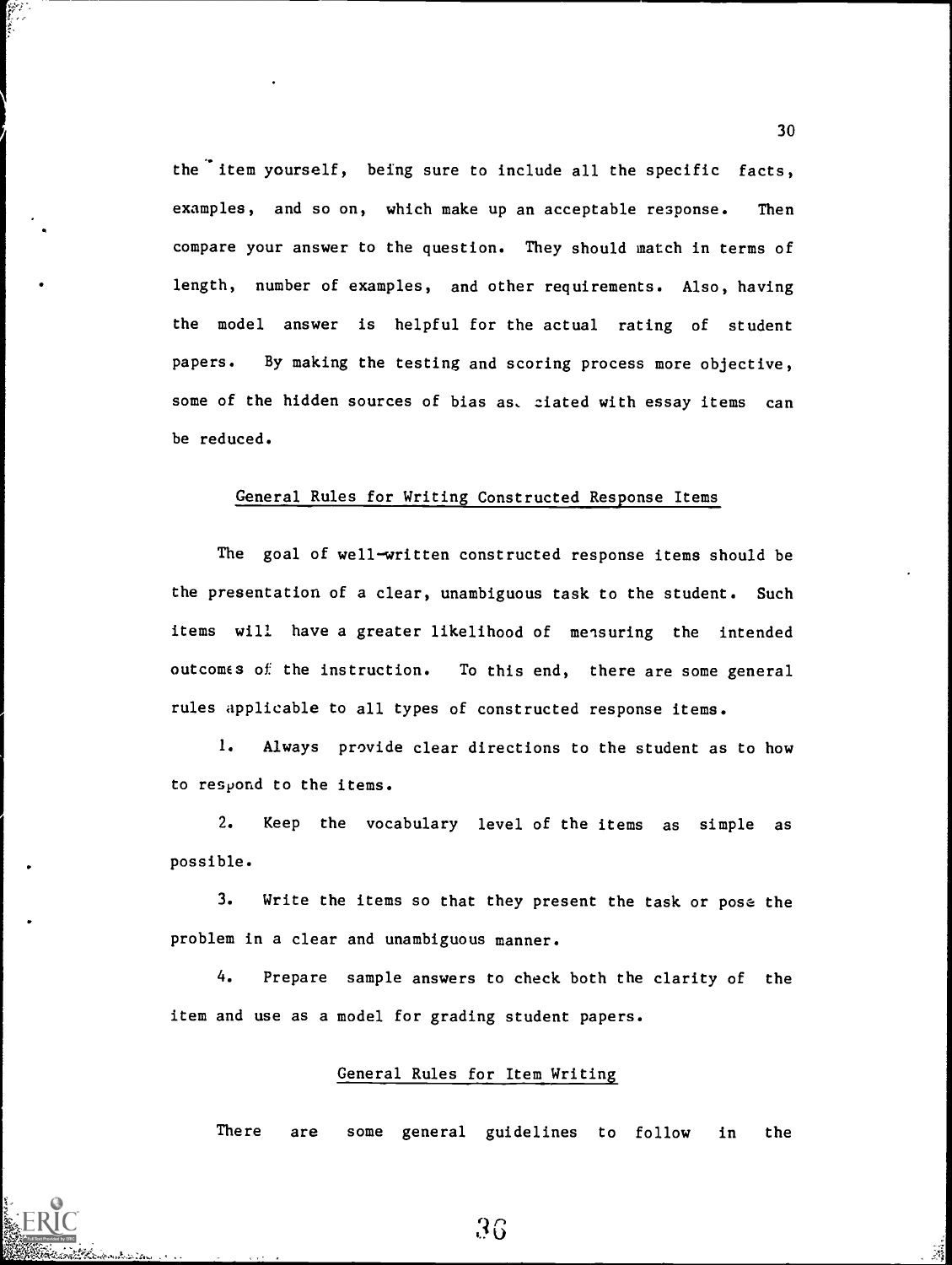construction of any type of test item.

1. Have others review your items. Allowing other instructors to look at your items is a quick and convenient method for verifying both the clarity of the item and the accuracy of the keyed or sample response.

2. Be prepared to revise items. Few test items are as good as they can possibly be the first time they are written. If knowledgeable students have difficulty with particular items, the items might well be faulty in some respect.

3. Include clear directions to the student.

4. Avoid making questions from verbatim quotations from a text or other source. More often than not, such items are poor, and tend to measure only retention of trivial information.

5. Avoid trick questions. Trick questions tend to measure skills unrelated to the content.

6. Make the items in the test reflect the relative importance and time spent on each topic. This is one of the purposes of the test specifications. If the vast majority of the course was spent covering the use of left-handed widgets, then the vast majority of items on the test should also cover the use of left-handed widgets.

7. Avoid negatives and double negatives in test items. Many times, a simple rewording of such items makes them easier to comprehend.

In summary, a well-written test should be easy--that is, answerable--for the informed student. To the extent that test items are artificially easy or difficult for the student, both the

 $37$ 

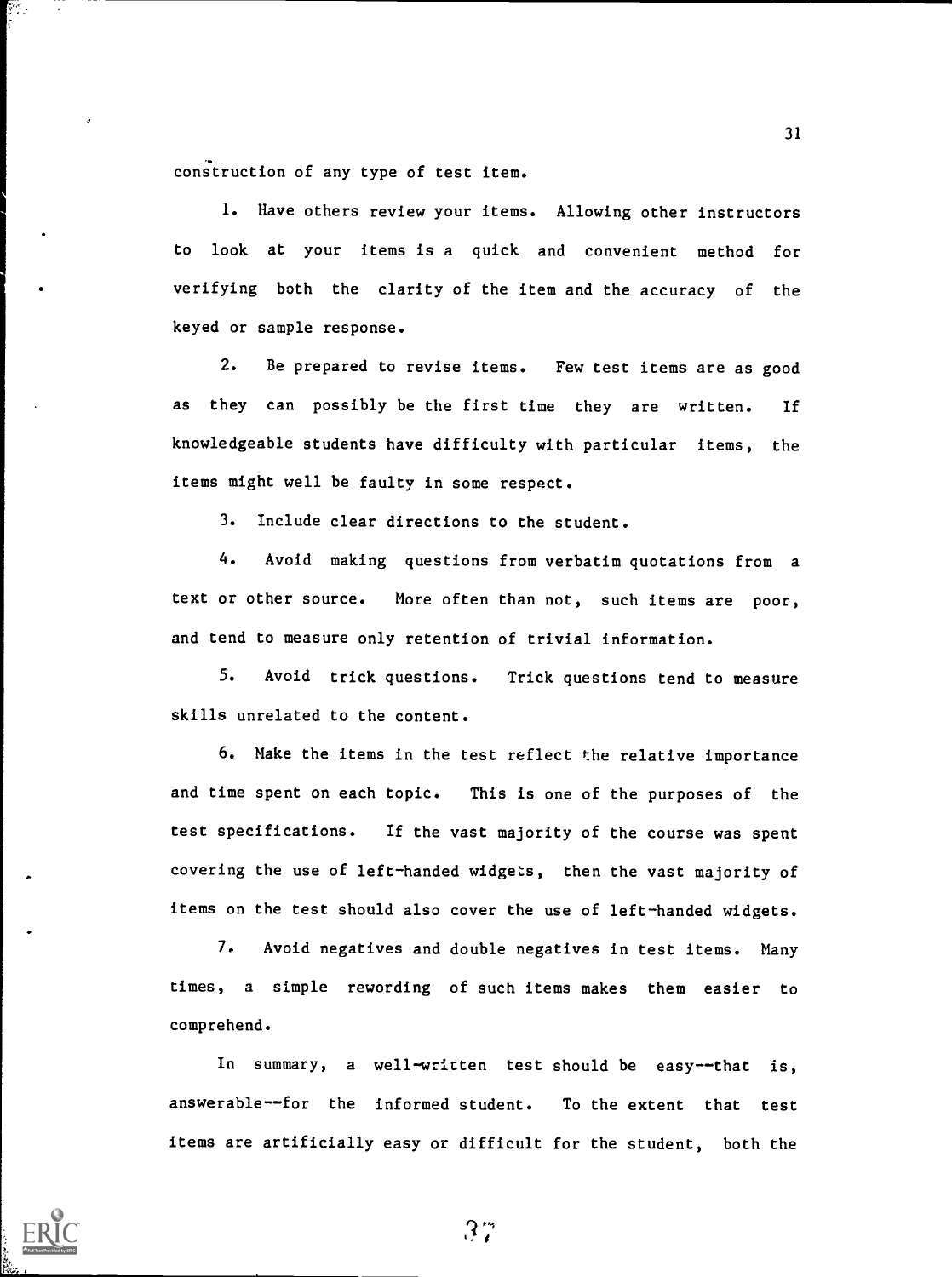student and instructor are shortchanged. Following relatively si mple guidelines such as those presented here is inexpensive in surance against writing confusing or misleading test items.

Some of you will encounter objectives which are not measurable using paper and pencil tests. Instead, a performance test is necessary. A brief summary of how to create performance tests is given in Appendix E.



 $\blacksquare$ 

ون ولا ولي<br>الموالي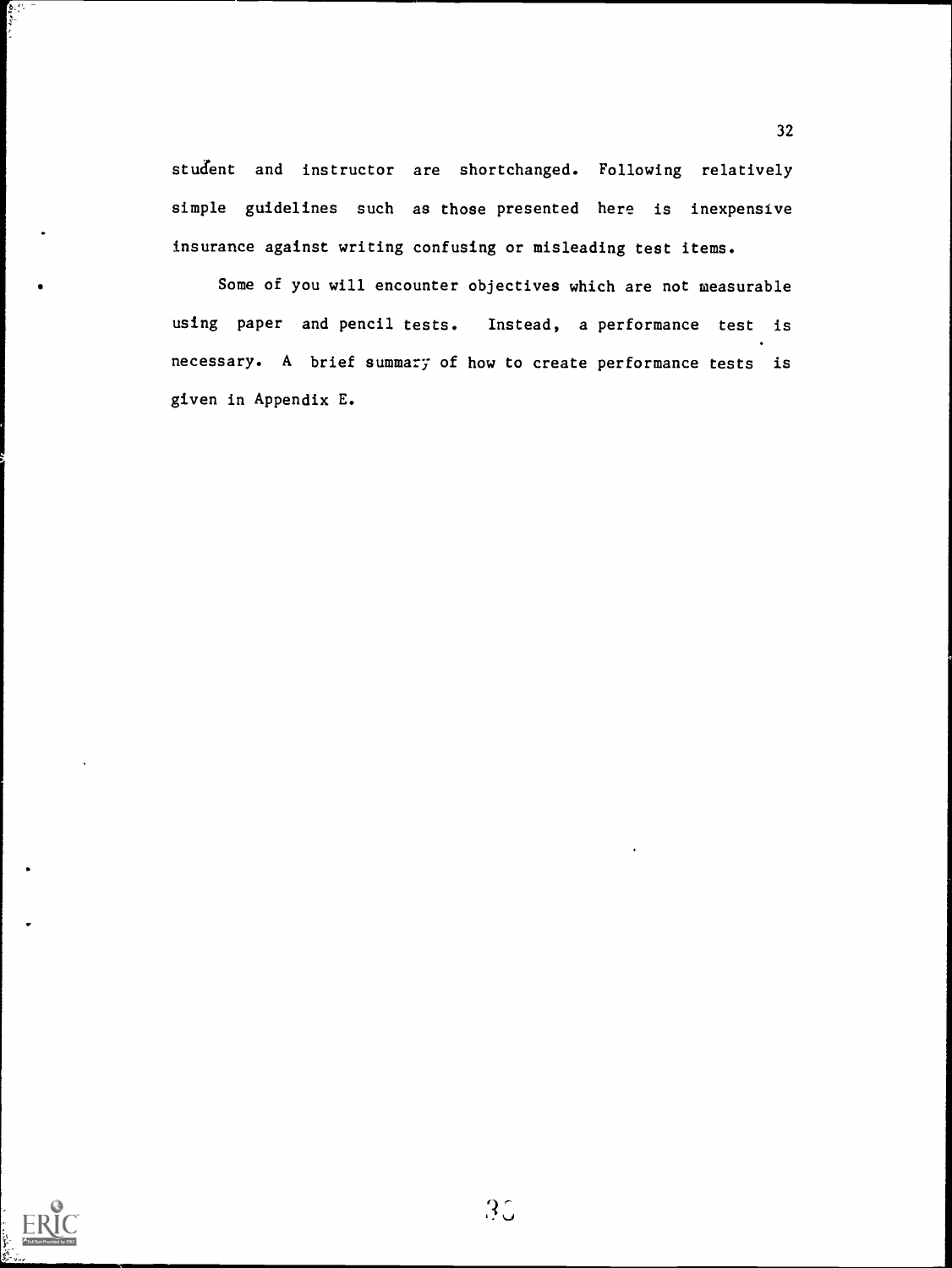#### OTHER DATA ABOUT TESTS

#### Measures of Central Tendency

In describing results of test data for groups, mean, median and model test scores are often reported. These data are useful for teachers to know in order to interpret the results of the total group's performance.

Mean. The mean score for the group is a simple average score. The sum of scores for the entire group is totaled and divided by the number of people in the group. The mean or average score of a group on a test is probably most representative of the performance for the group as a whole.

Median. The median score is the score  $1y1_{16}$  at the very center of the distribution of the group's scores. Exactly the same number of individuals scored higher than the median as did those who scored lower. This score is interpreted as the middle performance level of the group.

Mode. The modal score is that which was earned by more of the students in the group than any other score. It is the most "popular" score.

#### Upper and Lower Quarters

Students are often described as placing in the upper quarter, middle half, or lower quarter on a test. Those placing in the upper quarter earned a score which placed them above the 75th percentile according to the norm group. This group is usually



 $3\Im$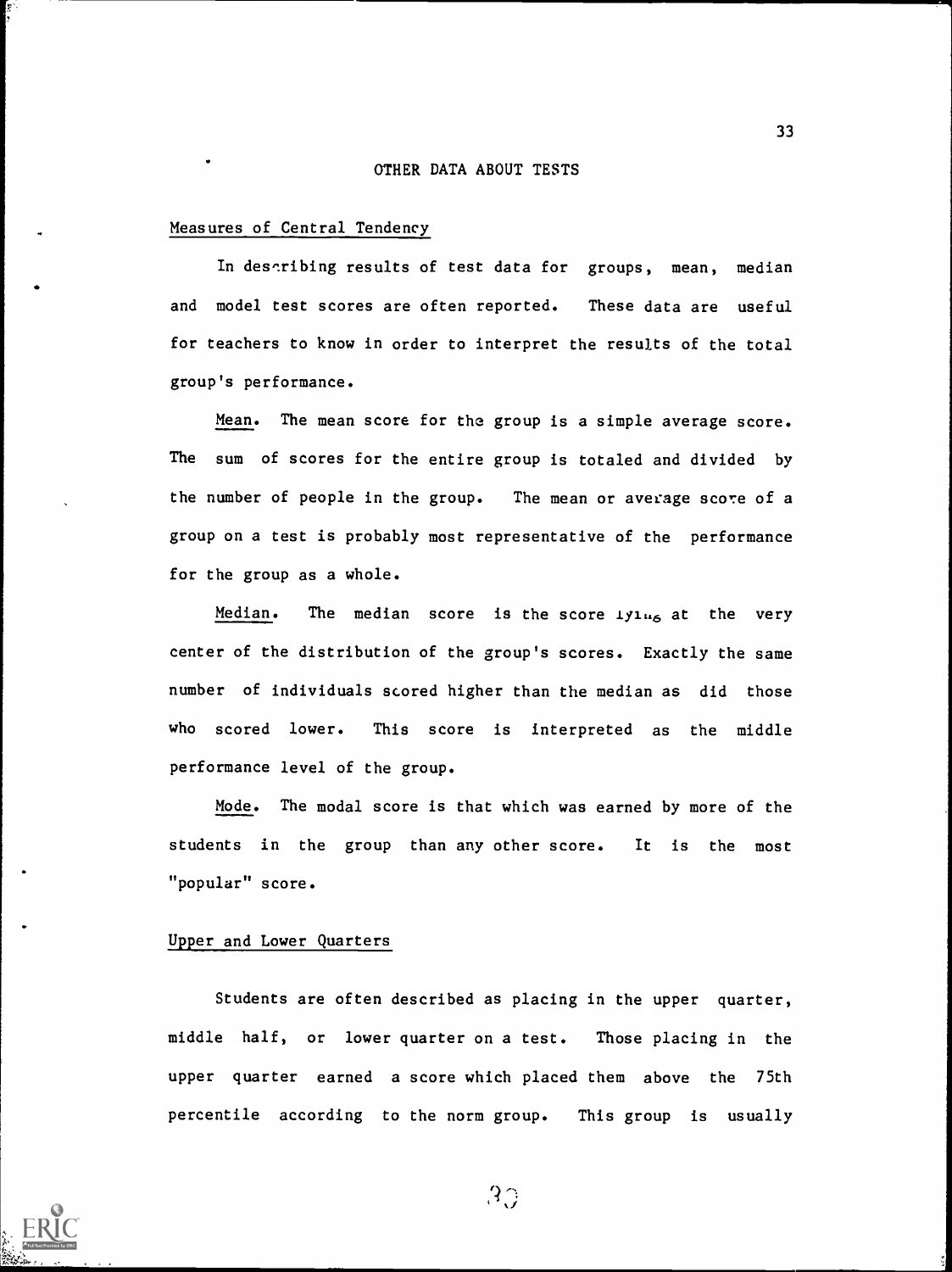considered the higher achievers and are often offered enrichment activities. Those in the lower quarter scored at the 25th percentile or lower. They are the "at risk" group. Remedial activities are planned for students falling in this group. The middle half of the students range in scores from the 26th percentile to the 75th percentile. These students are usually considered as scoring in the average range on the test.

34



E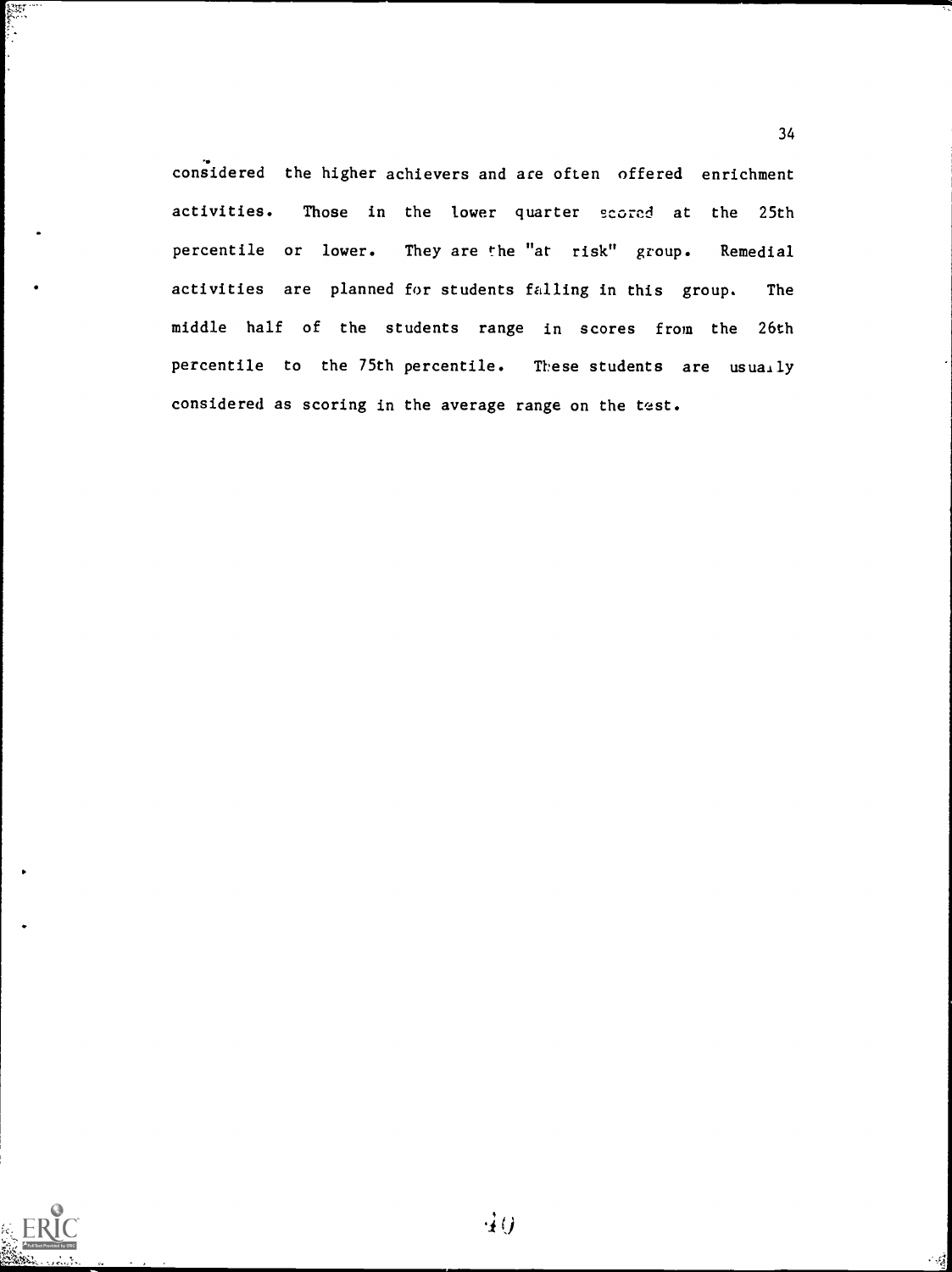#### Assignment 1: Constructing Test Items

Directions: Please construct the following described test items according to procedures outlined in the preceding written material developed by Morse.

- 1. Construct two essay items, one of which requires at least a two-page response and the other requiring a discussion of one paragraph.
- 2. Construct four multip..- choice test items, one of which tests cognitive learnings at each of the following levels: knowledge, comprehension, application and analysis.
- 3. Construct two sets of matching test items.
- 4. Construct five true-false items.

 $\sim$ 

5. Construct five selected response items.



in Marie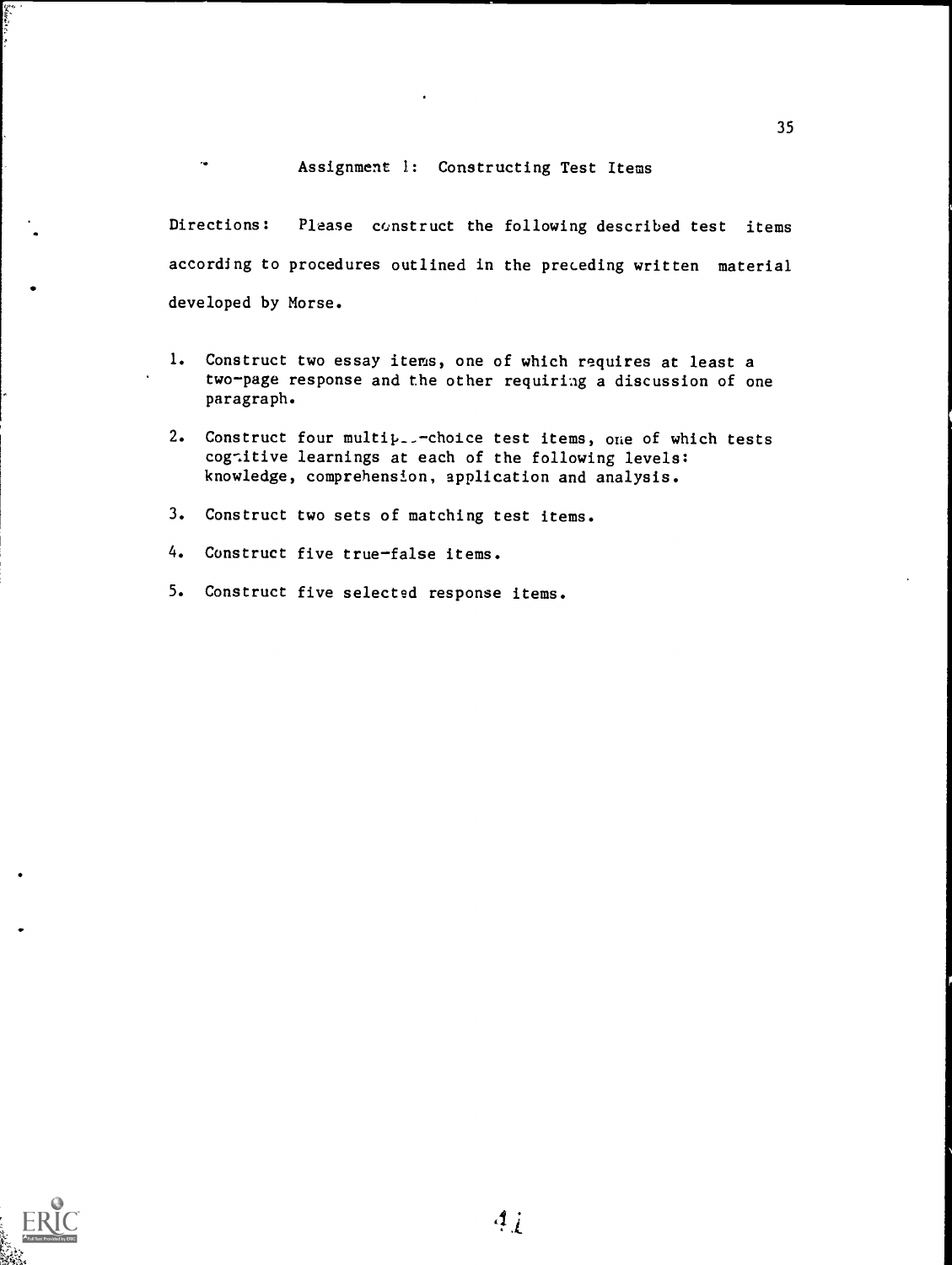Assignment 2: Evaluating a Test's  $5$  ructure

Directions: Given a test constructed by a teacher in your subject area, study it carefully and evaluate it relative to the following criteria. To complete this assignment, you will also need a copy of the teacher's instructional objectives.

- I. Do the questions correctly assess cognitive learnings at the level elicited in the teacher's objectives?
- 2. Are the items constructed according to the rules outlined by Morse?
- 3. Does the test evaluate learnings at cognitive levels more advanced than the basic knowledge and comprehension levels?
- 4. Is the test neatly constructed and is the length appropriate for grade and subject level for which the test is planned?

المحالي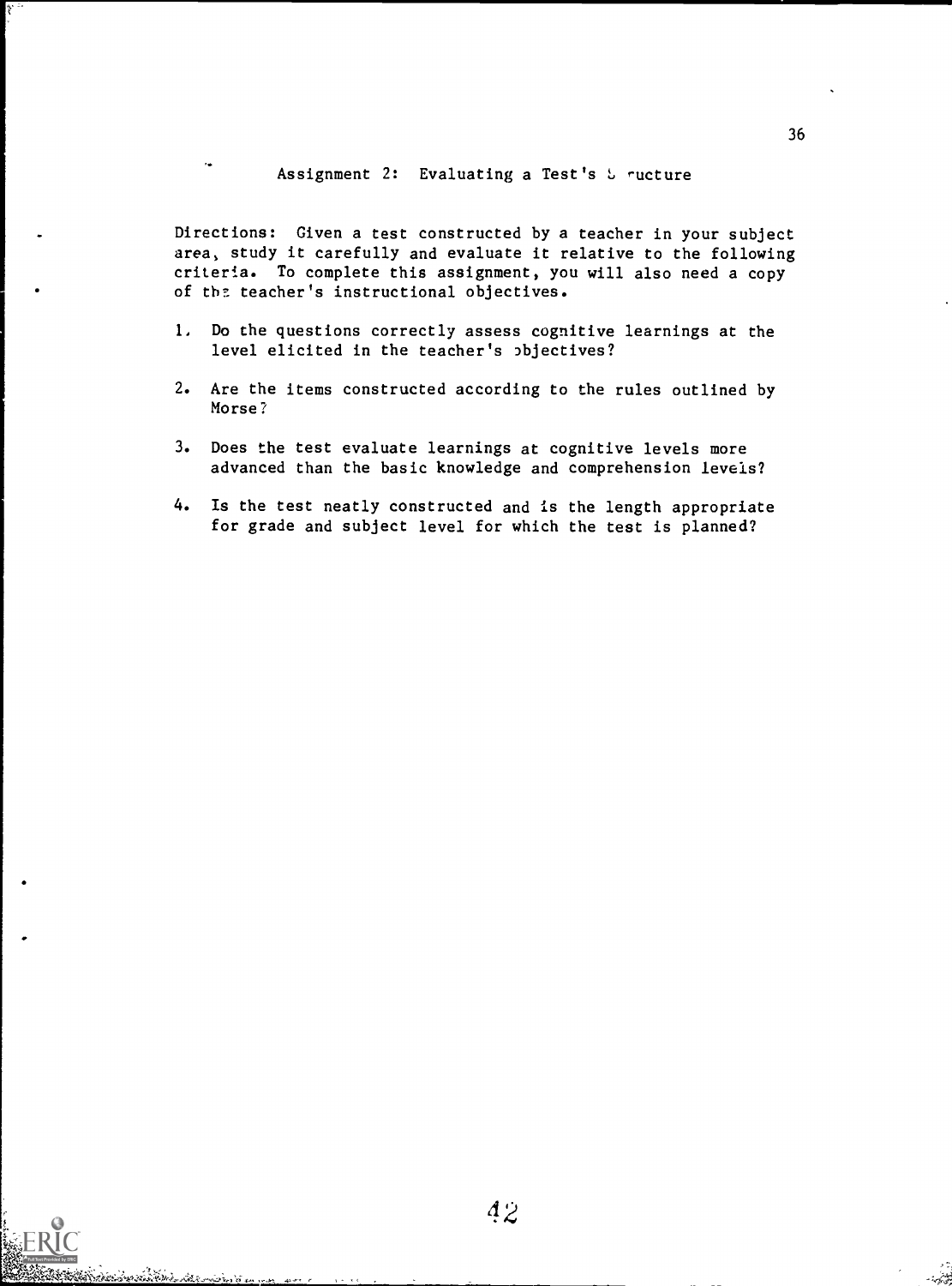#### Assignment 3: Constructing a Rating Scale

Directions: Select a rating scale or check-list to be used in evaluating specific student behaviors which are ldarning outcomes in either the affective or the psychomotor domain. This instrument, for example, night be a rating scale for evaluating the quality of a science project, an oral presentation made by a student in class or a physical performance in physical education. Construct an instrument that would be useful in your own teaching area.



 $\frac{1}{2}$  .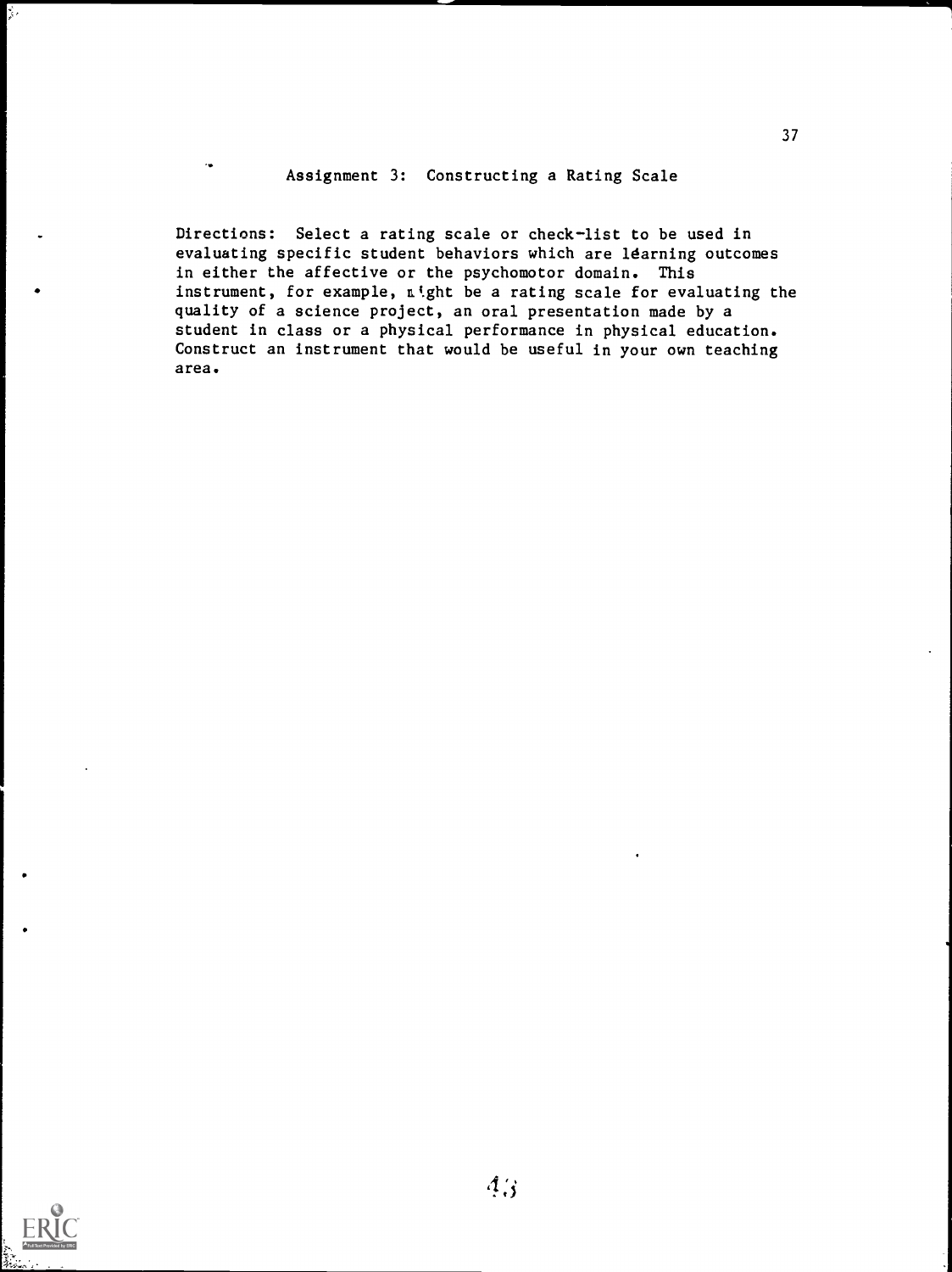#### Lesson 2

#### INTERPRETING STANDARDIZED TEST RESULTS

#### . Objectives

Westward Summing

The student will:

- I. Interpret the meaning of results from a student's taking a standardized test.
- 2. Tell the difference in a norm-referenced test and a criterionreferenced test.
- 3. Differentiate between the mean, mode and median in test scores.

#### 4. Explain the meaning of the following terms:

- A. Upper quarter; lower quarter
- B. 3tanine score
- C. Normal curve equivalent
- D. Grade equivalent score
- E. Per:entile rank on national norms

 $\mathbb{Z}_2^{\mathbb{Z}_2^2}$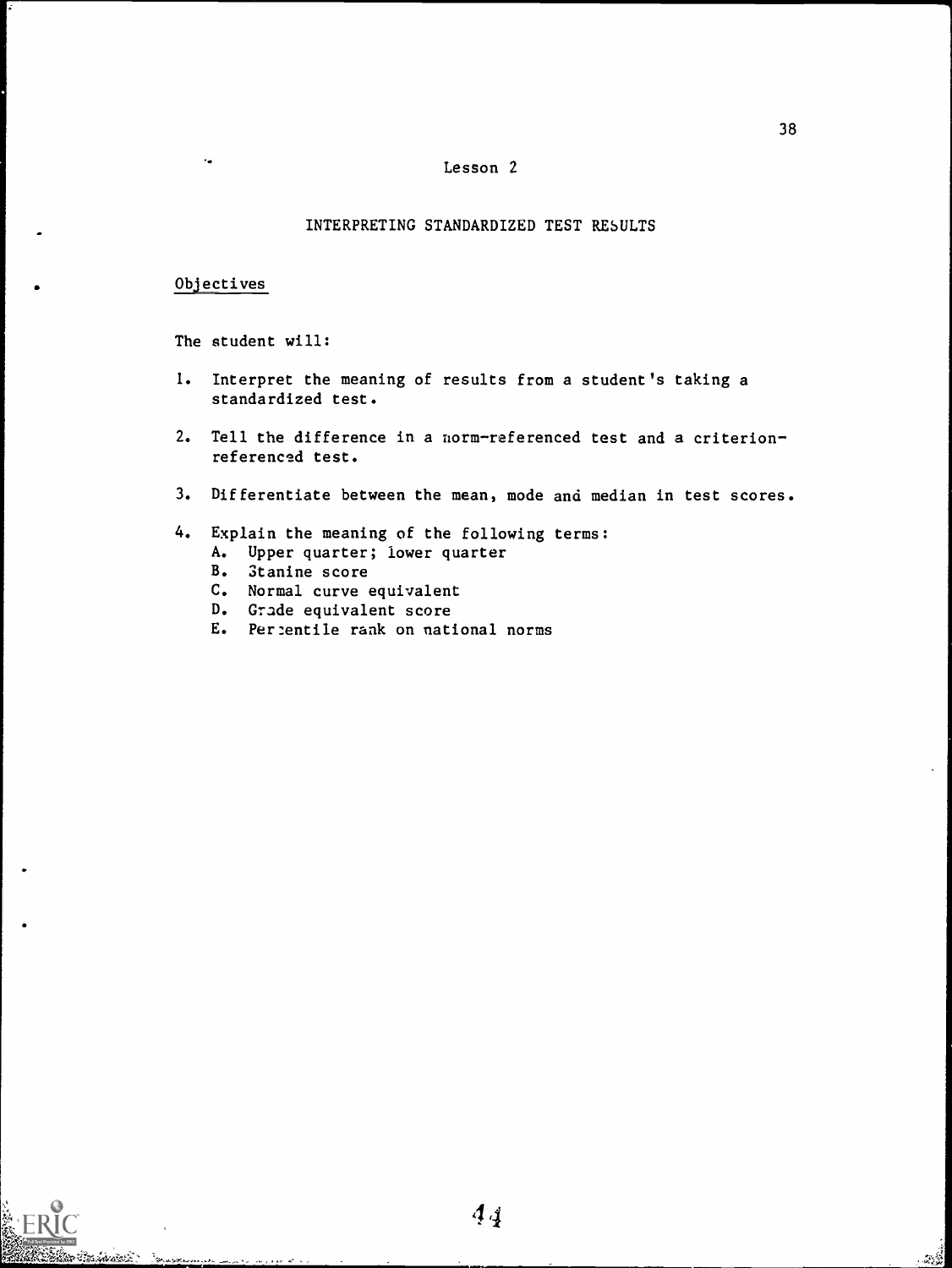# ctbs Comprehensive Tests of Basic Skills

# REPORTING, INTERPRETING AND APPLYING TEST. RESULTS

Information from standardized .tests can be useful in the process of curricular and instructional planning to benefit children. The results from  $a$  test that measures student achievement should provide indicators of acquired-skills, to date, in two formats:

- \* Norm-Referenced Information identifies general strengths .......d weaknesses of groups or individuals by subtest relative to a national comparison group,
- \* Qbjectives Mastery Information identifies more specific strengths and weaknesses of groups or individuals relative to instructional objectives measured.

#### Measurement Terms and Concepts

To use test scores and reports effectively, it is important to have a basic understanding of test and measurement terms. The descriptions that follow are not intended to be technically detailed but, rather, are meant to provide a short, general reference source for use with CTBS results.

#### Norm-Referenced Tests

A norm-referenced test provides information derived from a predetermined group, called the norm group, whose characteristics are known and described. Scores of a particular group are compared with scores of the norm group. Norm-referenced information is obtained by converting scale scores to the derived scores of  $CTBS/U$  is a norm-referenced achievement test that also provides criterion-referenced information.

#### Criterion-Referenced Teats

A criterion-referenced test provides information on individual or group mastery of objectives reflecting specific skills. Mastery stores reflec, what the student knows or can do rather than how the student compares to a reference group. CTBS/U is a norm-referenced achievement test that also provides criterion-referenced information.

#### Achievement\_Tests

An achievement test is a test designed to identify the knowledge and skills that students have acquired in specified content areas at a certain point in time. Achievement tests can be norm-referenced or criterion-referenced, or they can include elements of both, as does CIBS/U.  $4\frac{1}{2}$ 



Note--This material is included in the module with permission of puplishers of the Comprehensive Test of Basal Skills.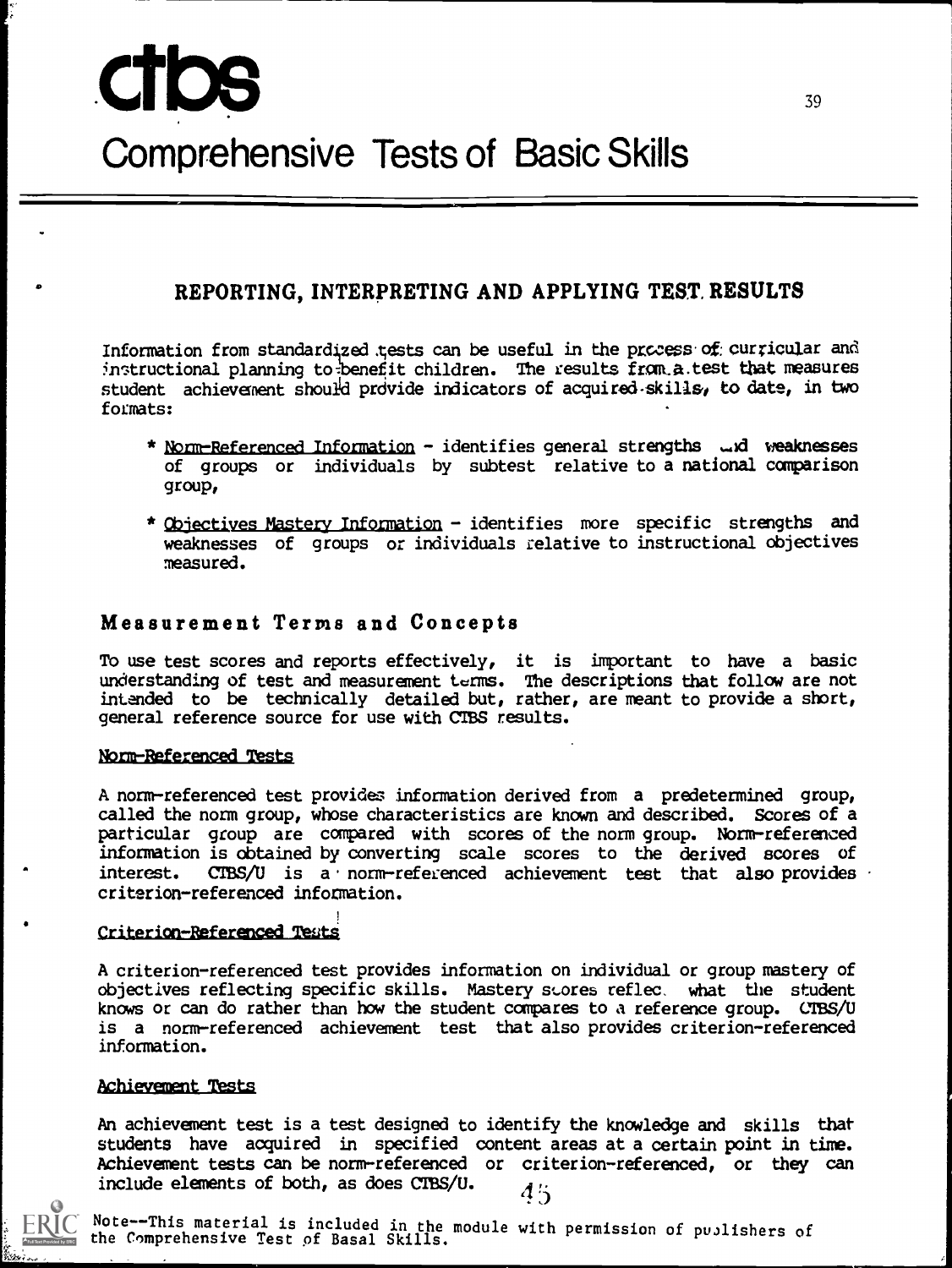## Types of Scores

#### Scale Scores (SS)

The scale score is the basic score for CTBS. It is used primarily to provide a basis for deriving other normative scores to describe test performance.

Scale scores are units of a single, equal-interval scale that is applied across all levels of CIBS, regardless of grade or time of year of testing. These scores are expressed in numbers that can range from 0 through 999. The equal-interval are expressed in numbers that can range from 0 through 999. property of the scale makes these scores especially.appropriate-for various statistical purposes.

The principal limitation of scale scores is that they are .not, well suited to direct interpretation of individual performance. Therefore, the primary use of CTES scale scores is to provide a basis for deriving the various other scores that can be used to describe test performance.

#### Percentile Ranks (NP or LP)

Percentile ranks, which range from 1 to 99, are commonly used for reporting test results to students and parents. A percentile rank may be interpreted as a percentage of students in a norm group whose scores fall below a given student's scale score. For example, if a student's scale score converts to a percentile rank of 71, this may be interpreted to mean that the student scored higher than approximately 71 per cent of the students in the norm group. Local percentiles may also be computed based on the distribution of scores in the local student population.

#### Stanines (NS)

Stanines are standard scores based on a scale of nine equal units that range from a high of 9 to a low of 1. In general, stanines of 1 through 3 are considered below average, 4 through 6 average, and 7 through 9 above average.

A stanine is less precise than a percentile rank, but it is relatively easy to work with and to interpret.

#### objective Mastery score (CMS)

The objective mastery score,  $\alpha$ MS, is a criterion-referenced some that reflects a student's mastery of the test objectives. The CMS is reported as a ratio of the number of objectives mastered to the total number of objectives for the content area. For example, an objective mastery score for Reading Comprehension might be reported as 4/7, indicating that the student mastered four out of seven objectives in the Reading Comprehension subtest.

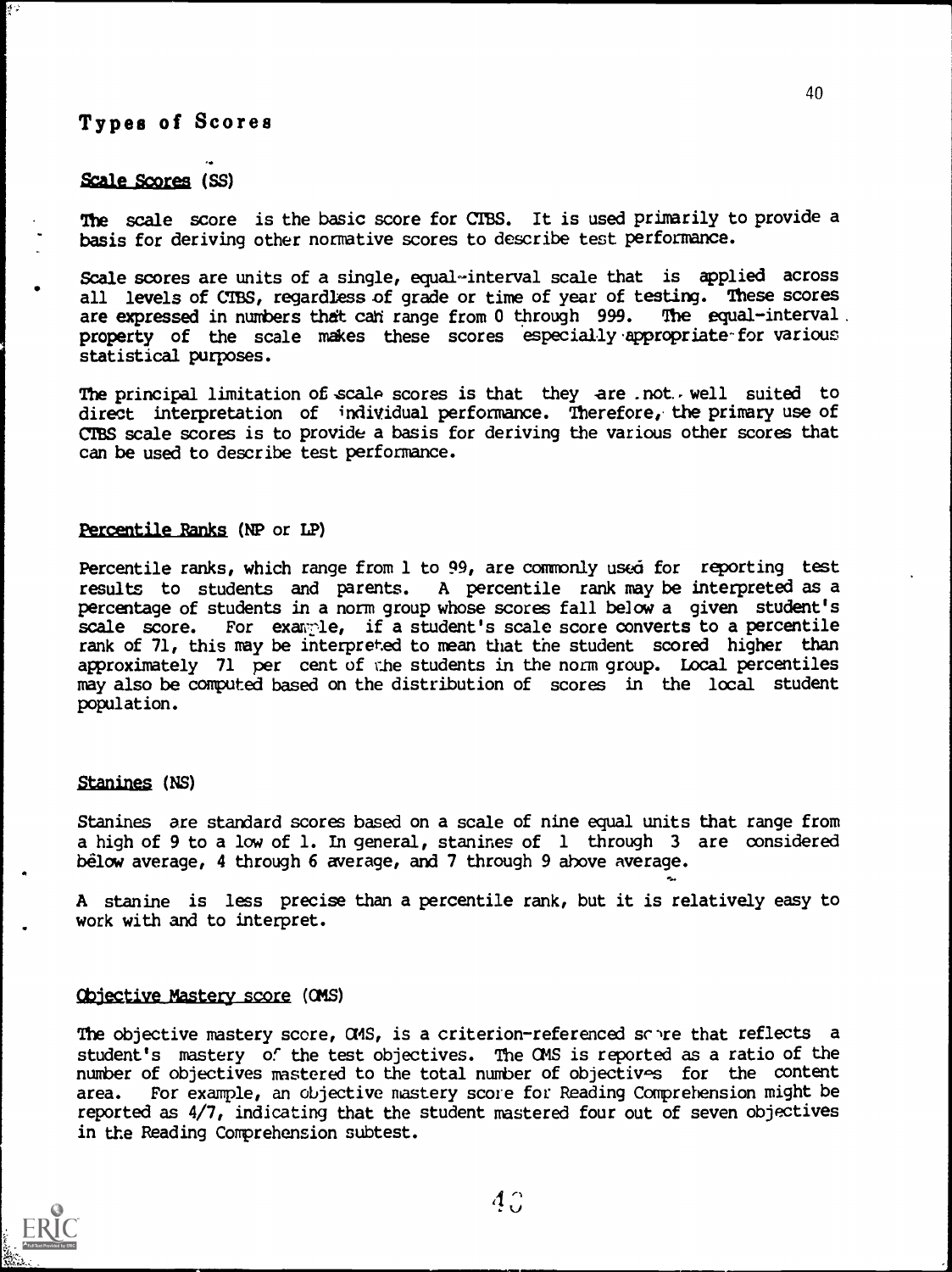#### Grade Equivalent (GE)

A grade equivalent, GE, is a score expressed in terms of grade and month. It indicates the grade and month in school of students in the norm group whose performance most nearly typifies that of a given student. For example, if a second grader obtained a grade equivalent of 4.8 on a mathematics subtest, that grade equiva. Int would not mean that the student had mastered all the mathematics that is taught in the school during the first eight months of Grade 4. It would mean only that the student's performance on that test was theoretically equivalent to the typical performance of students in the norm group who had completed eight months of Grade 4.

Since grade equivalents do not indicate ability level, they are not appropriate for use in placing students in school grades or instructional programs.

## Limitations/Cautions in Interpreting Test Scores

It is important to remember that when scores are being analyzed and interpreted, the results are descriptions of an individual's or group's performance at a single point in time (See Standard Error of Measurement, TCS description). Scores can fluctuate upon repeated testing, and should therefore be interpreted with a range of possible scores in mind, rather than an absolute value.

#### Time of Testing versus Time of Teaching

In order to interpret test results in a useful and accurate manner, the interpreter first needs to be thoroughly aware of the content of the test in contrast to the scope and sequence of the instructional program being evaluated by the test. Test results should be interpreted in light of knowledge of when a concept is tested and when it is or will be taught. Skills taught after the concept is tested and when it is or will be taught. testing program takes place obviously might be areas of poorer performance for some children. Weaknesses identified as such are still useful for instructional planning, but should not illicit alarm on the part of teachers, parents or students-instructional time is still available.

#### Mode of Testing versus Mode of Teaching

Remember that the measurement of a particular skill with a standardized achievement test is accomplished by sampling a child's behavior (performance) in just a few of the many ways in which that behavior could be observed (documented). As a result CTBS might measure some skills in a manner different from the manner emphasized during instruction of that same skill. Test results should be interpreted in light of these possible differences.

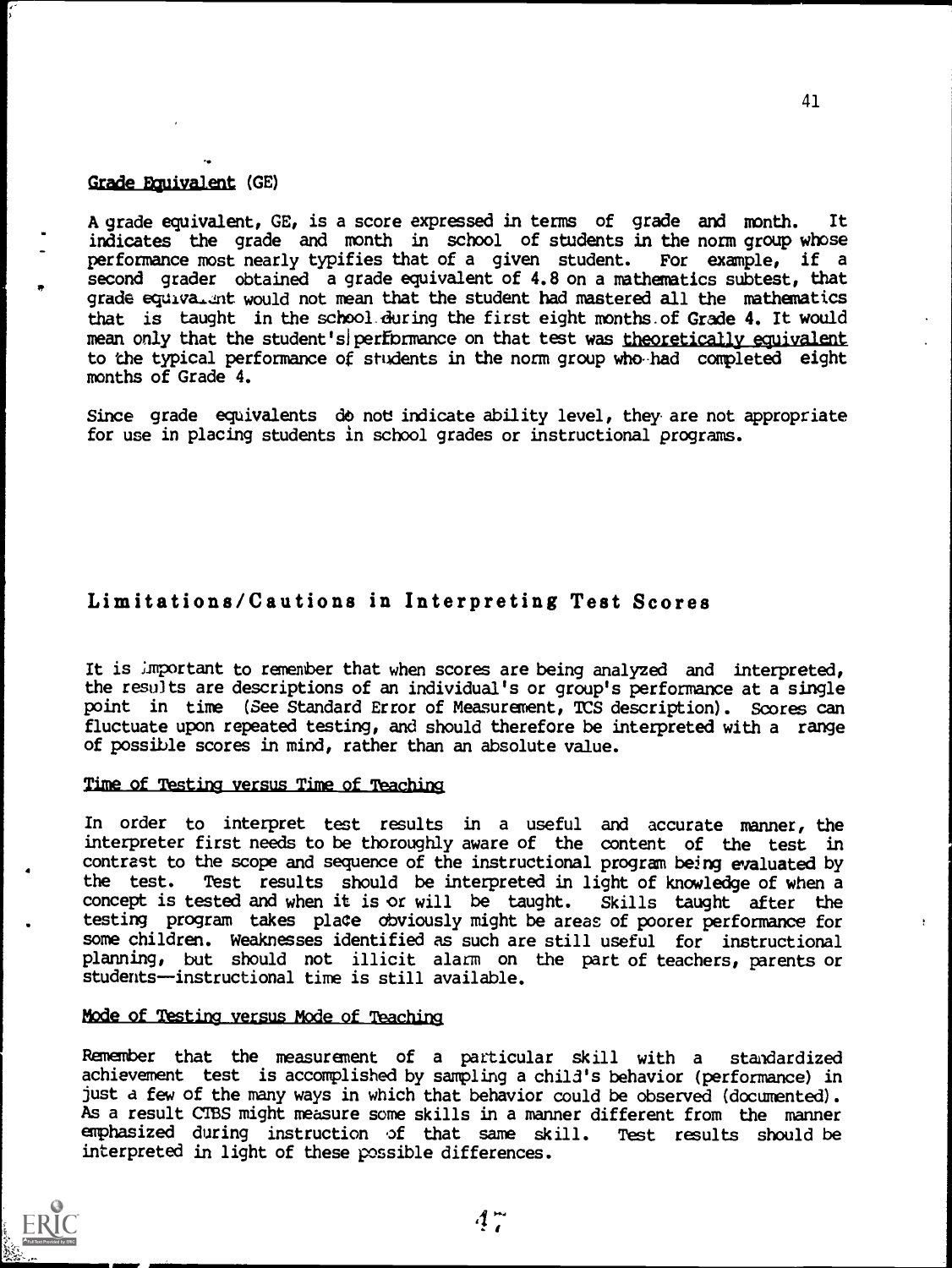

# Form U Level C

Student Diagnostic Profile

42



#### DIRECTIONS

 $\frac{1}{2}$  $\cdot$ 

> The CTBS U and V Student Diagnostic Profile provides a record of a stu dent's test scores and is a source of information for instructional planning, ollow these instructions to complete Parts 1, 2, and 3 of the profile.

> PART 1 STUDENT IDENTIFYING DATA: Record the student's name, teacher's name, grade, and test date in the appropriate spachs.

| <b>NAME</b>       | JOHN NX |      |
|-------------------|---------|------|
| TEACHER Ms. PROUD |         |      |
| <b>GRADE</b>      |         |      |
| <b>TEST DATE_</b> |         | 1113 |

PART 2 SUMMARY OF SCORES AND PERCENTILE RANK PROFILE: (1) In the profile section below, enter the number of correct responses for each test in the spaces labeled NUMBER-CORRECT SCORE.

(2) Refer to the table in the appropriate Norms Book to convert the numbercorrect scores to scale scores. Scale scores for Total Content Areas are obtained by averaging the scale scores of the tests they include.

(3) Refer to the tables m the appropriate Norms Book to obtain other scores such as perceritiles ranks and grade equivalents. Enter these scores in the appropriate spaces. The corresponding stanine for a percentile rank may be determined by referring to the far right-hand column of the graph. Objectives mastery scores may be summarized from the information in Part 3.

(4) On thegraphymerk a short, heavy line across the vertical bar at the point that corresponds to the percentile rank for each test and total. The position of these lines on the profile gives a graphic representation of the student's relative achievement in the test content areas.

 $\mathbf{z}$ 

| <b>Test</b>                      |                               | I Hood Atlack   |                       | Locatoway                 | J Ready Ta Comp<br>Town Barring | Language Exposure | 4                                        | S Namband Company                | 6 Names Road<br>Townshipson<br>and Application |                         |
|----------------------------------|-------------------------------|-----------------|-----------------------|---------------------------|---------------------------------|-------------------|------------------------------------------|----------------------------------|------------------------------------------------|-------------------------|
| Possible<br>Number-Correct Score |                               | 30              | 25                    | 25                        |                                 | 20                | 20                                       | 25                               |                                                |                         |
| Number-Correct Score             |                               | 24              | 20                    | 18                        |                                 | 18                | 75                                       | 20                               |                                                |                         |
| Scale Score*                     |                               | <u>443</u>      | 493                   |                           | 456475                          | $\frac{501}{50}$  | 466                                      | 519                              | 698                                            |                         |
| Percentile Rank                  |                               | 39              | $\frac{53}{2}$        | 48                        | 50                              | <u>70</u>         | 59                                       | 60                               | 61                                             | <b>Stanine</b>          |
|                                  | 99                            | 99              | 99                    | 99                        | 11                              | 94                | 99                                       | 94                               | 99                                             | 9                       |
| Percentile Rank                  | 98                            | w               | 98                    | . 98                      | ٧Ė                              | . 98              | 98                                       | 98                               | $\bullet\bullet$                               |                         |
|                                  | 95<br>90                      | ,,<br>Ŷ,        | ٠                     | $-35$<br>$\bullet$        | ٧١<br>٠                         | . 45              | $\bullet$<br>M.                          | $\bullet\bullet$<br>$\mathbf{v}$ | ÷.<br>٠                                        | 8                       |
|                                  | 80                            |                 |                       | ÷                         |                                 |                   |                                          |                                  |                                                | $\prime$                |
|                                  | 70                            | 8U<br>'n.       | $\bullet\circ$<br>٠J. | $\mathbf{H}$<br>$\pmb{h}$ | $\bullet$<br>$\epsilon$         | ŧυ                | $\bullet$<br>$\boldsymbol{r}$            | $\pmb{\mathsf{a}}$<br>Ħ,         | $\bullet$<br>$\mathbf{e}_k$                    | c                       |
|                                  | 60                            | 69              | 60                    | NÓ.                       | t.                              | $\bullet$         | $\omega$                                 |                                  | $\bullet$                                      |                         |
|                                  | 50<br>40                      | 50<br>ø۵        | 40                    | ١o<br>40                  | St.<br>40                       | 50<br>$\bullet$   | w<br>$\ddot{\bullet}$                    | w<br>$\bullet \bullet$           | se-<br>46                                      | 5                       |
|                                  | 30                            | 10              | ю.                    | $\overline{10}$           | m                               | ۱ô                | 10                                       | ĸ                                | $\mathbf{y}^{\star}$                           | $\ddot{\phantom{a}}$    |
|                                  | 20                            | $\mu$           | Æ                     | $\boldsymbol{\mu}$<br>ŧ   | $\overline{u}$                  | ł.                | $\boldsymbol{H}$                         | 'n                               |                                                | J                       |
|                                  | 10                            | st.             |                       | ×,                        | 'n,                             |                   |                                          | $\ddot{\phantom{0}}$             |                                                | $\overline{\mathbf{z}}$ |
|                                  | 5                             |                 |                       |                           |                                 |                   |                                          | ٠                                |                                                |                         |
|                                  | $\mathfrak z$<br>$\mathbf{r}$ |                 |                       |                           |                                 |                   |                                          |                                  |                                                | $\mathbf{I}$            |
| Grade Equivalent                 |                               |                 | $\perp \hat{L}$       | $\perp$                   | 1.8                             | 2.1               | 1.9                                      | 19                               | 1.9                                            |                         |
| Normal Curve Equivalent          |                               | 1452            |                       | <u>49</u>                 | <u>50</u>                       | $\mathbf{H}$      | <u>53              56             55</u> |                                  |                                                |                         |
| <b>Objectives Mastery Score</b>  |                               | $\overline{15}$ | $-14$                 | <u>_/3</u>                | $\frac{17}{2}$                  | $\frac{15}{2}$    | $\frac{12}{13}$                          |                                  | $-5$                                           |                         |
| <b>Additional Score</b>          |                               |                 |                       |                           |                                 |                   |                                          |                                  |                                                |                         |
| Conta Conseillos Torri Donaldo a |                               |                 |                       |                           |                                 |                   |                                          |                                  |                                                |                         |

Total Reading = Scale Scores for (Test 2 4 Test 3)  $\div$  2 Scale Score for Total Mathematics = Scale Scores for (Test 5+ Test 6)  $\div$  2  $\left(\begin{array}{cc} 2 & 2 \end{array}\right)$ 

writed by FRIC taished by CTB/McGraw-Hill, Del Monte Research Park, Monterey, California 93940. Copyright 1981 by McGraw Hill, Inc. All Rights Reserved (1989) [1] anted in the United States nf America. 94922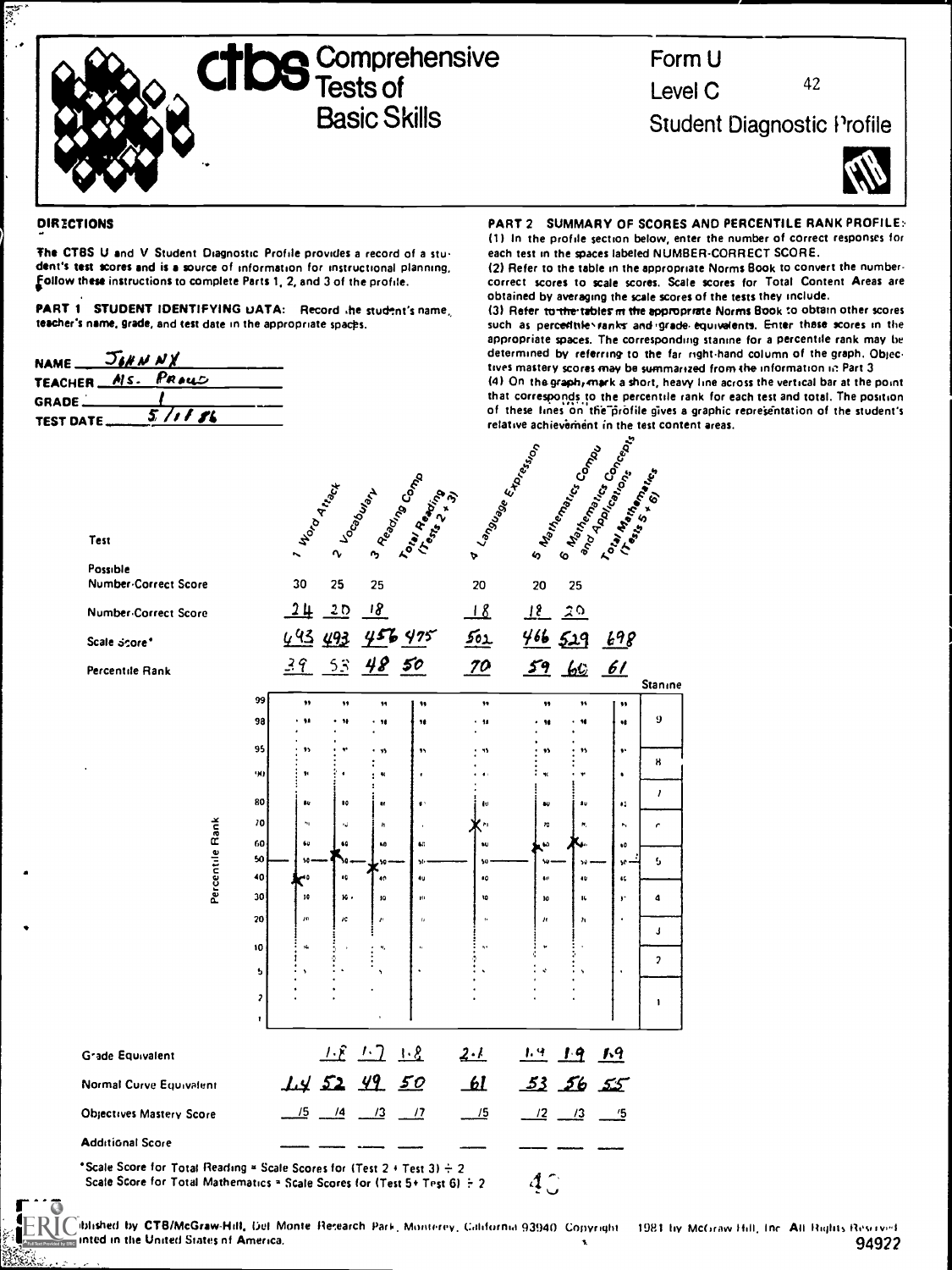#### Test on Test Construction

I. Directions: From the five answers (A, B, C, D, E) listed below, check the statement which most clearly pertains to the 18 statements and mark the chosen response on the answer sheet opposite the appropriate item number.

To which of the following types of test items do the statements listed below most clearly pertain?

- A. Matching
- B. Completion
- C. Multiple Choice
- D. True-False
- E. Essay
- 1. Measures organizational abili'y of students
- 2. Is weaker in scoring reliability
- 3. Measures student's ability to recall facts
- 4. Is best for measuring association among terms and their definitions
- 5. Is best for quick testing of a number of associations
- 6. Is the most subjective of the objective types of questions
- 7. Is the best for measuring discrimination and understanding
- 8. Is the best for measuring the student's powers of synthesis
- 9. Is the hardest type of item to grade
- 10. Is the most time consuming in grading
- 11. A test composed of these items can be prepared quickly
- 12. Permits wide sampling or coverage of materials to be tested
- 13. Is susceptible to lifting statements out of context in constructing
- 14. Allows the same alternatives to be used more than once
- 15. Is the most difficult type of item to construct
- 16. Is the most susceptible to guessing by students
- 17. Is the most susceptible to the halo effect
- 18. Is least helpful in diagnosing pupil difficulties
- II. In the following multiple choice items, select which one of the given responses best completes the statement or answers the question. Mark the appropriate corresponding blank on the answer sheet.

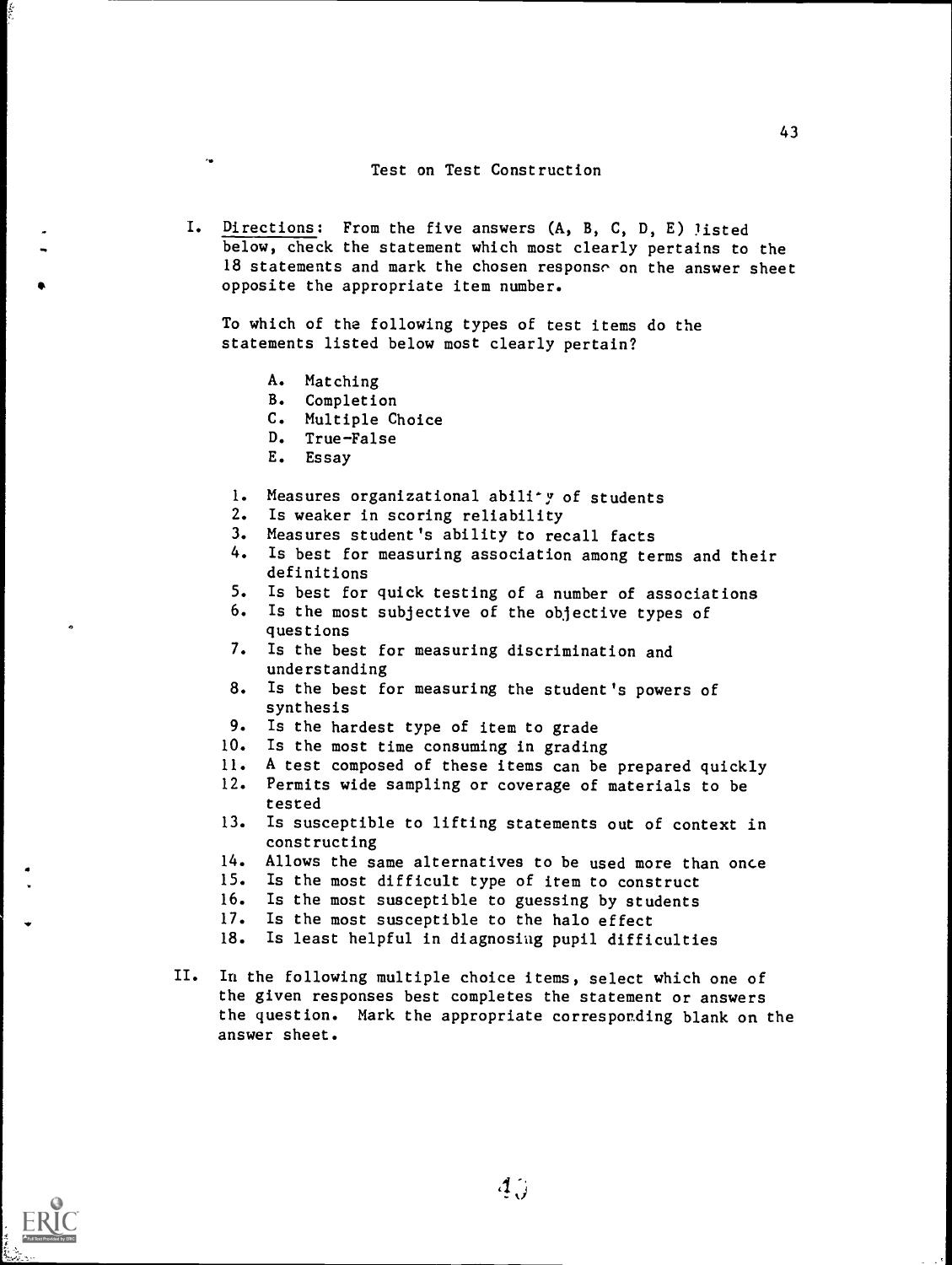- 19. Which of the following is the best true-false item? A. Hamilton was a Federalist and a strict
	- constitutionalist.
	- B. Shakespeare did not write Hamlet.<br>C. Always end a sentence with a peri
	- Always end a sentence with a period.
	- D. In the early schools of America, examinations were given orally.
- 20. Which of the following is the best multiple choice item?
	- A. The capital of the United States of America is (1) Boston (2) Washington, D.C. (3) Chicago (4) New York.
	- B. Examples of fungi are (1) mushrooms (2) ferns (3) liverwort (4) gleocapsa.
	- C. The horticulturist would classify the lady's slipper as an (1) carnation (2) gardenia (3) orchid (4) tulip.
	- D. The greatest single contributor to college success is (1) intelligence (2) motivation (3) experience (4) health

21. Matching questions can be improved by

- A. Reading directions orally, rather than writing them on the test.
- B. Testing only one idea or relationship per unit or question.
- C. Including an even number of items in both columns.
- Lengthening the question to include more than 8 items.
- 22. Of the following, the least appropriate use of the multiple choice test is in connection with the measurement of the
	- A. knowledge of basic facts.
	- B. ability to apply knowledge.
	- C. understanding of principles.
	- D. its adaptability to the measurement of discrimination.
- 23. An important advantage of the multiple choice type test is its
	- A. ease of construction.
	- B. requirement of organization by pupils.
	- C. emphasis upon recall rather than recognition.
	- D. its adaptability to the measurement of discrimination.

 $50$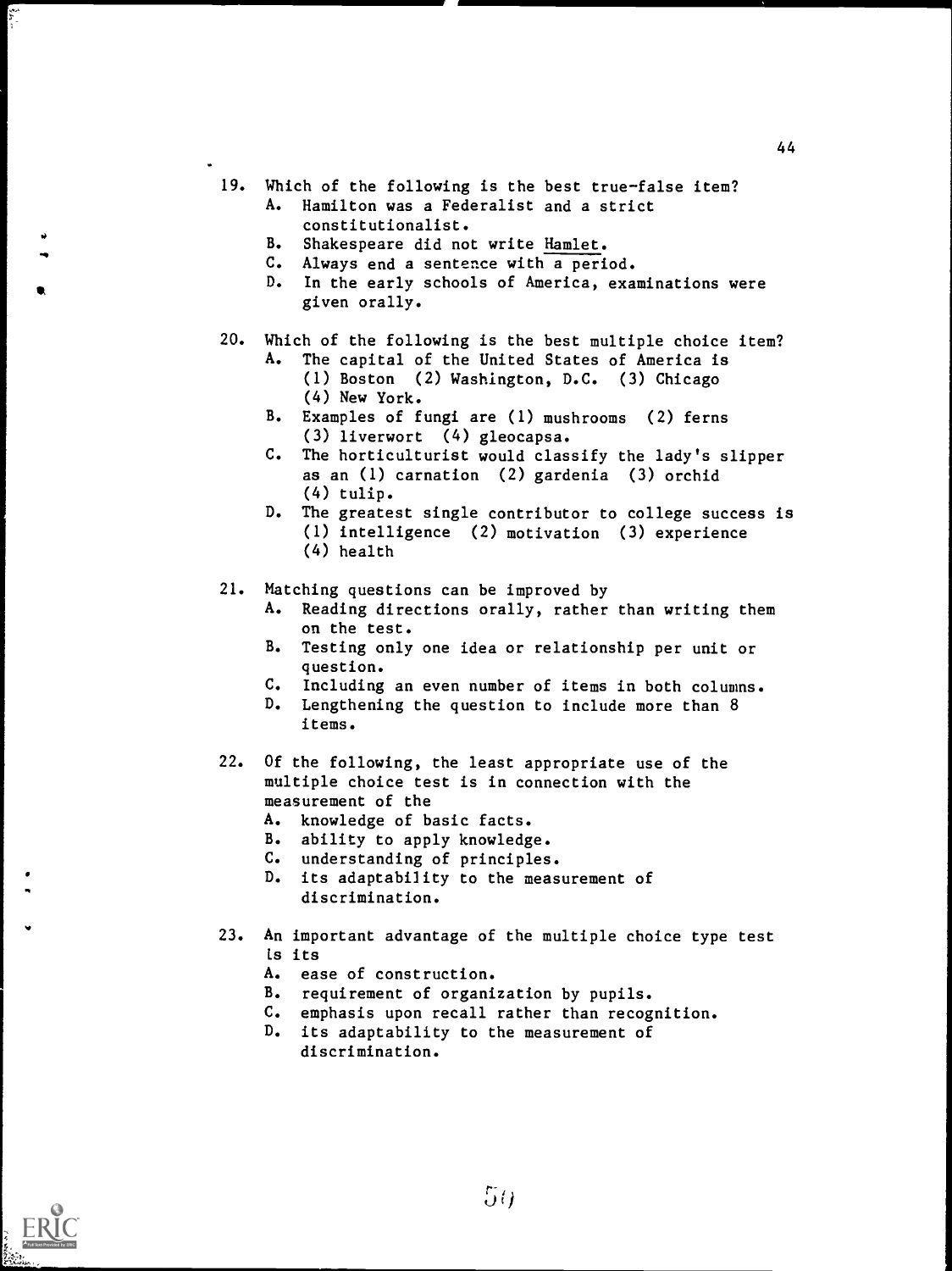- 24. The chief objection to the simple recall test is that A. is is somewhat lacking in objectivity.
	- B. its use is restricted to the testing of specific facts.
	- C. it is impossible to machine score.
	- D. it does not permit easy handling of the guessing problem.

# 25. The chief "selling point" of an essay test is its

 $5_L$ 

- A. ability to measure skill in organizing material.
- B. total economy of the teacher's time.
- C. high validity.

ft

e

D. high reliability.